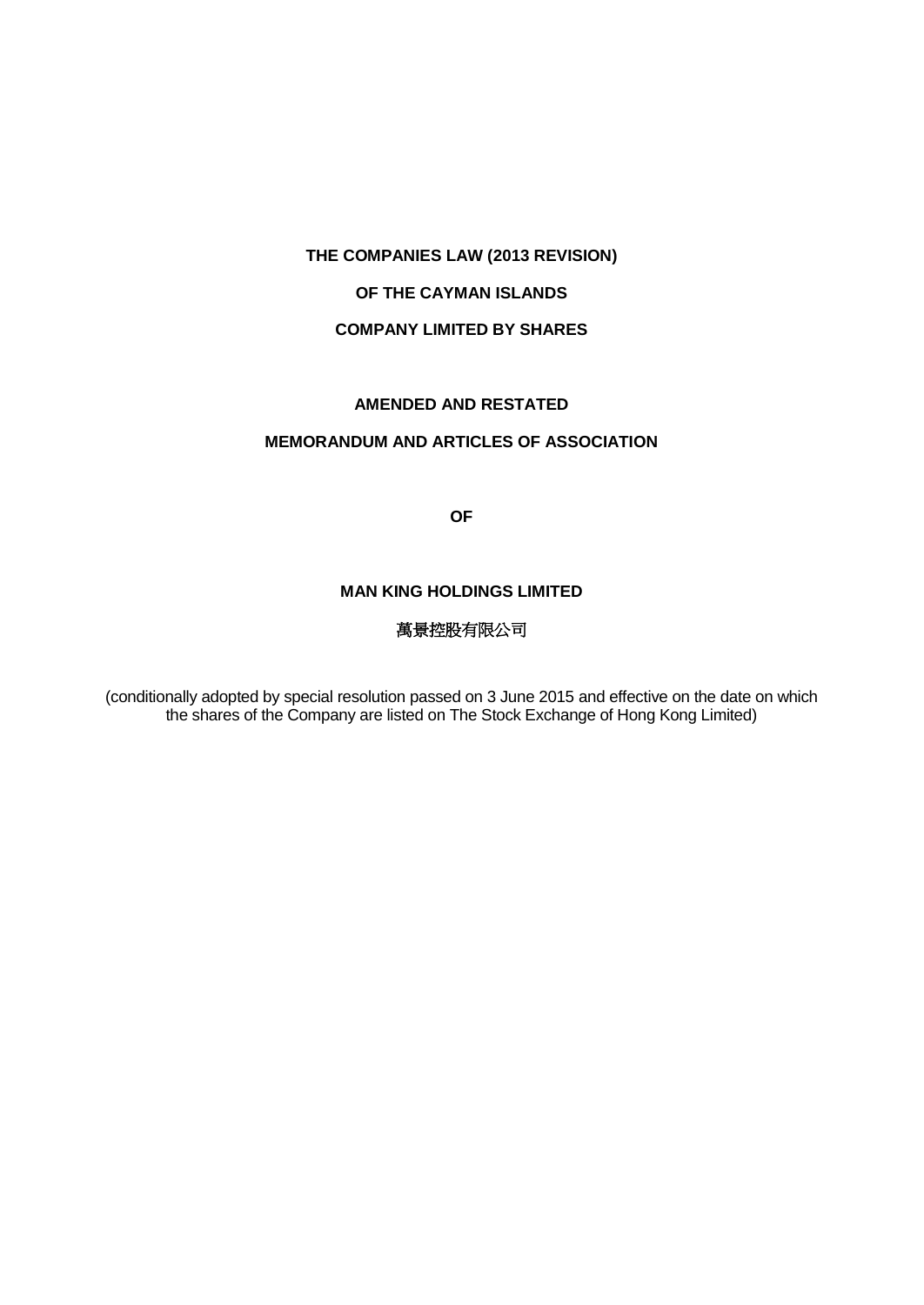# **OF THE CAYMAN ISLANDS**

# **COMPANY LIMITED BY SHARES**

## **AMENDED AND RESTATED**

#### **MEMORANDUM OF ASSOCIATION**

#### **OF**

#### **MAN KING HOLDINGS LIMITED**

# 萬景控股有限公司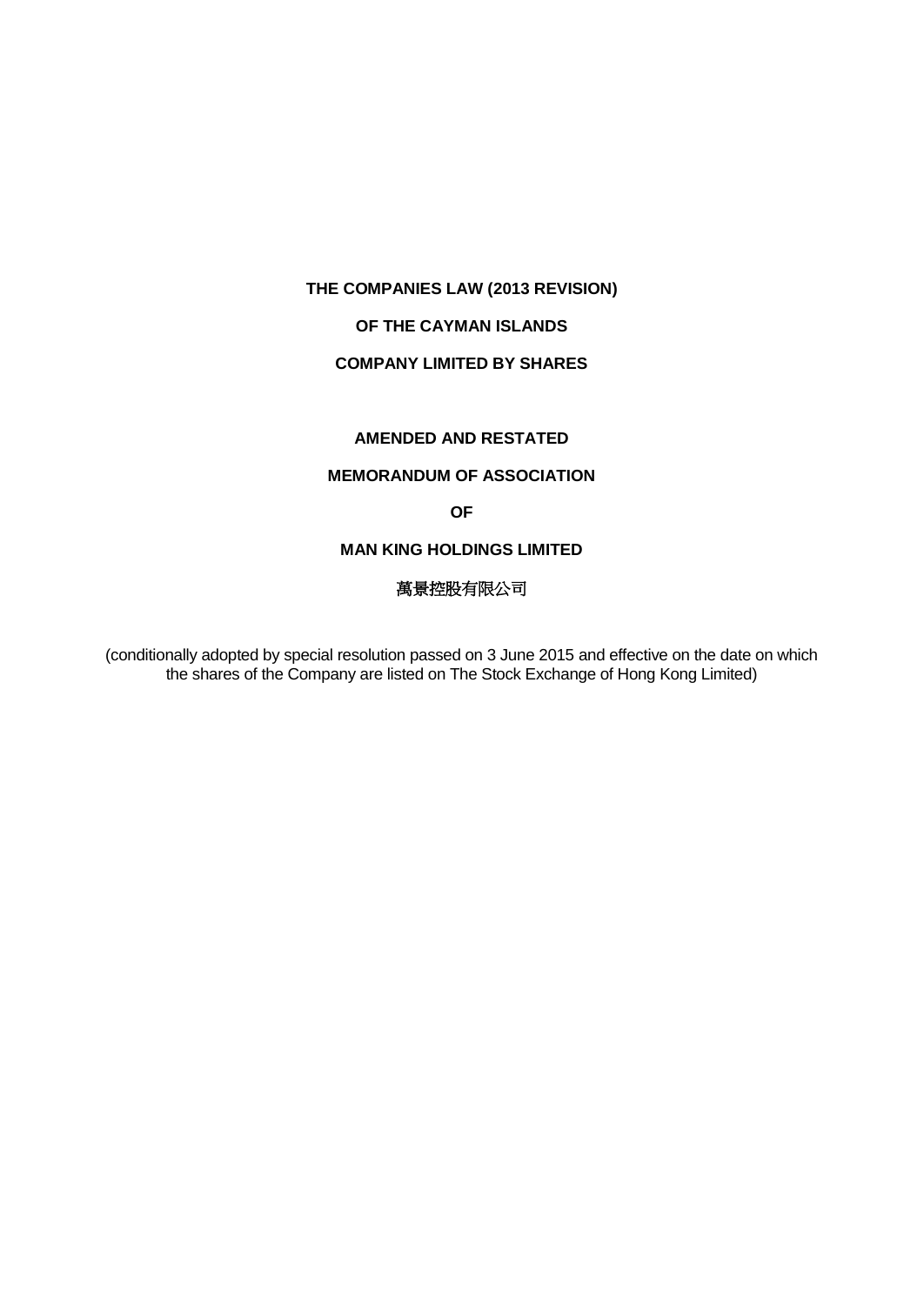#### **OF THE CAYMAN ISLANDS**

#### **COMPANY LIMITED BY SHARES**

#### **AMENDED AND RESTATED**

#### **MEMORANDUM OF ASSOCIATION**

#### **OF**

#### **MAN KING HOLDINGS LIMITED**

#### 萬景控股有限公司

- 1 The name of the Company is Man King Holdings Limited 萬景控股有限公司.
- 2 The Registered Office of the Company shall be at the offices of Maples Corporate Services Limited, PO Box 309, Ugland House, Grand Cayman, KY1-1104, Cayman Islands or at such other place in the Cayman Islands as the Board may from time to time decide.
- 3 The objects for which the Company is established are unrestricted and shall include, but without limitation, the following:
	- (a) to carry on business as an investment company and as an investment holding company and to acquire and hold shares, stocks, debenture stock, bonds, mortgages, obligations and securities of any kind issued or guaranteed by any company, corporation or undertaking of whatever nature and wherever constituted or carrying on business, and shares, stock, debenture stock, bonds, obligations and other securities issued or guaranteed by any government, sovereign ruler, commissioners, trust, local authority or other public body, and to vary, transpose, dispose of or otherwise deal with from time to time as may be considered expedient any of the Company's investments for the time being;
	- (b) to subscribe for, conditionally or unconditionally, to underwrite, issue on commission or otherwise, take, hold, deal in and convert stocks, shares and securities of all kinds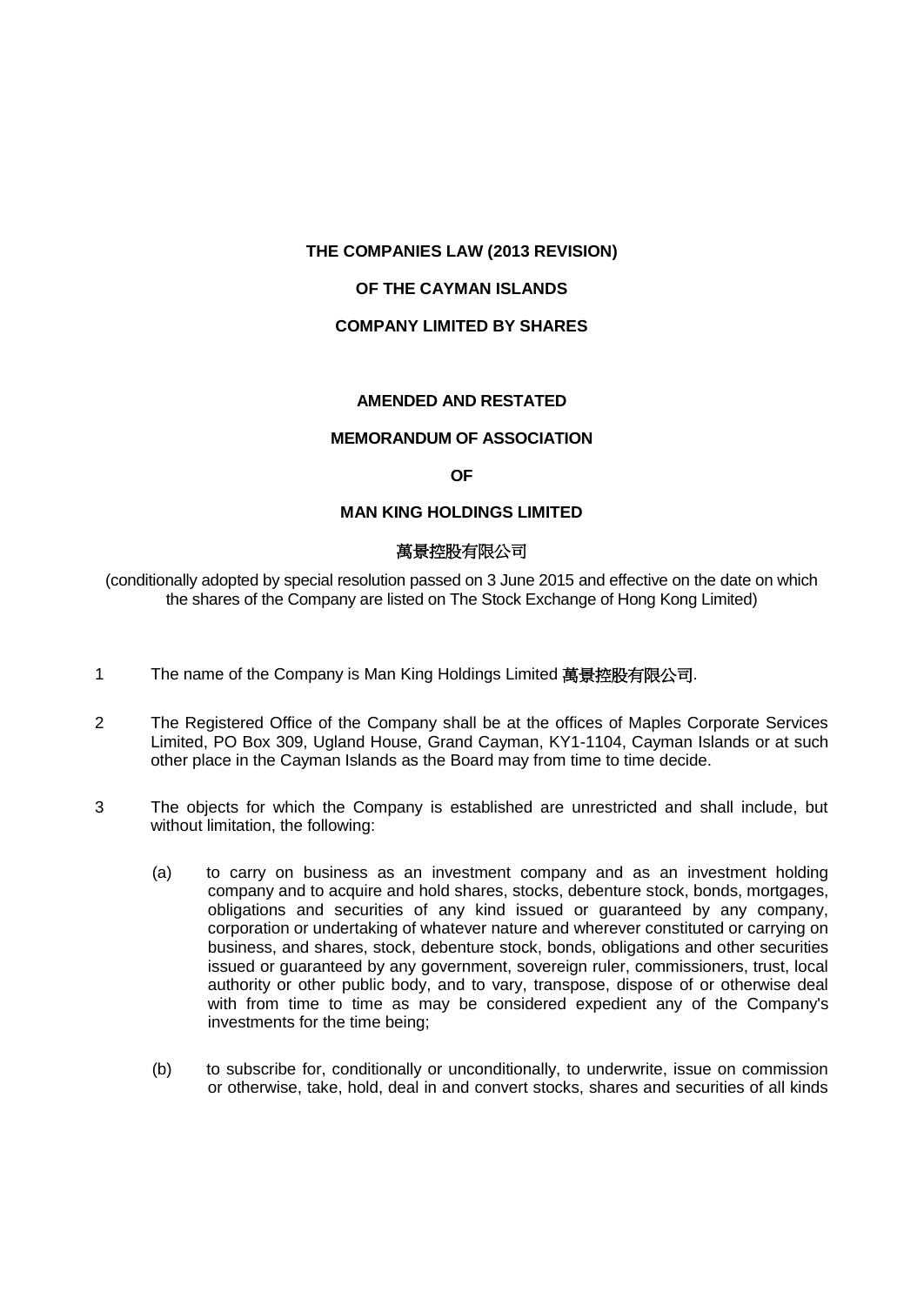and to enter into partnership or into any arrangement for sharing profits, reciprocal concessions or cooperation with any person or company and to promote and aid in promoting, to constitute, form or organise any company, joint venture, syndicate or partnership of any kind, for the purpose of acquiring and undertaking any property and liabilities of the Company or of advancing, directly or indirectly, the objects of the Company or for any other purpose which the Company may think expedient;

- (c) to exercise and enforce all rights and powers conferred by or incidental to the ownership of any shares, stock, obligations or other securities including without prejudice to the generality of the foregoing all such powers of veto or control as may be conferred by virtue of the holding by the Company of some special proportion of the issued or nominal amount thereof, to provide managerial and other executive, supervisory and consultant services for or in relation to any company in which the Company is interested upon such terms as may be thought fit;
- (d) to stand surety for or to guarantee, indemnify, support or secure the performance of all or any of the obligations of any person, firm or company whether or not related or affiliated to the Company in any manner and whether by personal covenant or by mortgage, charge or lien upon the whole or any part of the undertaking, property and assets of the Company, both present and future, including its uncalled capital or by any such method and whether or not the Company shall receive valuable consideration therefor;
- (e) to carry on the business of promoters and entrepreneurs and to carry on business as financiers, capitalists, concessionaires, merchants, brokers, traders, dealers, agents, importers and exporters and to undertake and carry on and execute all kinds of investment, financial, commercial, mercantile, trading and other operations;
- (f) to carry on whether as principals, agents or otherwise howsoever the business of realtors, developers, consultants, estate agents or managers, builders, contractors, engineers, manufacturers, dealers in or vendors of all types of property including the provision of any services;
- (g) to purchase or otherwise acquire, to sell, exchange, surrender, lease, mortgage, charge, convert, turn to account, dispose of and deal with real and personal property and rights of all kinds and, in particular, mortgages, debentures, produce, concessions, options, contracts, patents, annuities, licences, stocks, shares, bonds, policies, book debts, business concerns, undertakings, claims, privileges and choses in action of all kinds; and
- (h) to engage in or carry on any other lawful trade, business or enterprise which may at any time appear to the Directors capable of being conveniently carried on in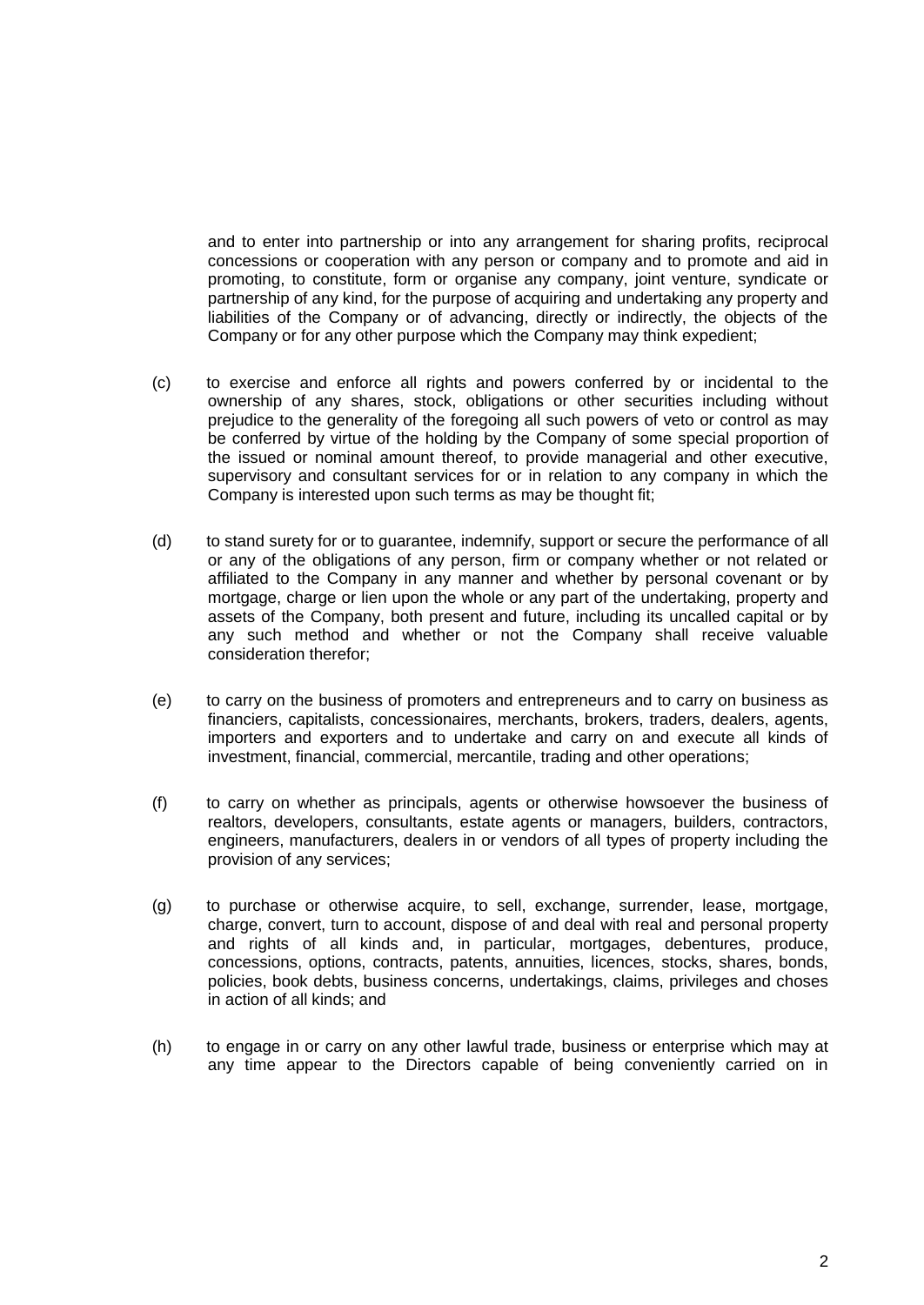conjunction with any of the aforementioned businesses or activities or which may appear to the Directors likely to be profitable to the Company.

In the interpretation of this Memorandum of Association in general and of this Clause 3 in particular no object, business or power specified or mentioned shall be limited or restricted by reference to or inference from any other object, business or power, or the name of the Company, or by the juxtaposition of two or more objects, businesses or powers and that, in the event of any ambiguity in this Clause or elsewhere in this Memorandum of Association, the same shall be resolved by such interpretation and construction as will widen and enlarge and not restrict the objects, businesses and powers of and exercisable by the Company.

4 Except as prohibited or limited by the Companies Law (2013 Revision), the Company shall have full power and authority to carry out any object not prohibited by any law as provided by Section 7(4) of the Companies Law (2013 Revision) and shall have and be capable of from time to time and at all times exercising any and all of the powers at any time or from time to time exercisable by a natural person or body corporate, irrespective of any question of corporate benefit, in doing in any part of the world whether as principal, agent, contractor or otherwise whatever may be considered by it necessary for the attainment of its objects and whatever else may be considered by it as incidental or conducive thereto or consequential thereon, including, but without in any way restricting the generality of the foregoing, the power to make any alterations or amendments to this Memorandum of Association and the Articles of Association of the Company considered necessary or convenient in the manner set out in the Articles of Association of the Company, and the power to do any of the following acts or things, viz: to pay all expenses of and incidental to the promotion, formation and incorporation of the Company; to register the Company to do business in any other jurisdiction; to sell, lease or dispose of any property of the Company; to draw, make, accept, endorse, discount, execute and issue promissory notes, debentures, debenture stock, loans, loan stock, loan notes, bonds, convertible bonds, bills of exchange, bills of lading, warrants and other negotiable or transferable instruments; to lend money or other assets and to act as guarantors; to borrow or raise money on the security of the undertaking or on all or any of the assets of the Company including uncalled capital or without security; to invest monies of the Company in such manner as the Directors determine; to promote other companies; to sell the undertaking of the Company for cash or any other consideration; to distribute assets in specie to members of the Company; to contract with persons for the provision of advice, the management and custody of the Company's assets, the listing of the Company's shares and its administration; to make charitable or benevolent donations; to pay pensions or gratuities or provide other benefits in cash or kind to Directors, officers, employees, past or present and their families; to purchase Directors and officers liability insurance; to carry on any trade or business and generally to do all acts and things which, in the opinion of the Company or the Directors, may be conveniently or profitably or usefully acquired and dealt with, carried on, executed or done by the Company in connection with the business aforesaid PROVIDED THAT the Company shall only carry on the businesses for which a licence is required under the laws of the Cayman Islands when so licensed under the terms of such laws.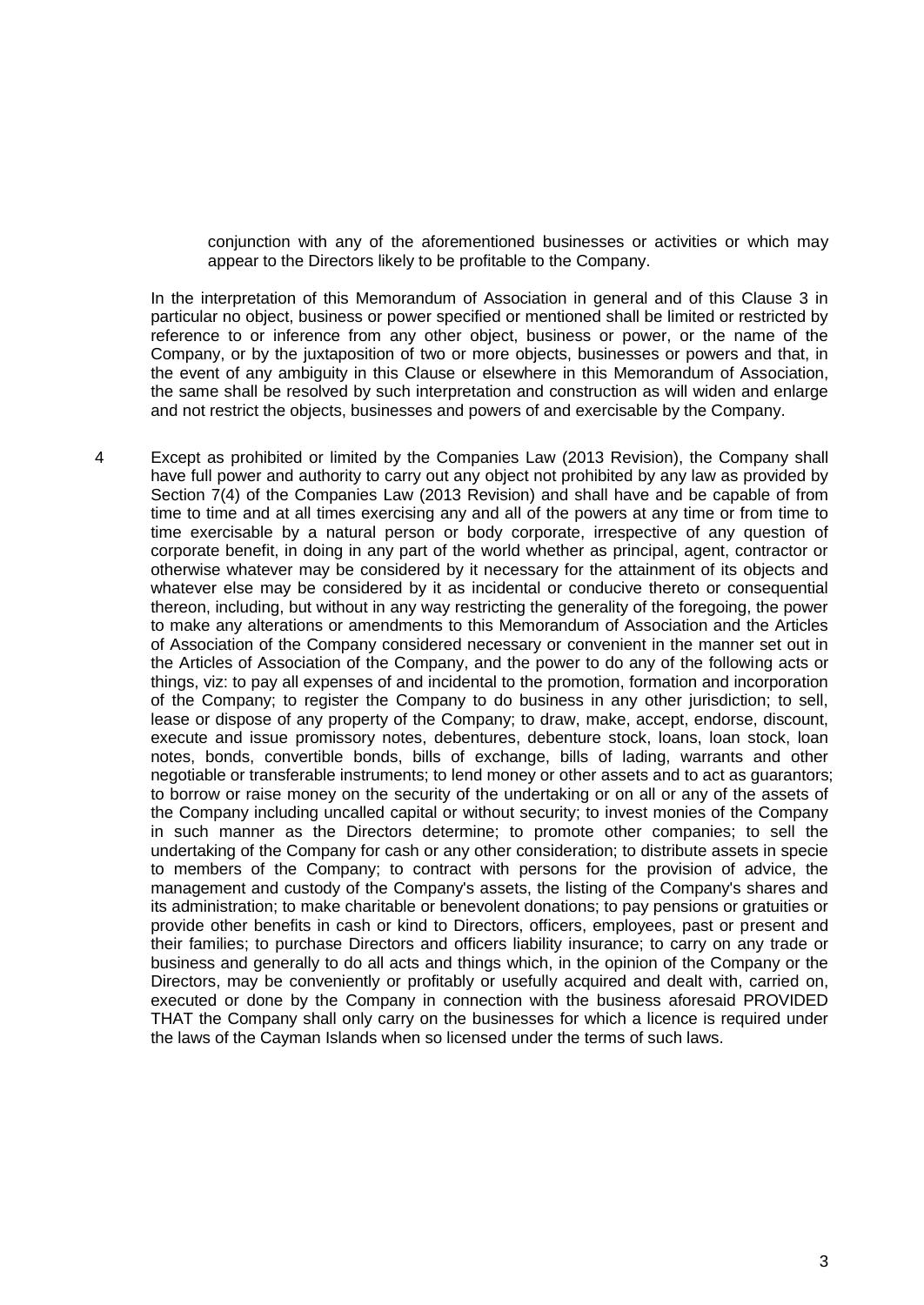- 5 The liability of each member is limited to the amount from time to time unpaid on such member's shares.
- 6 The share capital of the Company is HK\$2,000,000,000 divided into 200,000,000,000 shares of a nominal or par value of HK\$0.01 each with power for the Company insofar as is permitted by law, to redeem or purchase any of its shares and to increase or reduce the said capital subject to the provisions of the Companies Law (2013 Revision) and the Articles of Association and to issue any part of its capital, whether original, redeemed or increased with or without any preference, priority or special privilege or subject to any postponement of rights or to any conditions or restrictions and so that unless the conditions of issue shall otherwise expressly declare every issue of shares whether declared to be preference or otherwise shall be subject to the powers hereinbefore contained.
- 7 If the Company is registered as exempted, its operations will be carried on subject to the provisions of Section 174 of the Companies Law (2013 Revision) and, subject to the provisions of the Companies Law (2013 Revision) and the Articles of Association, it shall have the power to register by way of continuation as a body corporate limited by shares under the laws of any jurisdiction outside the Cayman Islands and to be deregistered in the Cayman Islands.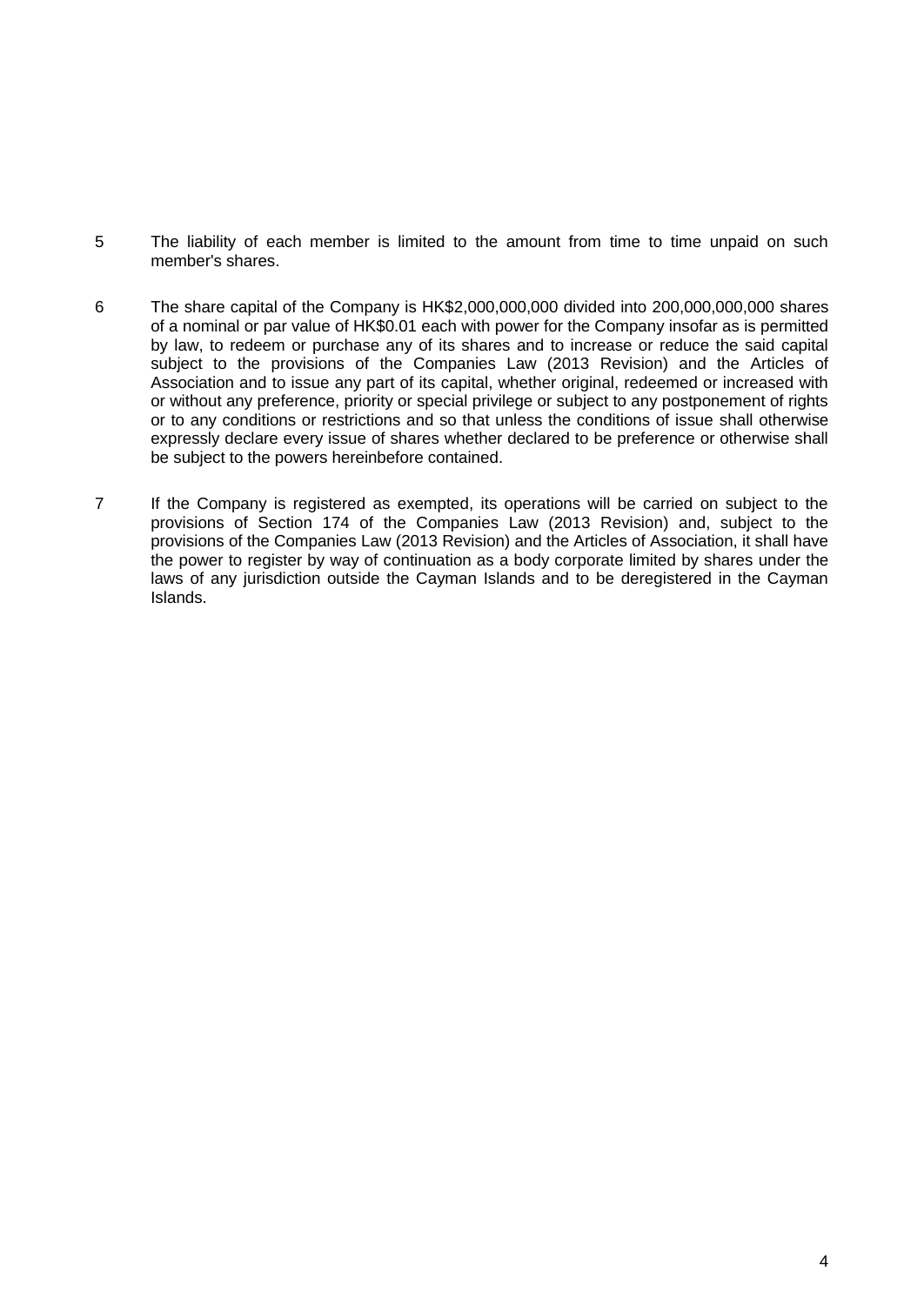# **OF THE CAYMAN ISLANDS**

## **COMPANY LIMITED BY SHARES**

# **AMENDED AND RESTATED**

# **ARTICLES OF ASSOCIATION**

# **OF**

#### **MAN KING HOLDINGS LIMITED**

# 萬景控股有限公司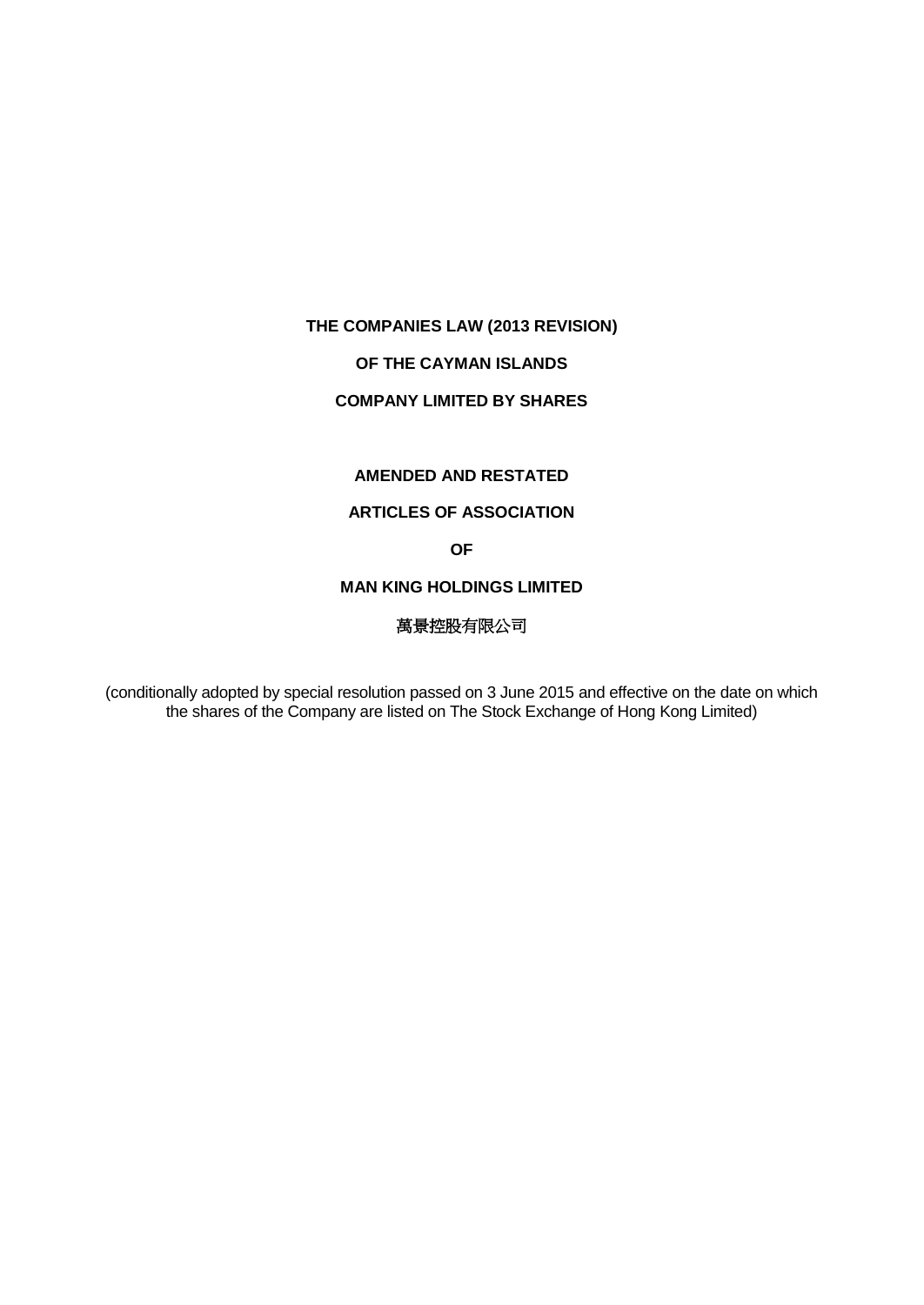# **TABLE OF CONTENTS**

| <b>Heading</b> |                                                   | <b>Page Number</b> |
|----------------|---------------------------------------------------|--------------------|
| 1              | <b>EXCLUSION OF TABLE A</b>                       | $\mathbf{3}$       |
| $\mathbf{2}$   | <b>INTERPRETATION</b>                             | 3                  |
| 3              | <b>SHARE CAPITAL AND MODIFICATION OF RIGHTS</b>   | 7                  |
| 4              | <b>REGISTER OF MEMBERS AND SHARE CERTIFICATES</b> | 10                 |
| 5              | <b>LIEN</b>                                       | 13                 |
| 6              | <b>CALLS ON SHARES</b>                            | 14                 |
| $\overline{7}$ | <b>TRANSFER OF SHARES</b>                         | 16                 |
| 8              | <b>TRANSMISSION OF SHARES</b>                     | 18                 |
| 9              | <b>FORFEITURE OF SHARES</b>                       | 18                 |
| 10             | <b>ALTERATION OF CAPITAL</b>                      | 20                 |
| 11             | <b>BORROWING POWERS</b>                           | 21                 |
| 12             | <b>GENERAL MEETINGS</b>                           | 22                 |
| 13             | PROCEEDINGS AT GENERAL MEETINGS                   | 24                 |
| 14             | <b>VOTES OF MEMBERS</b>                           | 25                 |
| 15             | <b>REGISTERED OFFICE</b>                          | 28                 |
| 16             | <b>BOARD OF DIRECTORS</b>                         | 29                 |
| 17             | <b>MANAGING DIRECTORS</b>                         | 35                 |
| 18             | <b>MANAGEMENT</b>                                 | 36                 |
| 19             | <b>MANAGERS</b>                                   | 37                 |
| 20             | <b>PROCEEDINGS OF DIRECTORS</b>                   | 37                 |
| 21             | <b>SECRETARY</b>                                  | 40                 |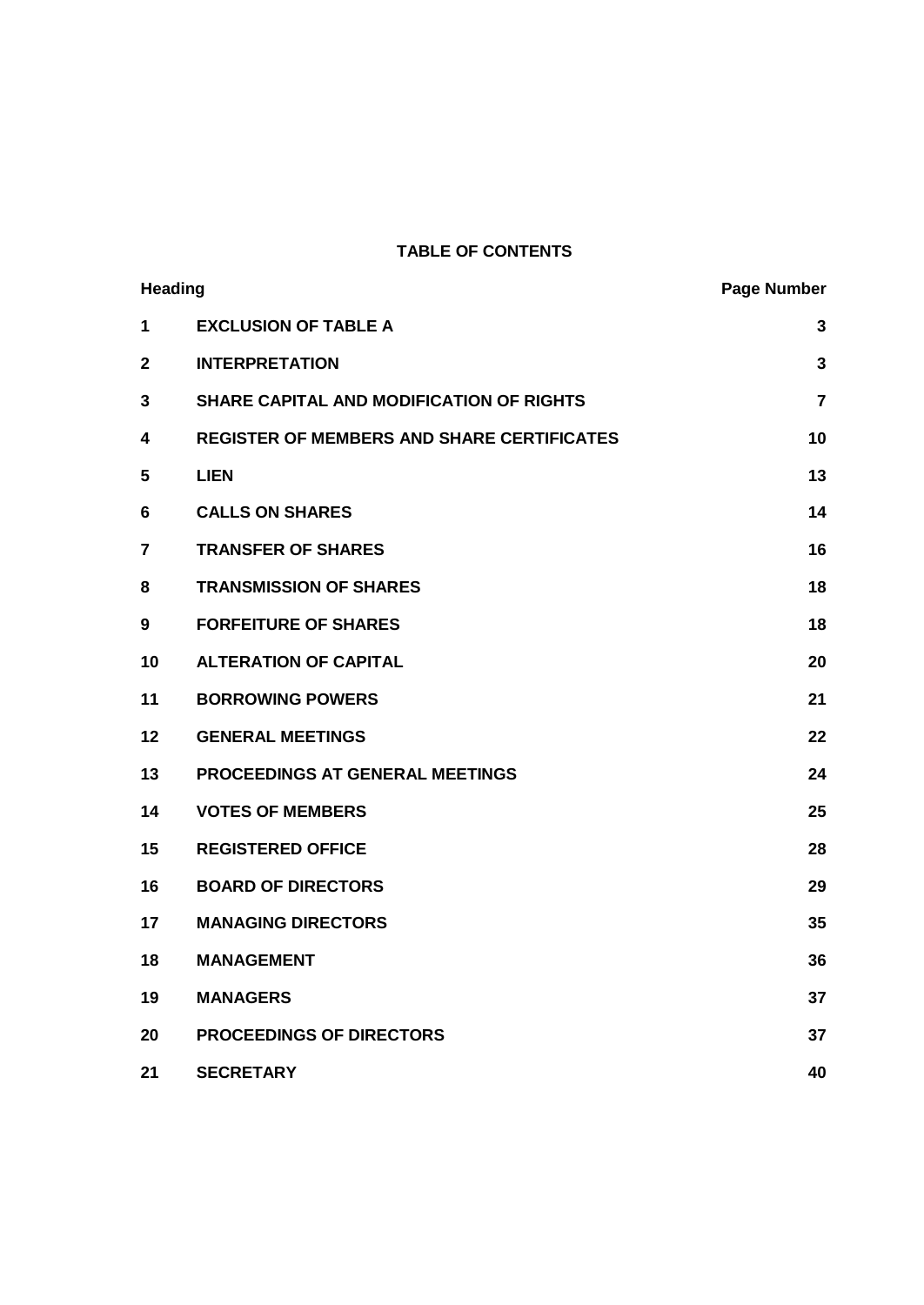| 22 | <b>GENERAL MANAGEMENT AND USE OF THE SEAL</b> | 40 |
|----|-----------------------------------------------|----|
| 23 | <b>CAPITALISATION OF RESERVES</b>             | 42 |
| 24 | <b>DIVIDENDS AND RESERVES</b>                 | 44 |
| 25 | <b>UNTRACEABLE MEMBERS</b>                    | 50 |
| 26 | <b>DOCUMENT DESTRUCTION</b>                   | 51 |
| 27 | <b>ANNUAL RETURNS AND FILINGS</b>             | 52 |
| 28 | <b>ACCOUNTS</b>                               | 52 |
| 29 | <b>AUDIT</b>                                  | 53 |
| 30 | <b>NOTICES</b>                                | 54 |
| 31 | <b>INFORMATION</b>                            | 56 |
| 32 | <b>WINDING UP</b>                             | 57 |
| 33 | <b>INDEMNITIES</b>                            | 58 |
| 34 | <b>FINANCIAL YEAR</b>                         | 58 |
| 35 | AMENDMENT OF MEMORANDUM AND ARTICLES          | 58 |
| 36 | <b>TRANSFER BY WAY OF CONTINUATION</b>        | 58 |
| 37 | <b>MERGERS AND CONSOLIDATIONS</b>             | 58 |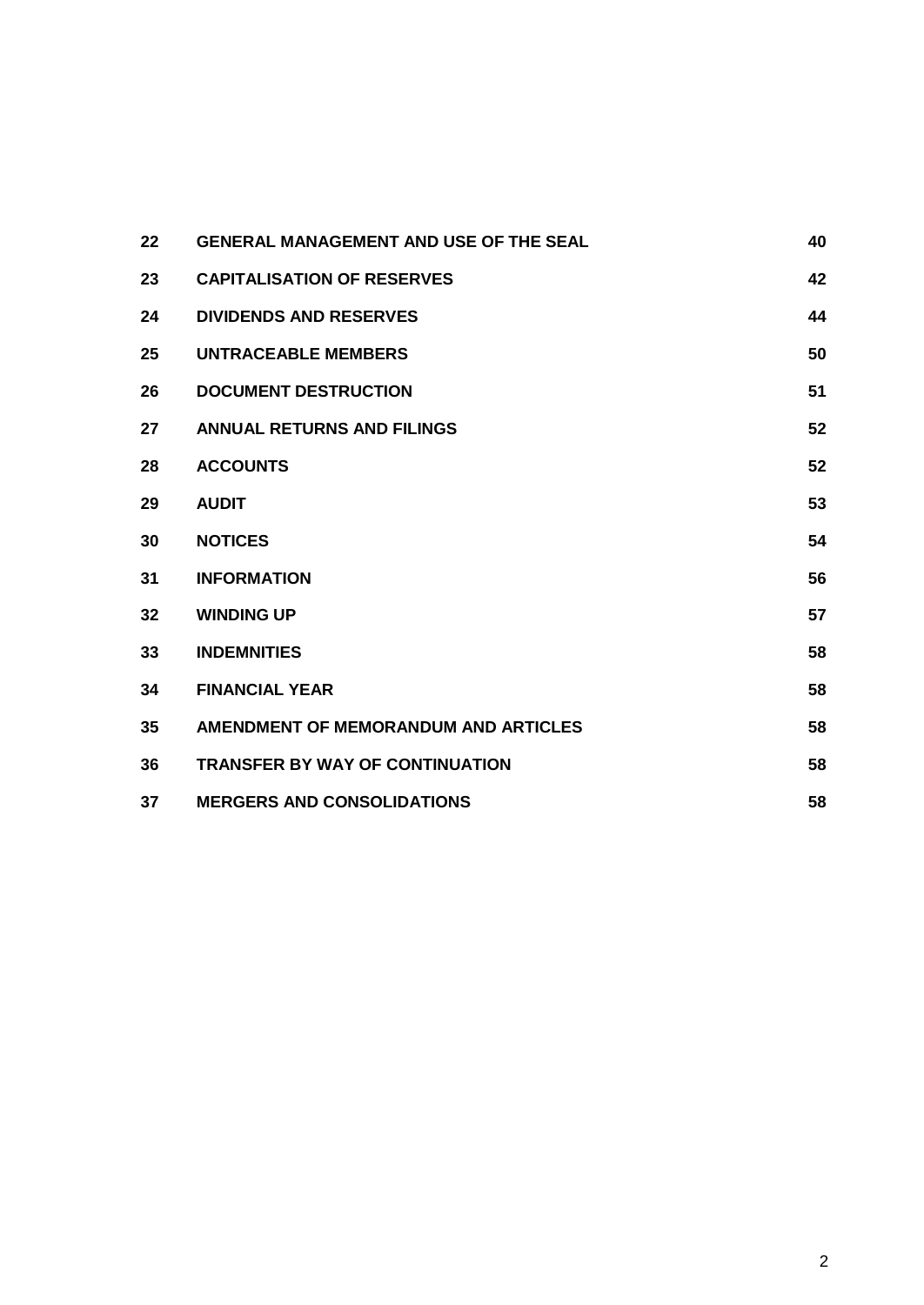## **OF THE CAYMAN ISLANDS**

## **COMPANY LIMITED BY SHARES**

## **AMENDED AND RESTATED**

#### **ARTICLES OF ASSOCIATION**

#### **OF**

## **MAN KING HOLDINGS LIMITED**

## 萬景控股有限公司

(conditionally adopted by special resolution passed on 3 June 2015 and effective on the date on which the shares of the Company are listed on The Stock Exchange of Hong Kong Limited)

## <span id="page-9-0"></span>**1 Exclusion of Table A**

The regulations contained in Table A in the First Schedule to the Companies Law shall not apply to the Company.

# <span id="page-9-1"></span>**2 Interpretation**

- 2.1 The marginal notes to these Articles shall not affect the interpretation hereof.
- 2.2 In these Articles, unless there be something in the subject or context inconsistent therewith:

| "Articles"   | shall mean these Articles of Association and all<br>supplementary, amended or substituted Articles for the<br>time being in force. |
|--------------|------------------------------------------------------------------------------------------------------------------------------------|
| "Associates" | shall have the meaning given to it in the Listing Rules.                                                                           |
| "Auditors"   | shall mean the persons appointed by the Company from                                                                               |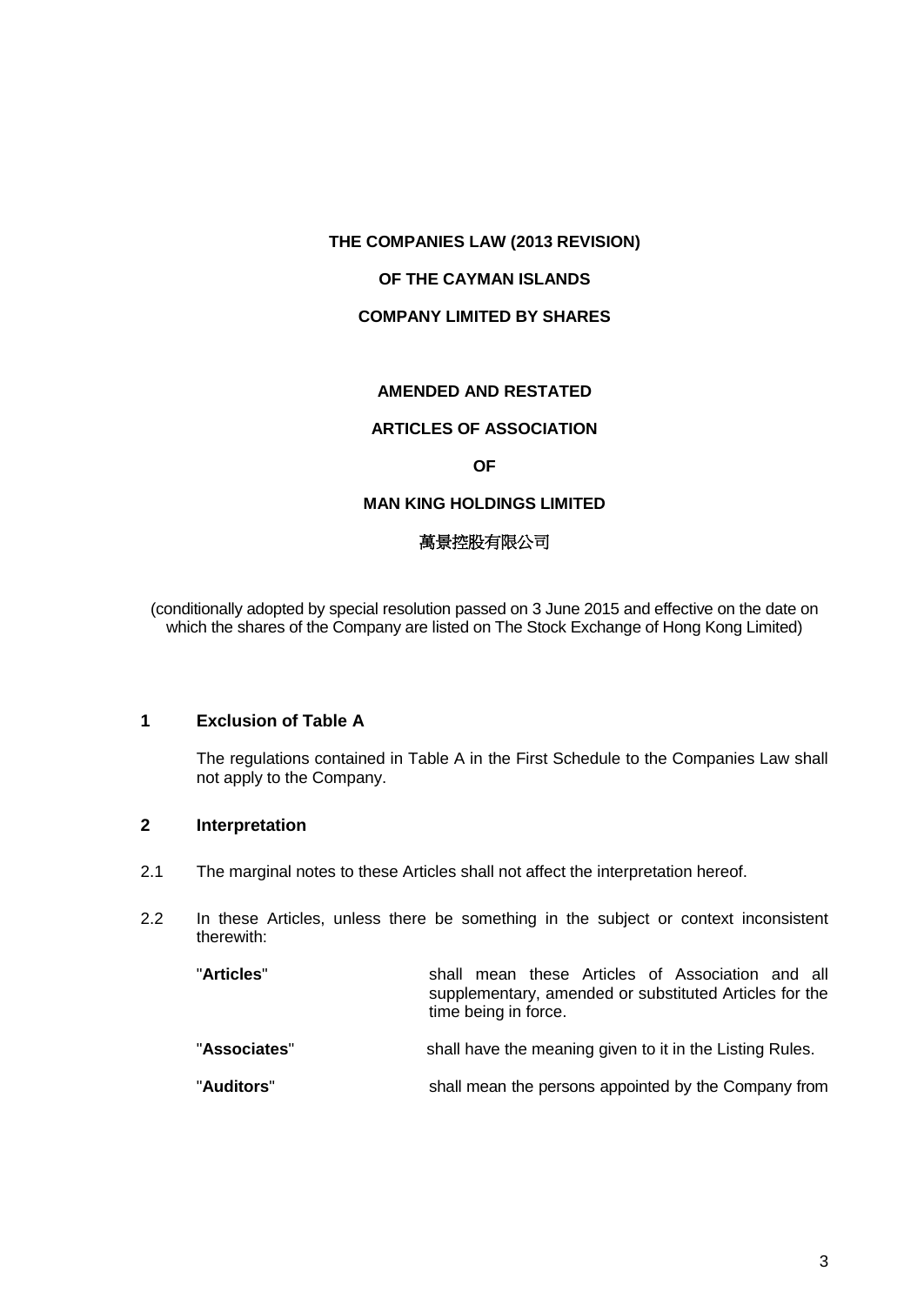|                       | Company.                                                                                                                                                                                                                                                                                                                                                                                                                                    |
|-----------------------|---------------------------------------------------------------------------------------------------------------------------------------------------------------------------------------------------------------------------------------------------------------------------------------------------------------------------------------------------------------------------------------------------------------------------------------------|
| "Board"               | shall mean the majority of the Directors present and<br>voting at a meeting of Directors at which a quorum is<br>present.                                                                                                                                                                                                                                                                                                                   |
| "business day"        | shall mean a day on which the Exchange generally is<br>open for the business of dealing in securities in Hong<br>Kong. For the avoidance of doubt, where the Exchange<br>is closed for business of dealing in securities in Hong<br>Kong on a day by reason of a Number 8 or higher<br>typhoon signal, black rainstorm warning or other similar<br>event, such day shall for the purpose of these Articles be<br>counted as a business day. |
| "capital"             | shall mean the share capital from time to time of the<br>Company.                                                                                                                                                                                                                                                                                                                                                                           |
| "Chairman"            | shall mean the Chairman presiding at any meeting of<br>members or of the Board.                                                                                                                                                                                                                                                                                                                                                             |
| "close associate"     | shall have the meaning given to it in the Listing Rules.                                                                                                                                                                                                                                                                                                                                                                                    |
| "Companies Law"       | shall mean the Companies Law (2013 Revision), Cap.<br>22 of the Cayman Islands and any amendments thereto<br>or re-enactments thereof for the time being in force and<br>includes every other law incorporated therewith or<br>substituted therefor.                                                                                                                                                                                        |
| "Companies Ordinance" | shall mean the Companies Ordinance (Cap. 622 of the<br>Laws of Hong Kong) as in force from time to time.                                                                                                                                                                                                                                                                                                                                    |
| "Company"             | shall mean Man King Holdings Limited 萬景控股有限公<br>司.                                                                                                                                                                                                                                                                                                                                                                                          |
| "Company's Website"   | shall mean the website of the Company, the address or<br>domain name of which has been notified to members.                                                                                                                                                                                                                                                                                                                                 |
| "Director"            | shall mean any director from time to time of the<br>Company.                                                                                                                                                                                                                                                                                                                                                                                |
| "dividend"            | shall include bonus dividends and distributions permitted<br>by the Companies Law to be categorised as dividends.                                                                                                                                                                                                                                                                                                                           |
| "electronic"          | shall have the meaning given to it in the Electronic                                                                                                                                                                                                                                                                                                                                                                                        |

time to time to perform the duties of auditors of the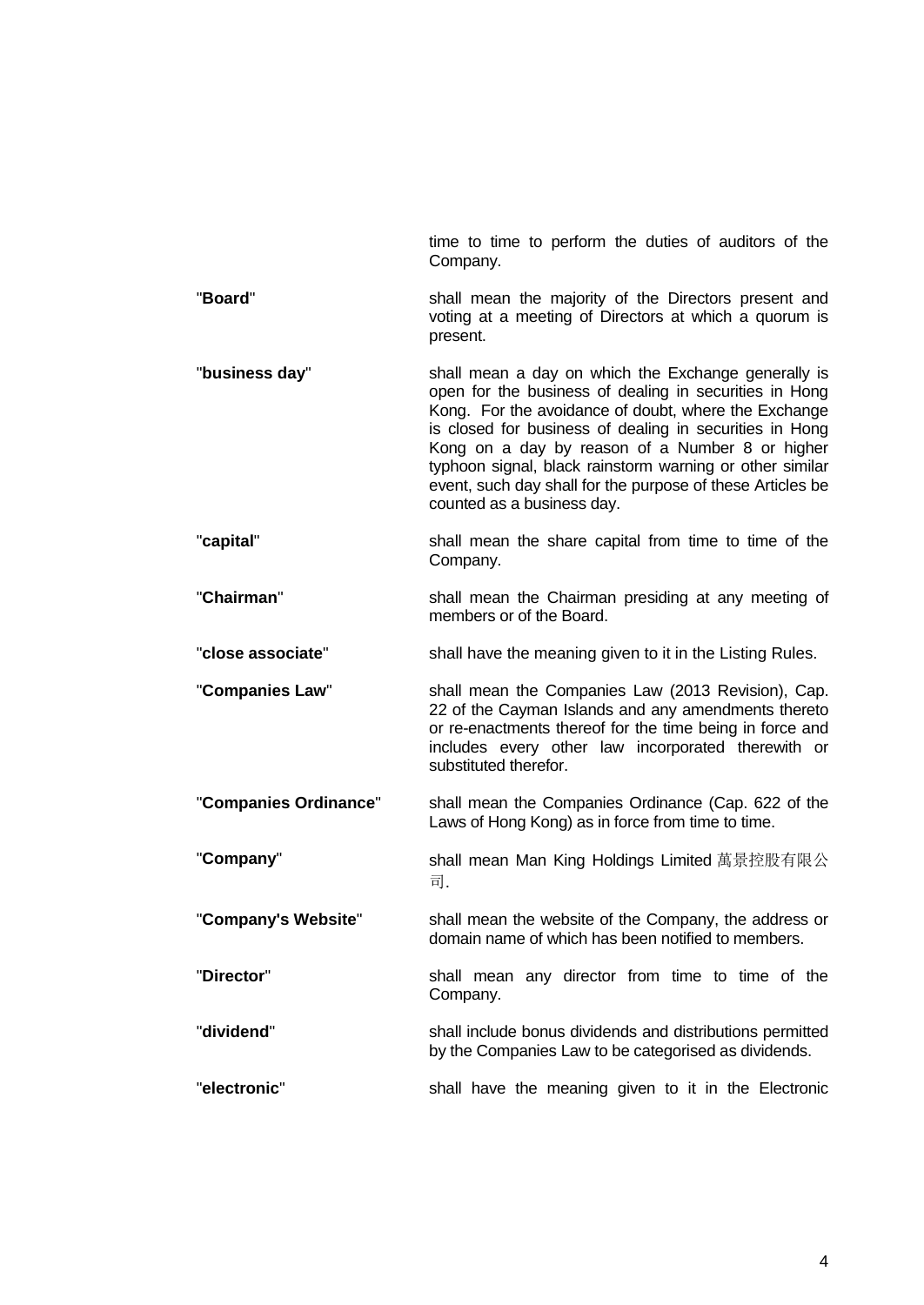Transactions Law.

"**electronic means**" shall include sending or otherwise making available to the intended recipients of the communication in electronic format.

"**Electronic Signature**" shall mean an electronic symbol or process attached to or logically associated with an electronic communication and executed or adopted by a person with the intent to sign the electronic communication.

"**Electronic Transactions Law**" shall mean the Electronic Transactions Law (2003 Revision) of the Cayman Islands and any amendment thereto or re-enactments thereof for the time being in force and includes every other law incorporated therewith or substituted therefor.

**"Exchange"** shall mean The Stock Exchange of Hong Kong Limited.

"**HK Code on Takeovers and Mergers**" shall mean the Code on Takeovers and Mergers issued by the Securities and Futures Commission of Hong Kong as amended from time to time.

"**holding company**" shall have the meaning attributed to such term in the Companies Ordinance.

"**Listing Rules**" shall mean the Rules Governing the Listing of Securities on the Exchange as amended from time to time.

"**members**" shall mean the persons who are duly registered as the holders from time to time of shares in the register including persons who are jointly so registered.

"**Memorandum**" shall mean the memorandum of association of the Company.

"**month**" shall mean a calendar month.

"**ordinary resolution**" shall mean a resolution passed by a simple majority of the votes of such members as, being entitled to do so, vote in person or, where proxies are allowed, by proxy or, in the case of corporations, by their duly authorised representatives, at a general meeting held in accordance with these Articles and includes an ordinary resolution passed pursuant to Article [13.10.](#page-31-1)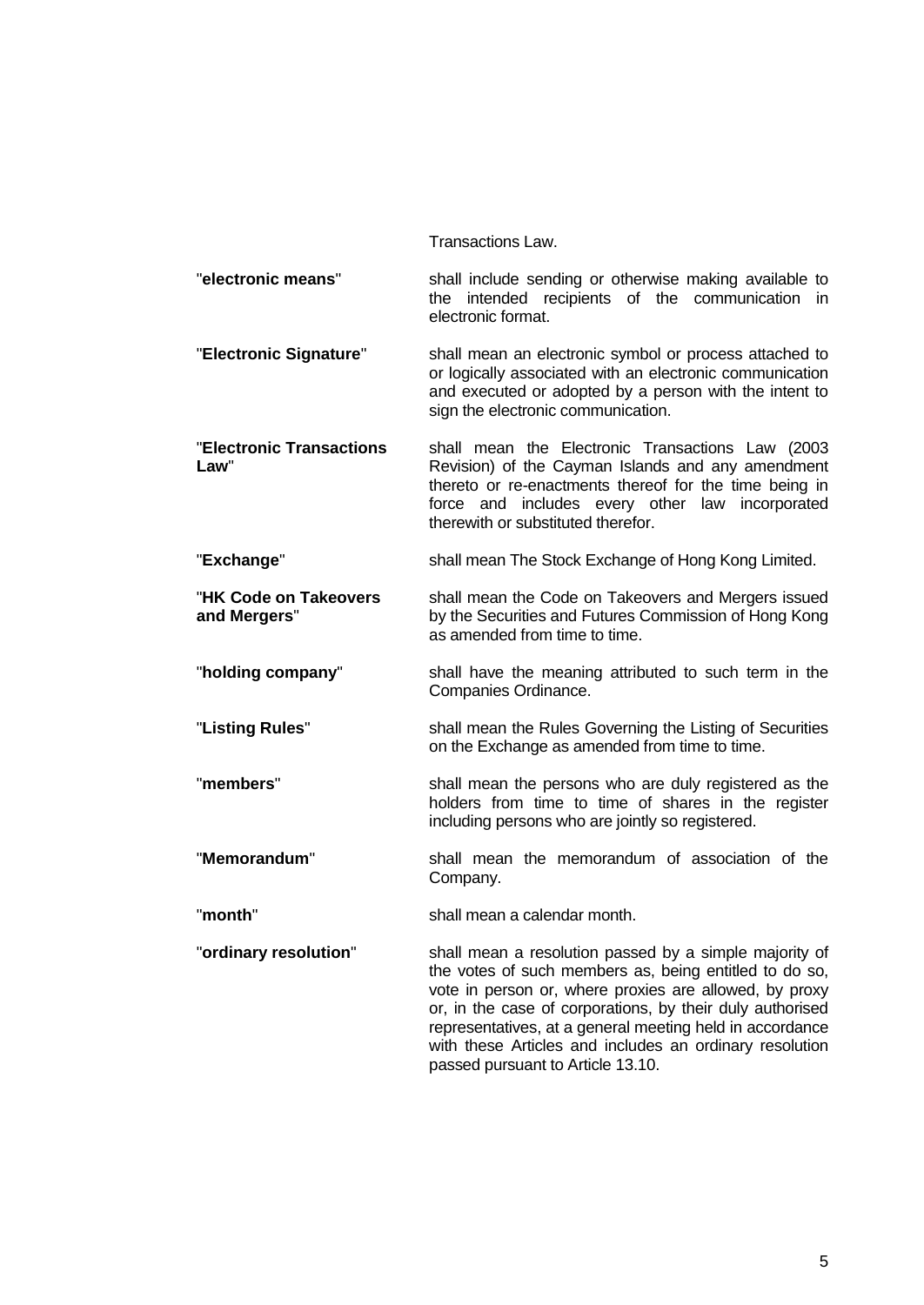| "principal register"                            | shall mean the register of members of the Company<br>maintained at such place within or outside the Cayman<br>Islands as the Board shall determine from time to time.                                                                                                                                                                                                                                                |
|-------------------------------------------------|----------------------------------------------------------------------------------------------------------------------------------------------------------------------------------------------------------------------------------------------------------------------------------------------------------------------------------------------------------------------------------------------------------------------|
| "published in the<br>newspapers"                | shall mean published as a paid advertisement in English<br>in at least one English language newspaper and in<br>Chinese in at least one Chinese language newspaper,<br>being in each case a newspaper published daily and<br>circulating generally in Hong Kong in accordance with<br>the Listing Rules.                                                                                                             |
| "published on the<br><b>Exchange's website"</b> | shall mean published in English and Chinese on the<br>Exchange's website in accordance with the Listing<br>Rules.                                                                                                                                                                                                                                                                                                    |
| "recognised clearing<br>house"                  | shall have the meaning ascribed thereto in Part I of<br>Schedule 1 of the Securities and Futures Ordinance<br>(Cap. 571 of the Laws of Hong Kong) and any<br>amendments thereto or re-enactments thereof for the<br>time being in force and includes every other law<br>incorporated therewith or substituted therefor.                                                                                              |
| "register"                                      | shall mean the principal register and any branch<br>registers.                                                                                                                                                                                                                                                                                                                                                       |
| "rights issue"                                  | shall mean an offer by way of rights to existing holders of<br>securities of the Company which enables those holders<br>to subscribe for securities in proportion to their existing<br>holdings.                                                                                                                                                                                                                     |
| "seal"                                          | shall include the common seal of the Company, the<br>securities seal or any duplicate seal adopted by the<br>Company pursuant to Article 22.2.                                                                                                                                                                                                                                                                       |
| "Secretary"                                     | shall mean the person appointed as company secretary<br>by the Board from time to time.                                                                                                                                                                                                                                                                                                                              |
| "share"                                         | shall mean a share in the capital of the Company.                                                                                                                                                                                                                                                                                                                                                                    |
| "special resolution"                            | shall have the same meaning as ascribed thereto in the<br>Companies Law and shall include an unanimous written<br>resolution of all members: for this purpose, the requisite<br>majority shall be not less than three-fourths of the votes<br>of such members as, being entitled to do so, vote in<br>person or, where proxies are allowed, by proxy or, in the<br>of corporations, by their duly authorised<br>case |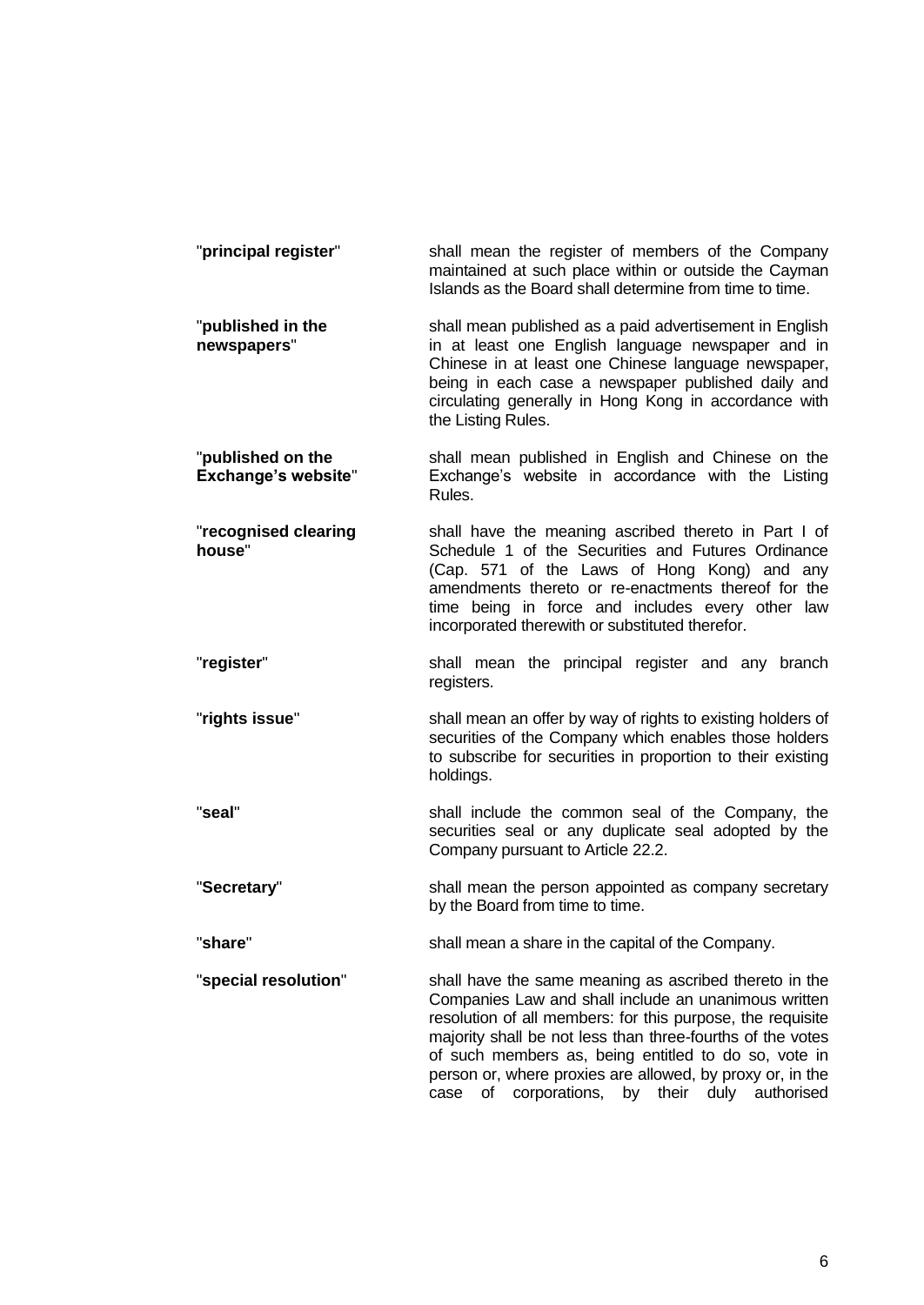representatives, at a general meeting of which notice specifying the intention to propose the resolution as a special resolution has been duly given. "**subsidiary**" shall have the meaning attributed to such term in the Companies Ordinance, but interpreting the term "subsidiary" in accordance with the definition of "subsidiary" under the Listing Rules.

"**transfer office**" shall mean the place where the principal register is situate for the time being.

- 2.3 Subject as aforesaid, any words defined in the Companies Law shall, if not inconsistent with the subject and/or context, bear the same meanings in these Articles.
- 2.4 Words importing either gender shall include the other gender and the neuter; words importing persons and the neuter shall include companies and corporations and vice versa; and words denoting the singular shall include the plural and words denoting the plural shall include the singular.
- 2.5 "**Writing**" or "**printing**" shall include writing, printing, lithograph, photograph, typewriting and every other mode of representing words or figures in a legible and nontransitory form and, only where used in connection with a notice served by the Company on members or other persons entitled to receive notices hereunder, shall also include a record maintained in an electronic medium which is accessible in visible form so as to be useable for subsequent reference.
- 2.6 Sections 8 and 19 of the Electronic Transactions Law shall not apply.

# <span id="page-13-0"></span>**3 Share Capital and Modification of Rights**

- 3.1 The authorised share capital of the Company at the date of the adoption of these Articles is HK\$2,000,000,000 divided into 200,000,000,000 shares of a nominal or par value of HK\$0.01 each. **Capital** App 3 r.9
- 3.2 Subject to the provisions of these Articles and to any direction that may be given by the Company in general meeting and without prejudice to any special rights conferred on the holders of any existing shares or attaching to any class of shares, any share may be issued with or have attached thereto such preferred, deferred, qualified or other special rights or restrictions, whether in regard to dividend, voting, return of capital or otherwise, and to such persons at such times and for such consideration as the Board may determine. Subject to the Companies Law and to any special rights conferred on any members or attaching to any class of shares, any share may, with the sanction of a **Issue of shares** App 3 r.6(1)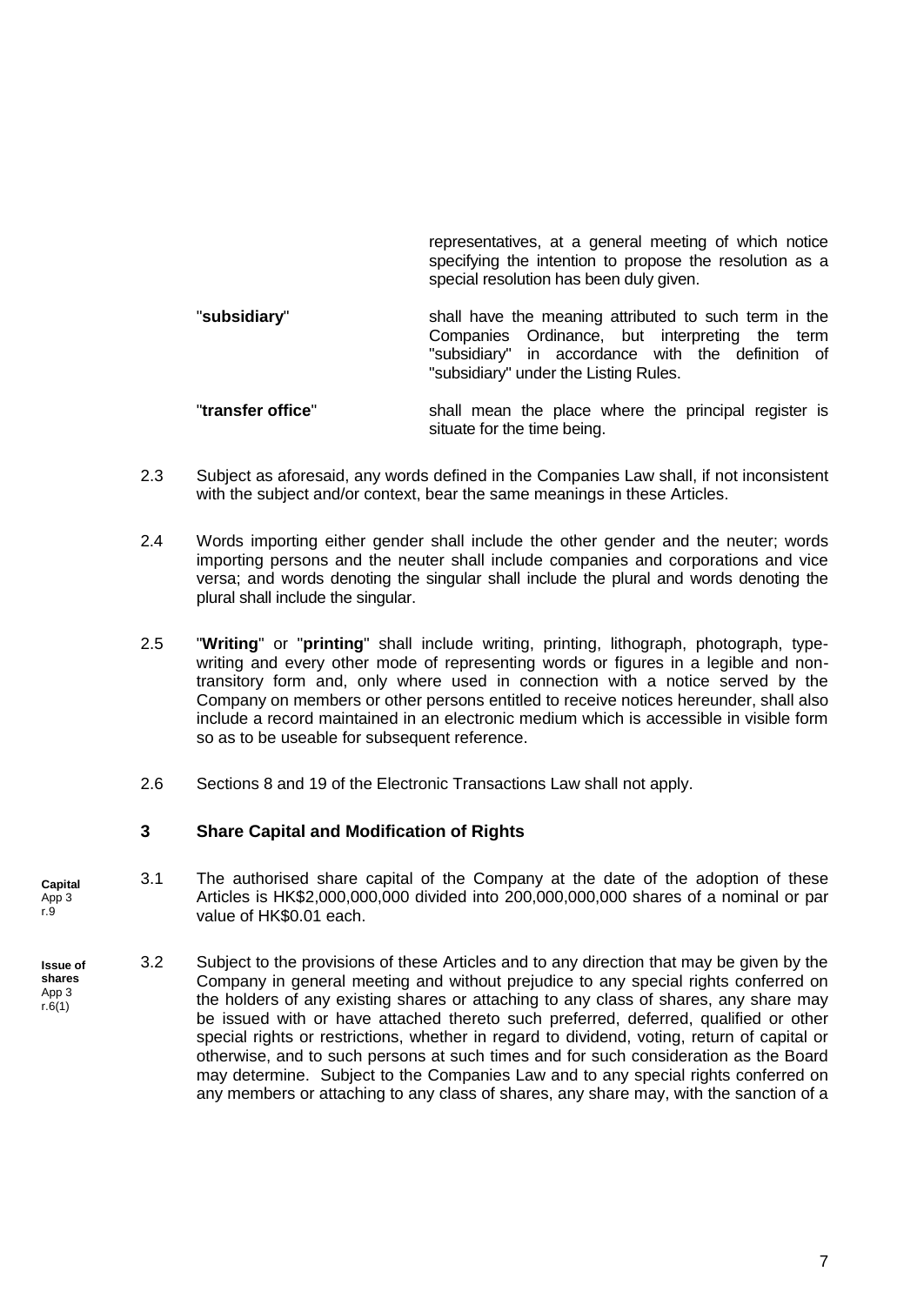special resolution, be issued on terms that it is, or at the option of the Company or the holder thereof is, liable to be redeemed. No shares shall be issued to bearer.

3.3 Subject to the Listing Rules, the Board may issue warrants to subscribe for any class of shares or other securities of the Company on such terms as it may from time to time determine. No warrants shall be issued to bearer for so long as a recognised clearing house (in its capacity as such) is a member of the Company. Where warrants are issued to bearer, no new warrant shall be issued to replace one that has been lost unless the Board is satisfied beyond reasonable doubt that the original has been destroyed and the Company has received an indemnity in such form as the Board shall think fit with regard to the issue of any such new warrant. **Issue of warrants** App 3 r.2(2)

**How class** 

**finance the purchase of own shares** 

- 3.4 If at any time the share capital of the Company is divided into different classes of shares, all or any of the rights attached to any class of shares for the time being issued (unless otherwise provided for in the terms of issue of the shares of that class) may, subject to the provisions of the Companies Law, be varied or abrogated with the consent in writing of the holders of not less than three-fourths in nominal value of the issued shares of that class or with the sanction of a special resolution passed at a separate meeting of the holders of shares of that class. To every such separate meeting all the provisions of these Articles relating to general meetings shall mutatis mutandis apply, but so that the quorum for the purposes of any such separate meeting and of any adjournment thereof shall be a person or persons together holding (or representing by proxy or duly authorised representative) at the date of the relevant meeting not less than one-third in nominal value of the issued shares of that class. **rights may be modified**  App 3 r.6(2) App 13 Part B r.2(1)
	- 3.5 The special rights conferred upon the holders of shares of any class shall not, unless otherwise expressly provided in the rights attaching to or the terms of issue of such shares, be deemed to be varied by the creation or issue of further shares ranking pari passu therewith.
- 3.6 Subject to the Companies Law, or any other law or so far as not prohibited by any law or the Listing Rules and subject to any rights conferred on the holders of any class of shares, the Company shall have the power to purchase or otherwise acquire any of its own shares (which expression as used in this Article includes redeemable shares) provided that the manner of purchase has first been authorised by a resolution of the members, and to purchase or otherwise acquire warrants for the subscription or purchase of its own shares, and shares and warrants for the subscription or purchase of any shares in any company which is its holding company and may make payment therefor in any manner authorised or not prohibited by law, including out of capital, or to give, directly or indirectly, by means of a loan, a guarantee, a gift, an indemnity, the provision of security or otherwise howsoever, financial assistance for the purpose of or in connection with a purchase or other acquisition made or to be made by any person of any shares or warrants in the Company or any company which is a holding company of the Company and should the Company purchase or otherwise acquire its own shares **Company may purchase and and warrants**

8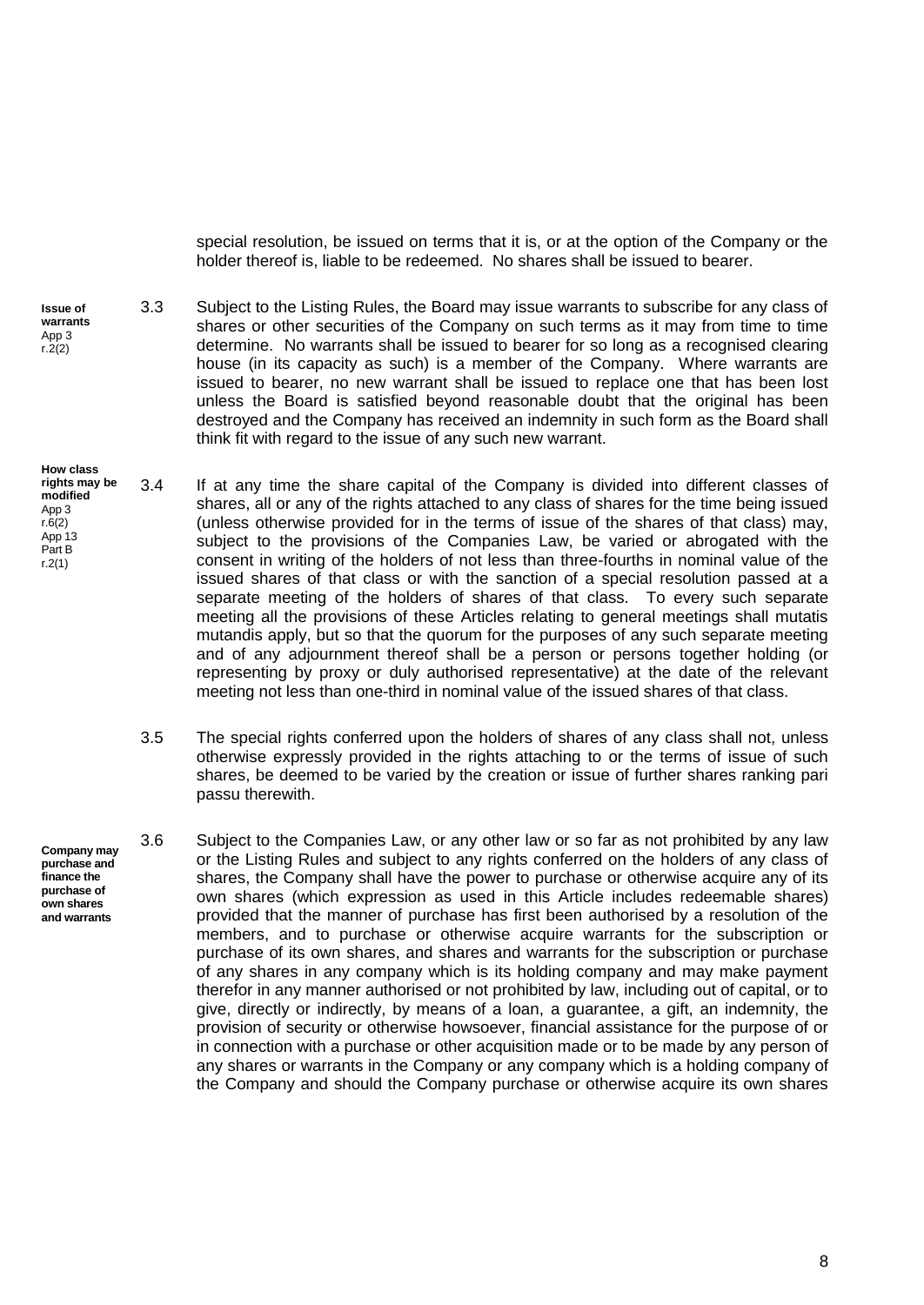or warrants neither the Company nor the Board shall be required to select the shares or warrants to be purchased or otherwise acquired rateably or in any other manner as between the holders of shares or warrants of the same class or as between them and the holders of shares or warrants of any other class or in accordance with the rights as to dividends or capital conferred by any class of shares provided always that any such purchase or other acquisition or financial assistance shall only be made in accordance with any relevant code, rules or regulations issued by the Exchange or the Securities and Futures Commission of Hong Kong from time to time in force.

- 3.7 The Board may accept the surrender for no consideration of any fully paid share.
- 3.8 The Company in general meeting may, from time to time, whether or not all the shares for the time being authorised shall have been issued and whether or not all the shares for the time being issued shall have been fully paid up, by ordinary resolution, increase its share capital by the creation of new shares, such new capital to be of such amount and to be divided into shares of such respective amounts as the resolution shall prescribe. **Power to increase capital**
- 3.9 Subject to the provisions of the Companies Law and the Memorandum, and to any special rights conferred on the holders of any shares or attaching to any class of shares, shares may be issued on the terms that they may be, or at the option of the Company or the holders are, liable to be redeemed on such terms and in such manner, including out of capital, as determined by a special resolution. **Redemption**
- App 3 r.8(1) & (2) 3.10 Where the Company purchases or redeems any of its shares, purchases or redemption not made through the market or by tender shall be limited to a maximum price, and if purchases are by tender, tenders shall be available to all members alike.
- **Purchase or redemption not to give rise to other**  3.11 The purchase or redemption of any share shall not be deemed to give rise to the purchase or redemption of any other share.

**Certificates to be surrendered for cancellation** 3.12 The holder of the shares being purchased, surrendered or redeemed shall be bound to deliver up to the Company at its principal place of business in Hong Kong or such other place as the Board shall specify the certificate(s) thereof, if any, for cancellation and thereupon the Company shall pay to him the purchase or redemption monies in respect thereof.

**purchases or redemptions**

3.13 Subject to the provisions of the Companies Law, the Memorandum and these Articles relating to new shares, the unissued shares in the Company (whether forming part of its original or any increased capital) shall be at the disposal of the Board, which may offer, **Shares at the disposal of the Board**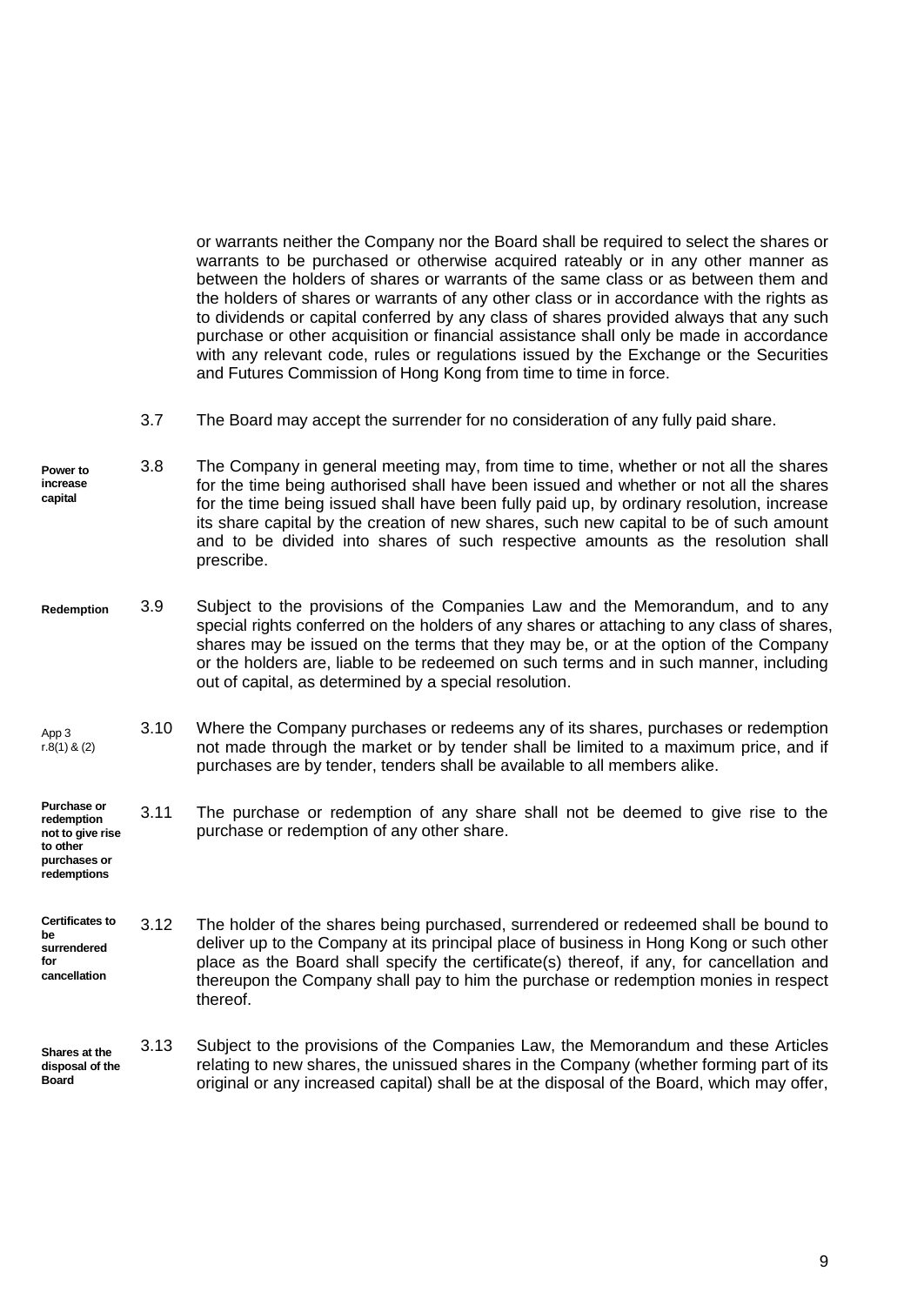allot, grant options over or otherwise dispose of them to such persons, at such times and for such consideration, and upon such terms, as the Board shall determine.

- 3.14 The Company may, unless prohibited by law, at any time pay a commission to any person for subscribing or agreeing to subscribe (whether absolutely or conditionally) for any shares in the Company or procuring or agreeing to procure subscriptions (whether absolute or conditional) for any shares in the Company, but so that the conditions and requirements of the Companies Law shall be observed and complied with, and in each case the commission shall not exceed 10% of the price at which the shares are issued. **Company may pay commissions**
- 3.15 Except as otherwise expressly provided by these Articles or as required by law or as ordered by a court of competent jurisdiction, no person shall be recognised by the Company as holding any share upon any trust and the Company shall not be bound by or be compelled in any way to recognise (even when having notice thereof) any equitable, contingent, future or partial interest in any shares or any interest in any fractional part of a share or any other rights in respect of any share except an absolute right to the entirety thereof in the registered holder. **Company not to recognise trusts in respect of shares**

#### <span id="page-16-0"></span>**4 Register of Members and Share Certificates**

- 4.1 The Board shall cause to be kept at such place within or outside the Cayman Islands as it deems fit a principal register of the members and there shall be entered therein the particulars of the members and the shares issued to each of them and other particulars required under the Companies Law. **Share register** App 3 r.1(1)
	- 4.2 If the Board considers it necessary or appropriate, the Company may establish and maintain a branch register or registers of members at such location or locations within or outside the Cayman Islands as the Board thinks fit. The principal register and the branch register(s) shall together be treated as the register for the purposes of these Articles.
	- 4.3 The Board may, in its absolute discretion, at any time transfer any share on the principal register to any branch register or any share on any branch register to the principal register or any other branch register.
	- 4.4 Notwithstanding anything contained in this Article [4,](#page-16-0) the Company shall as soon as practicable and on a regular basis record in the principal register all transfers of shares effected on any branch register and shall at all times maintain the principal register in such manner as to show at all times the members for the time being and the shares respectively held by them, in all respects in accordance with the Companies Law.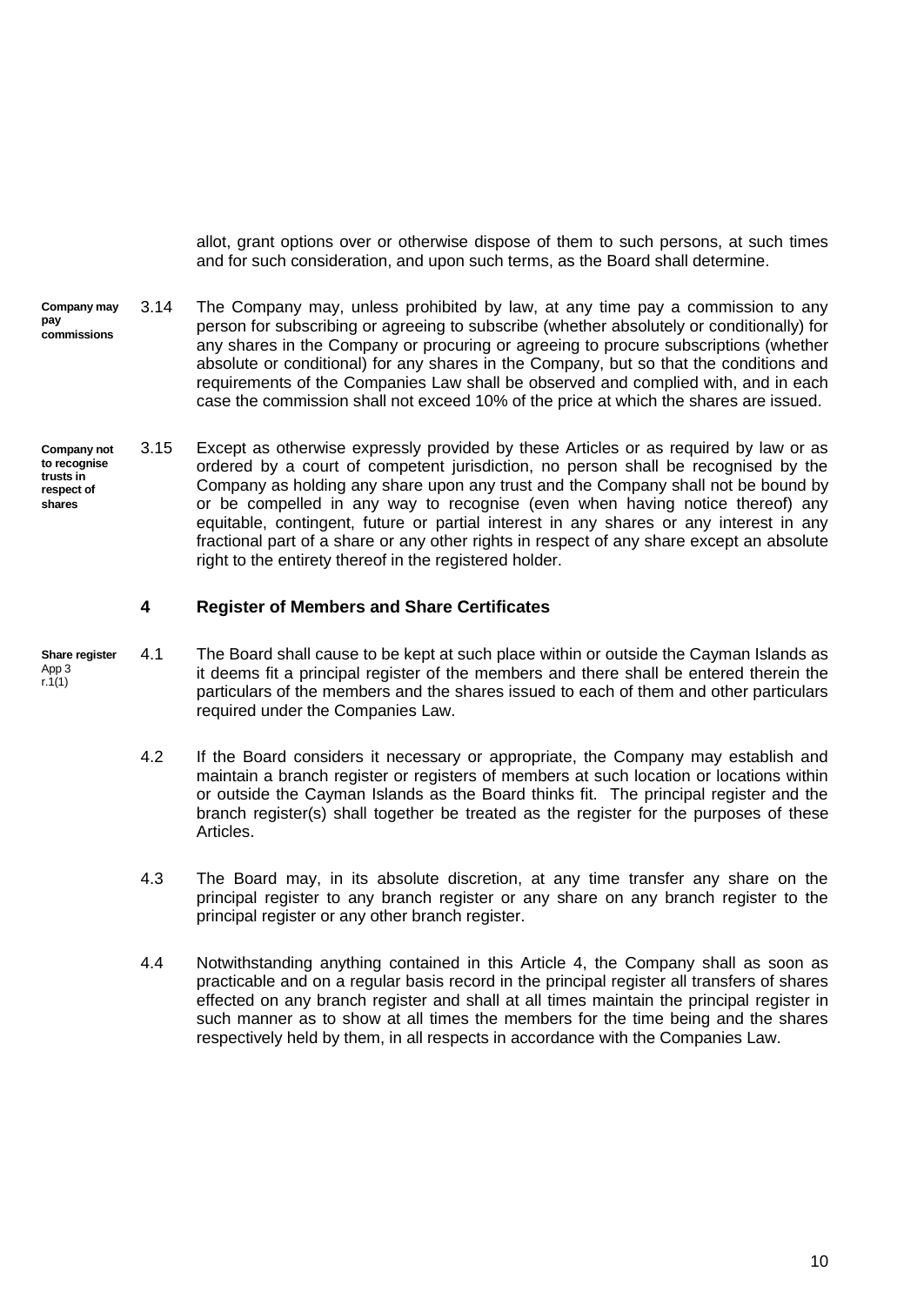- 4.5 For so long as any shares are listed on the Exchange, title to such listed shares may be evidenced and transferred in accordance with the Listing Rules that are or shall be applicable to such listed shares. The register of members maintained by the Company in respect of such listed shares (whether the principal register or a branch register) may be kept by recording the particulars required by Section 40 of the Companies Law in a form otherwise than legible (provided it is capable of being reproduced in a legible form) if such recording otherwise complies with the Listing Rules that are or shall be applicable to such listed shares.
- <span id="page-17-1"></span><span id="page-17-0"></span>4.6 Except when a register is closed and, if applicable, subject to the additional provisions of Article [4.8,](#page-17-0) the principal register and any branch register shall during business hours be kept open to the inspection of any member without charge.
	- 4.7 The reference to business hours in Article [4.6](#page-17-1) is subject to such reasonable restrictions as the Company in general meeting may impose, but so that not less than two hours in each business day is to be allowed for inspections.
	- 4.8 The register may, on 10 business days' notice (or on 6 business days' notice in the case of a rights issue) being given by advertisement published on the Exchange's website, or, subject to the Listing Rules, by electronic communication in the manner in which notices may be served by the Company by electronic means as herein provided or by advertisement published in the newspapers, be closed at such times and for such periods as the Board may from time to time determine, either generally or in respect of any class of shares, provided that the register shall not be closed for more than 30 days in any year (or such longer period as the members may by ordinary resolution determine provided that such period shall not be extended beyond 60 days in any year). The Company shall, on demand, furnish any person seeking to inspect the register or part thereof which is closed by virtue of these Articles with a certificate under the hand of the Secretary stating the period for which, and by whose authority, it is closed. In the event that there is an alteration of book closure dates, the Company shall give at least 5 business days' notice in accordance with the procedures set out in this Article.
- 4.9 Any register held in Hong Kong shall during normal business hours (subject to such reasonable restrictions as the Board may impose) be open to inspection by a member without charge and any other person on payment of a fee of such amount not exceeding the maximum amount as may from time to time be permitted under the Listing Rules as the Board may determine for each inspection. Any member may require a copy of the register, or any part thereof, on payment of HK\$0.25, or such lesser sum as the Company may prescribe, for every 100 words or fractional part thereof required to be copied. The Company shall cause any copy so required by any person to be sent to that person within a period of 10 days commencing on the date next after the day on which the request is received by the Company.

App 13 Part B r.3(2)

App 13 Part B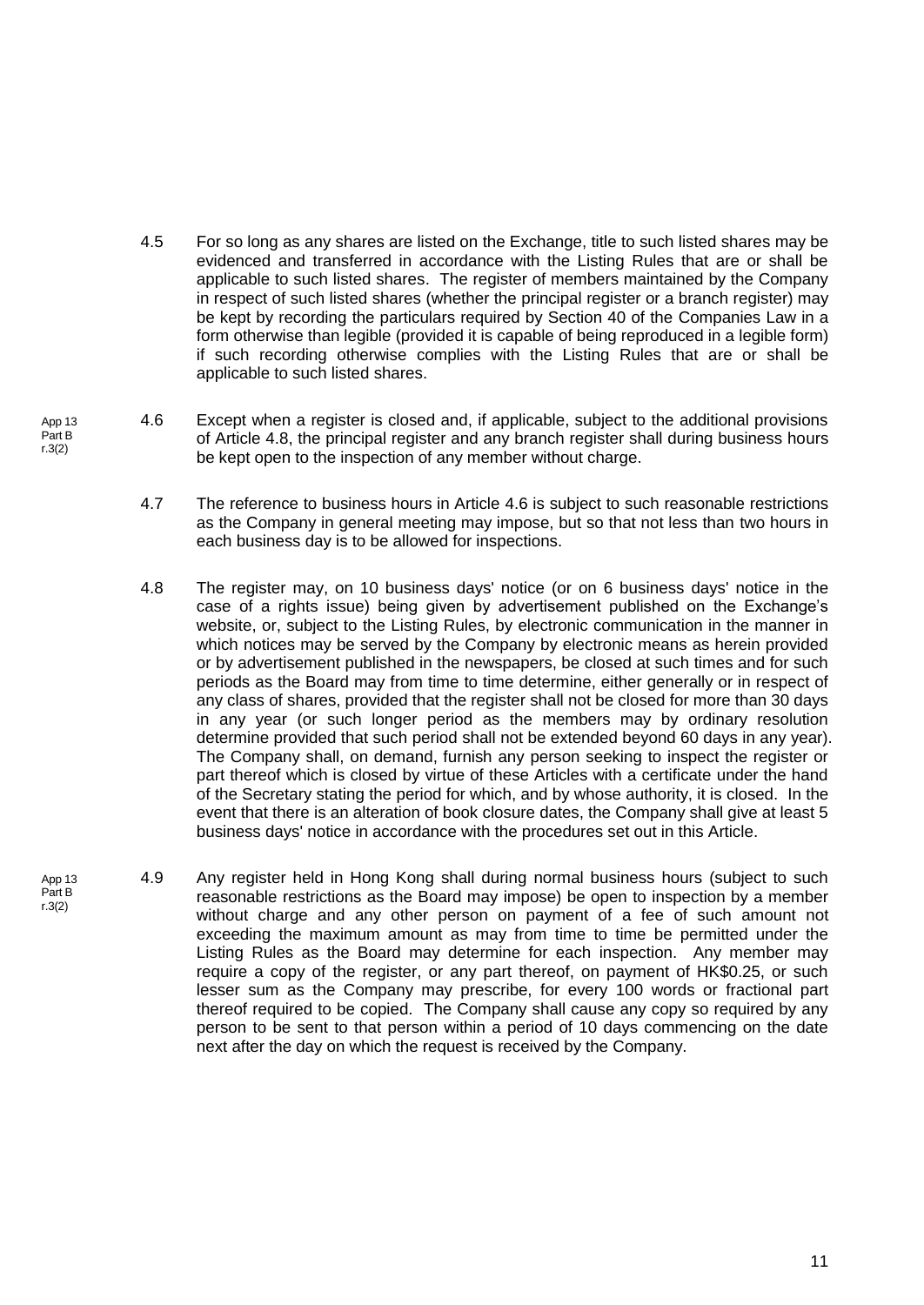- 4.10 In lieu of, or apart from, closing the register pursuant to other provisions in these Articles, the Board may fix in advance a date as the record date for any such determination of members entitled to receive notice of, or to vote at any general meeting of the members or any adjournment thereof, or for the purpose of determining the members entitled to receive payment of any dividend or distribution, or in order to make a determination of members for any other purpose.
- **certificates** 4.11 Every person whose name is entered as a member in the register shall be entitled to receive, within any relevant time limit as prescribed in the Companies Law or as the Exchange may from time to time determine, whichever is shorter, and subject to payment of any fees which may be payable pursuant to Article [7.8,](#page-23-0) after allotment or lodgement of transfer, or within such other period as the conditions of issue shall provide, one certificate for all his shares of each class or, if he shall so request, in a case where the allotment or transfer is of a number of shares in excess of the number for the time being forming an Exchange board lot, such numbers of certificates for shares in Exchange board lots or multiples thereof as he shall request and one for the balance (if any) of the shares in question, provided that, in respect of a share or shares held jointly by several persons, the Company shall not be bound to issue a certificate or certificates to each such person, and the issue and delivery of a certificate or certificates to one of several joint holders shall be sufficient delivery to all such holders. All certificates for shares shall be delivered personally or sent through the post addressed to the member entitled thereto at his registered address as appearing in the register.
- **Share certificates to be sealed** App 3  $r.2(1)$ 4.12 Every certificate for shares or debentures or representing any other form of security of the Company shall be issued under the seal of the Company, which shall only be affixed with the authority of the Board.
- **Every certificate to specify number and class of shares** 4.13 Every share certificate shall specify the number and class of shares in respect of which it is issued and the amount paid thereon or the fact that they are fully paid, as the case may be, and may otherwise be in such form as the Board may from time to time prescribe.
- 4.14 The Company shall not be bound to register more than four persons as joint holders of any share. If any share shall stand in the names of two or more persons, the person first named in the register shall be deemed the sole holder thereof as regards service of notices and, subject to the provisions of these Articles, all or any other matters connected with the Company, except the transfer of the share. **Joint holders** App 3 r.1(3)
- 4.15 If a share certificate is defaced, lost or destroyed, it may be replaced on payment of such fee, if any, not exceeding such amount as may from time to time be permitted under the Listing Rules (or such lesser sum as the Board may from time to time require) and on such terms and conditions, if any, as to publication of notices, evidence and **Replacement of share certificates** App 3 r.1(1)

**Share** 

App 3  $r.1(1)$ 

12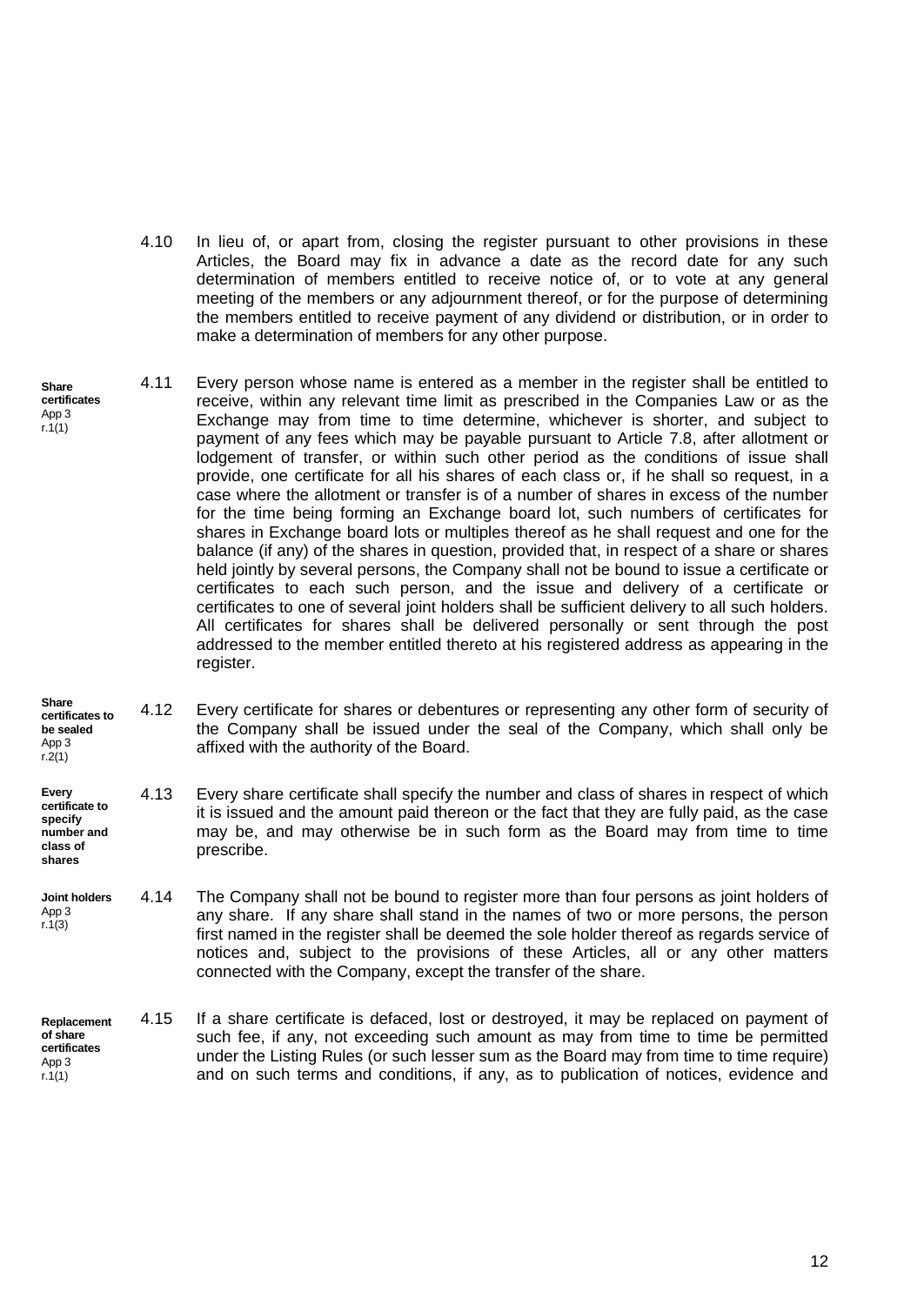indemnity, as the Board thinks fit and where it is defaced or worn out, after delivery up of the old certificate to the Company for cancellation.

#### <span id="page-19-0"></span>**5 Lien**

- 5.1 The Company shall have a first and paramount lien on every share (not being a fully paid up share) for all monies, whether presently payable or not, called or payable at a fixed time in respect of such share; and the Company shall also have a first and paramount lien and charge on all shares (other than fully paid up shares) standing registered in the name of a member (whether solely or jointly with others) for all the debts and liabilities of such member or his estate to the Company and whether the same shall have been incurred before or after notice to the Company of any equitable or other interest of any person other than such member, and whether the period for the payment or discharge of the same shall have actually arrived or not, and notwithstanding that the same are joint debts or liabilities of such member or his estate and any other person, whether such person is a member of the Company or not. **Company's lien** App 3 r.1(2)
- 5.2 The Company's lien (if any) on a share shall extend to all dividends and bonuses declared in respect thereof. The Board may resolve that any share shall for some specified period be exempt wholly or partially from the provisions of this Article. **Lien extends to dividends and bonuses**
- 5.3 The Company may sell in such manner as the Board thinks fit any share on which the Company has a lien, but no sale shall be made unless some sum in respect of which the lien exists is presently payable or the liability or engagement in respect of which such lien exists is liable to be presently fulfilled or discharged, nor until the expiration of 14 days after a notice in writing, stating and demanding payment of the sum presently payable or specifying the liability or engagement and demanding fulfilment or discharge thereof and giving notice of intention to sell in default, shall have been given to the registered holder for the time being of the shares or the person, of which the Company has notice, entitled to the shares by reason of such holder's death, mental disorder or bankruptcy. **Sale of shares subject to lien**
- **Application of proceeds of such sale**  5.4 The net proceeds of such sale by the Company after the payment of the costs of such sale shall be applied in or towards payment or satisfaction of the debt or liability or engagement in respect whereof the lien exists, so far as the same is presently payable, and any residue shall (subject to a like lien for debts or liabilities not presently payable as existed upon the shares prior to the sale and upon surrender, if required by the Company, for cancellation of the certificate for the shares sold) be paid to the holder immediately before such sale of the shares. For giving effect to any such sale, the Board may authorise any person to transfer the shares sold to the purchaser thereof and may enter the purchaser's name in the register as holder of the shares, and the purchaser shall not be bound to see to the application of the purchase money, nor shall his title to the shares be affected by any irregularity or invalidity in the proceedings in reference to the sale.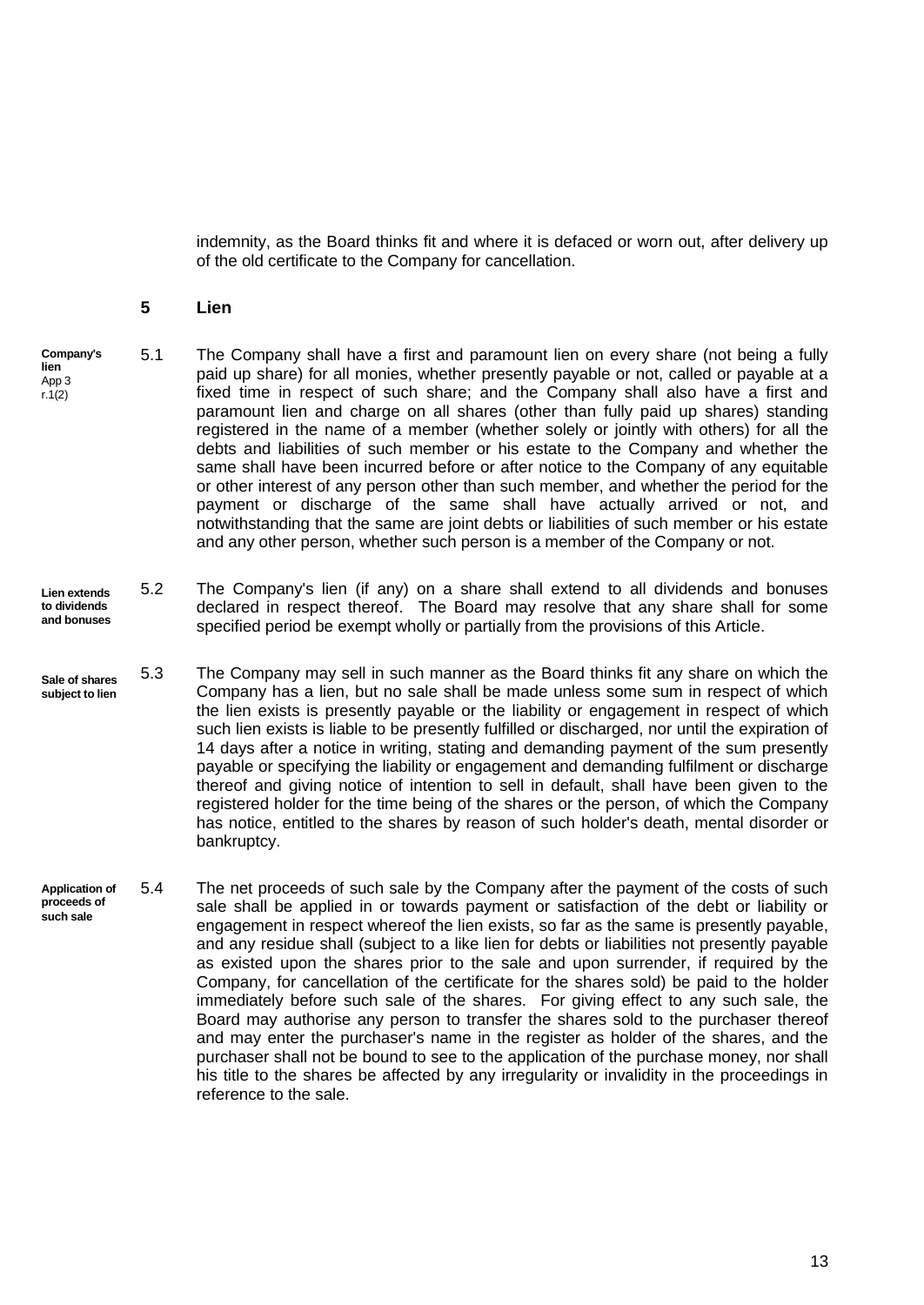#### <span id="page-20-0"></span>**6 Calls on Shares**

**made**

- **Calls, how made** 6.1 The Board may from time to time make such calls as it may think fit upon the members in respect of any monies unpaid on the shares held by them respectively (whether on account of the nominal amount of the shares or by way of premium or otherwise) and not by the conditions of allotment thereof made payable at fixed times. A call may be made payable either in one sum or by instalments. A call may be revoked or postponed as the Board may determine.
- <span id="page-20-1"></span>**Notice of call** 6.2 At least 14 days' notice of any call shall be given to each member specifying the time and place of payment and to whom such payment shall be made.
- <span id="page-20-2"></span>**Copy of notice to be sent** 6.3 A copy of the notice referred to in Article [6.2](#page-20-1) shall be sent in the manner in which notices may be sent to members by the Company as herein provided.
- **Every member liable to pay call at appointed time and place** 6.4 Every member upon whom a call is made shall pay the amount of every call so made on him to the person and at the time or times and place or places as the Board shall specify. A person upon whom a call is made shall remain liable on such call notwithstanding the subsequent transfer of the shares in respect of which the call was made.
- **Notice of call may be published in newspapers or given by electronic means.** 6.5 In addition to the giving of notice in accordance with Article [6.3,](#page-20-2) notice of the person appointed to receive payment of every call and of the times and places appointed for payment may be given to the members affected by notice published on the Exchange's website, or, subject to the Listing Rules, by electronic communication in the manner in which notices may be served by the Company by electronic means as herein provided or by advertisement published in the newspapers.
- **When call deemed to have been**  6.6 A call shall be deemed to have been made at the time when the resolution of the Board authorising such call was passed.
- **Liability of joint holders** 6.7 The joint holders of a share shall be severally as well as jointly liable for the payment of all calls and instalments due in respect of such share or other monies due in respect thereof.
- **Board may extend time fixed for call** 6.8 The Board may from time to time at its discretion extend the time fixed for any call, and may extend such time as to all or any of the members, whom by reason of residence outside Hong Kong or other cause the Board considers it reasonable to grant an extension to, but no member shall be entitled to any such extension as a matter of grace and favour.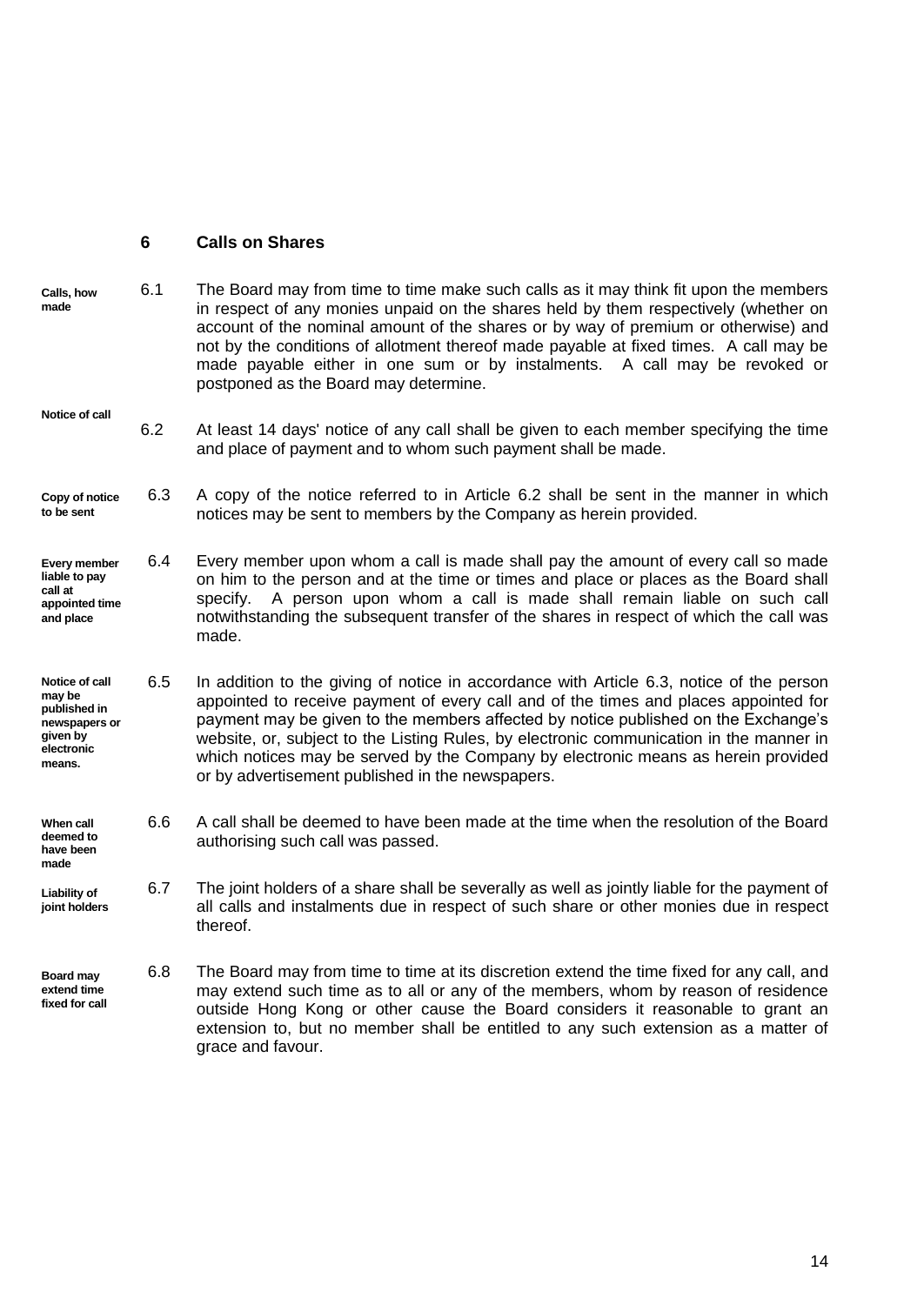- 6.9 If the sum or any instalment payable in respect of any call is unpaid on or before the day appointed for payment thereof, the person or persons from whom the sum is due shall pay interest on the same at such rate not exceeding 15% per annum as the Board shall determine from the day appointed for the payment thereof to the time of actual payment, but the Board may waive payment of such interest wholly or in part. **Interest on calls**
- <span id="page-21-0"></span>6.10 No member shall be entitled to receive any dividend or bonus or to be present and vote (save as proxy for another member) at any general meeting, either personally or by proxy, or be reckoned in a quorum, or to exercise any other privilege as a member until all sums or instalments due from him to the Company in respect of any call, whether alone or jointly with any other person, together with interest and expenses (if any) shall have been paid. **Suspension of privileges while call in arrears**
- **Evidence in action for call** 6.11 At the trial or hearing of any action or other proceedings for the recovery of any money due for any call, it shall be sufficient to prove that the name of the member sued is entered in the register as the holder, or one of the holders, of the shares in respect of which such debt accrued; that the resolution making the call is duly recorded in the minute book; and that notice of such call was duly given to the member sued, in pursuance of these Articles; and it shall not be necessary to prove the appointment of the Directors who made such call, nor any other matters whatsoever, and the proof of the matters aforesaid shall be conclusive evidence of the debt.
- 6.12 Any sum which by the terms of allotment of a share is made payable upon allotment or at any fixed date, whether on account of the nominal value of the share and/or by way of premium or otherwise, shall for all purposes of these Articles be deemed to be a call duly made and payable on the date fixed for payment, and in case of non-payment, all the relevant provisions of these Articles as to payment of interest and expenses, liabilities of joint holders, forfeiture and the like, shall apply as if such sum had become payable by virtue of a call duly made and notified. **Sums payable on allotment/in future deemed a call**
- **Payment of calls in advance** App 3 r.3(1) 6.13 The Board may, if it thinks fit, receive from any member willing to advance the same, and either in money or money's worth, all or any part of the money uncalled and unpaid or instalments payable upon any shares held by him, and upon all or any of the monies so advanced the Company may pay interest at such rate (if any) as the Board may decide. The Board may at any time repay the amount so advanced upon giving to such member not less than one month's notice in writing of its intention in that behalf, unless before the expiration of such notice the amount so advanced shall have been called up on the shares in respect of which it was advanced. No such sum paid in advance of calls shall entitle the member paying such sum to any portion of a dividend declared in respect of any period prior to the date upon which such sum would, but for such payment, become presently payable.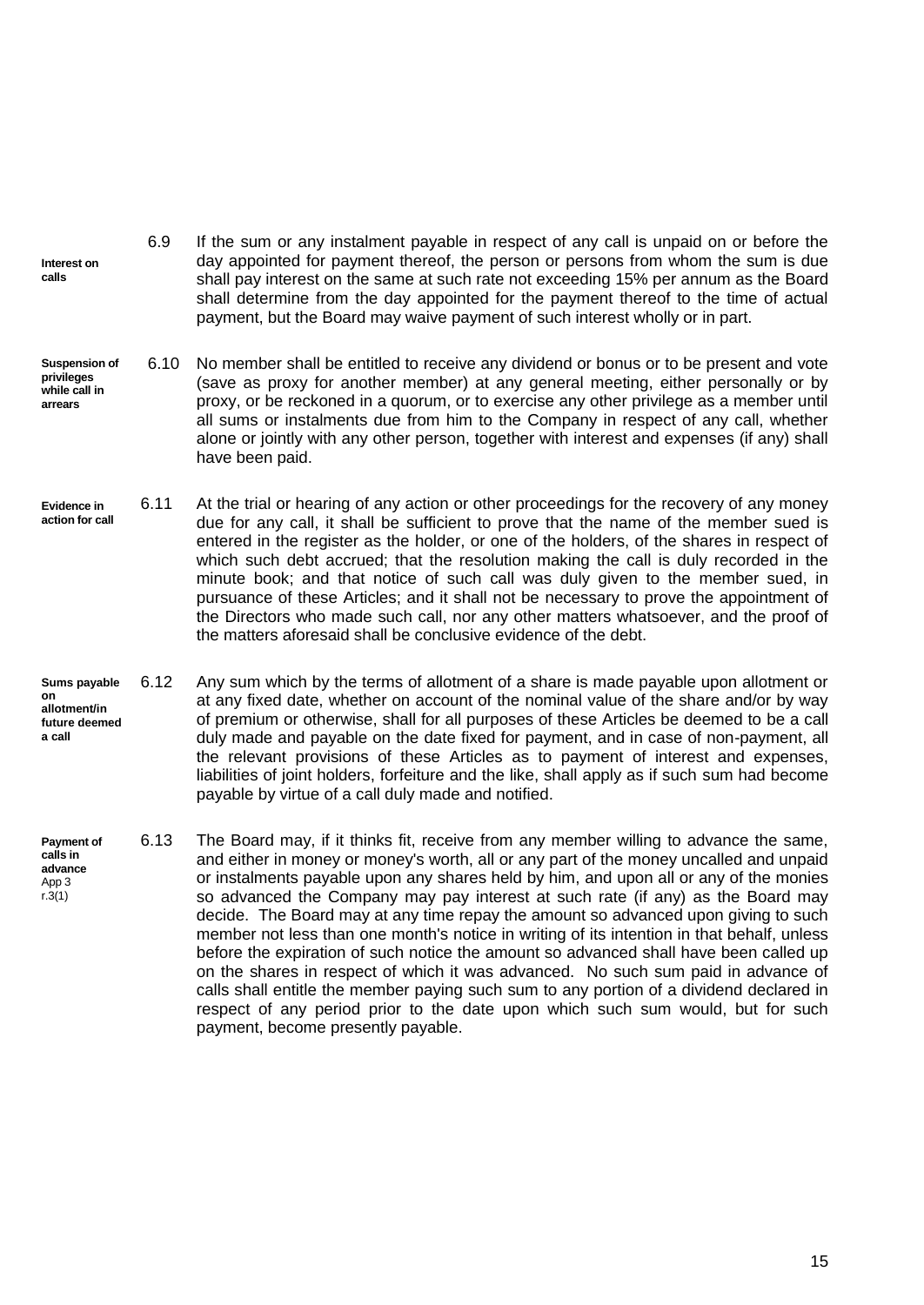# <span id="page-22-1"></span><span id="page-22-0"></span>**7 Transfer of Shares**

- **Form of transfer** 7.1 Transfers of shares may be effected by an instrument of transfer in the usual common form or in such other form as the Board may approve, which is consistent with the standard form of transfer as prescribed by the Exchange and approved by the Board. All instruments of transfer must be left at the registered office of the Company or at such other place as the Board may appoint and all such instruments of transfer shall be retained by the Company.
- <span id="page-22-2"></span>**Execution** 7.2 The instrument of transfer shall be executed by or on behalf of the transferor and by or on behalf of the transferee PROVIDED that the Board may dispense with the execution of the instrument of transfer by the transferee in any case which it thinks fit in its discretion to do so. The instrument of transfer of any share shall be in writing and shall be executed with a manual signature or facsimile signature (which may be machine imprinted or otherwise) by or on behalf of the transferor and transferee PROVIDED that in the case of execution by facsimile signature by or on behalf of a transferor or transferee, the Board shall have previously been provided with a list of specimen signatures of the authorised signatories of such transferor or transferee and the Board shall be reasonably satisfied that such facsimile signature corresponds to one of those specimen signatures. The transferor shall be deemed to remain the holder of a share until the name of the transferee is entered in the register in respect thereof.
	- 7.3 Notwithstanding Articles [7.1](#page-22-1) and [7.2,](#page-22-2) transfers of shares which are listed on the Exchange may be effected by any method of transferring or dealing in securities permitted by the Listing Rules and which has been approved by the Board for such purpose.
- **refuse to register a transfer** App 3  $r.1(2)$ 7.4 The Board may, in its absolute discretion, and without assigning any reason, refuse to register a transfer of any share which is not fully paid up or on which the Company has a lien.
- **Notice of refusal** 7.5 If the Board shall refuse to register a transfer of any share, it shall, within two months after the date on which the transfer was lodged with the Company, send to each of the transferor and the transferee notice of such refusal.
- **Requirements as to transfer** 7.6 The Board may also decline to register any transfer of any shares unless:

**Board may** 

(a) the instrument of transfer is lodged with the Company accompanied by the certificate for the shares to which it relates (which shall upon registration of the transfer be cancelled) and such other evidence as the Board may reasonably require to show the right of the transferor to make the transfer;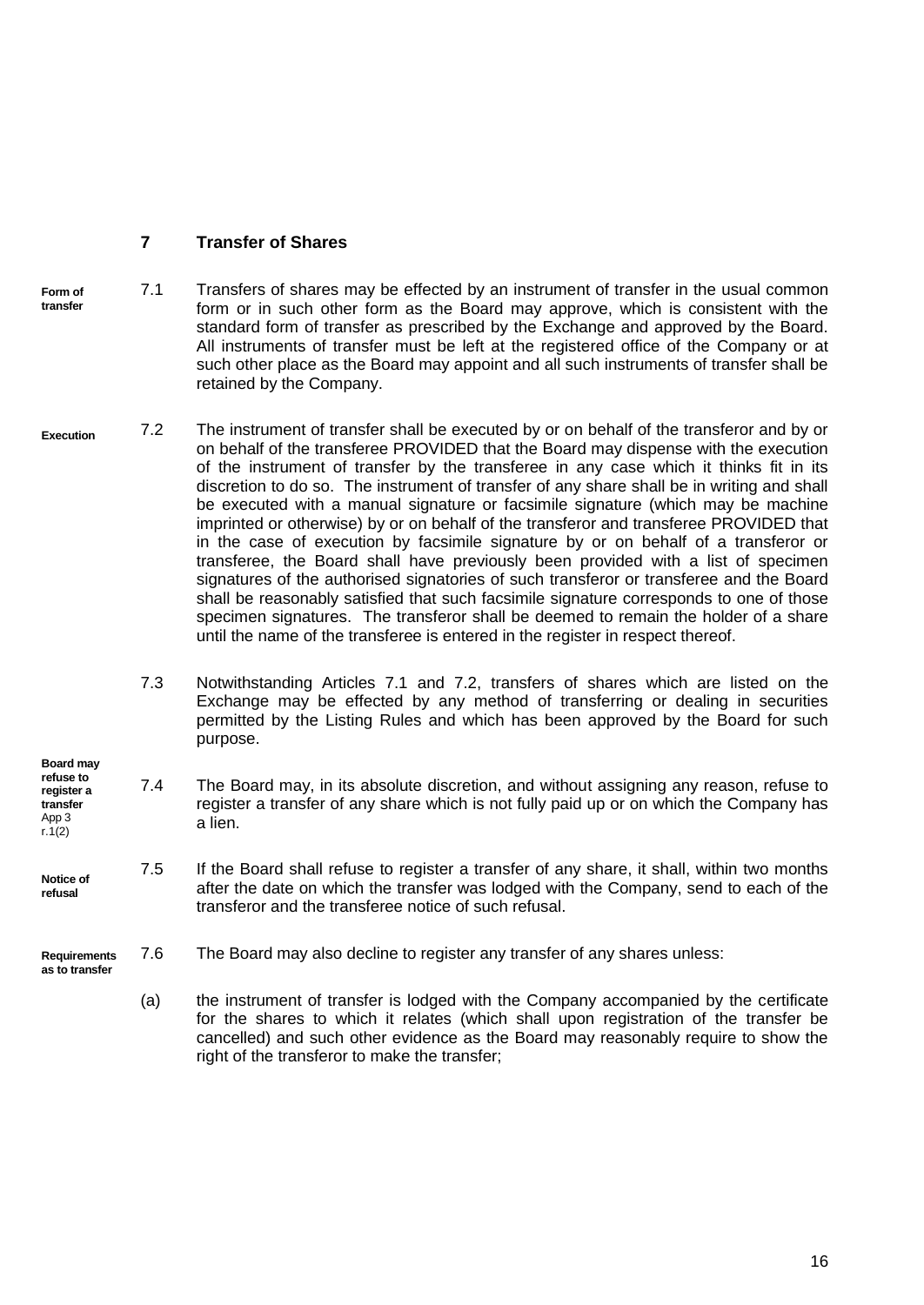- (b) the instrument of transfer is in respect of only one class of shares;
- (c) the instrument of transfer is properly stamped (in circumstances where stamping is required):
- (d) in the case of a transfer to joint holders, the number of joint holders to which the share is to be transferred does not exceed four;
- (e) the shares concerned are free of any lien in favour of the Company; and
- **Requirements as to transfer** App 3 r.1(1) (f) a fee of such amount not exceeding the maximum amount as the Exchange may from time to time determine to be payable (or such lesser sum as the Board may from time to time require) is paid to the Company in respect thereof.
- **No transfer to an infant etc** 7.7 No transfer shall be made to an infant or to a person in respect of whom an order has been made by any competent court or official on the grounds that he is or may be suffering from mental disorder or is otherwise incapable of managing his affairs or under other legal disability.
- <span id="page-23-0"></span>**Certificate to be given up on transfer** 7.8 Upon every transfer of shares, the certificate held by the transferor shall be given up to be cancelled and shall forthwith be cancelled accordingly and a new certificate shall be issued, on payment by the transferee of such fee not exceeding the maximum amount as the Exchange may from time to time determine to be payable or such lesser sum as the Board may from time to time require, to the transferee in respect of the shares transferred to him and, if any of the shares included in the certificate so given up shall be retained by the transferor, a new certificate in respect thereof shall be issued to him, on payment by the transferor of such fee not exceeding the maximum amount as the Exchange may from time to time determine to be payable or such lesser sum as the Board may from time to time require. The Company shall also retain the instrument(s) of transfer.
- **When transfer books and register may close** App 13 Part B r.3(2) 7.9 The registration of transfers may, on 10 business days' notice (or on 6 business days' notice in the case of a rights issue) being given by advertisement published on the Exchange's website, or, subject to the Listing Rules, by electronic communication in the manner in which notices may be served by the Company by electronic means as herein provided or by advertisement published in the newspapers, be suspended and the register closed at such times for such periods as the Board may from time to time determine, provided always that such registration shall not be suspended or the register closed for more than 30 days in any year (or such longer period as the members may by ordinary resolution determine provided that such period shall not be extended beyond 60 days in any year). In the event that there is an alteration of book closure dates, the Company shall give at least 5 business days' notice before the announced closure, or the new closure, whichever is earlier. If, however, there are exceptional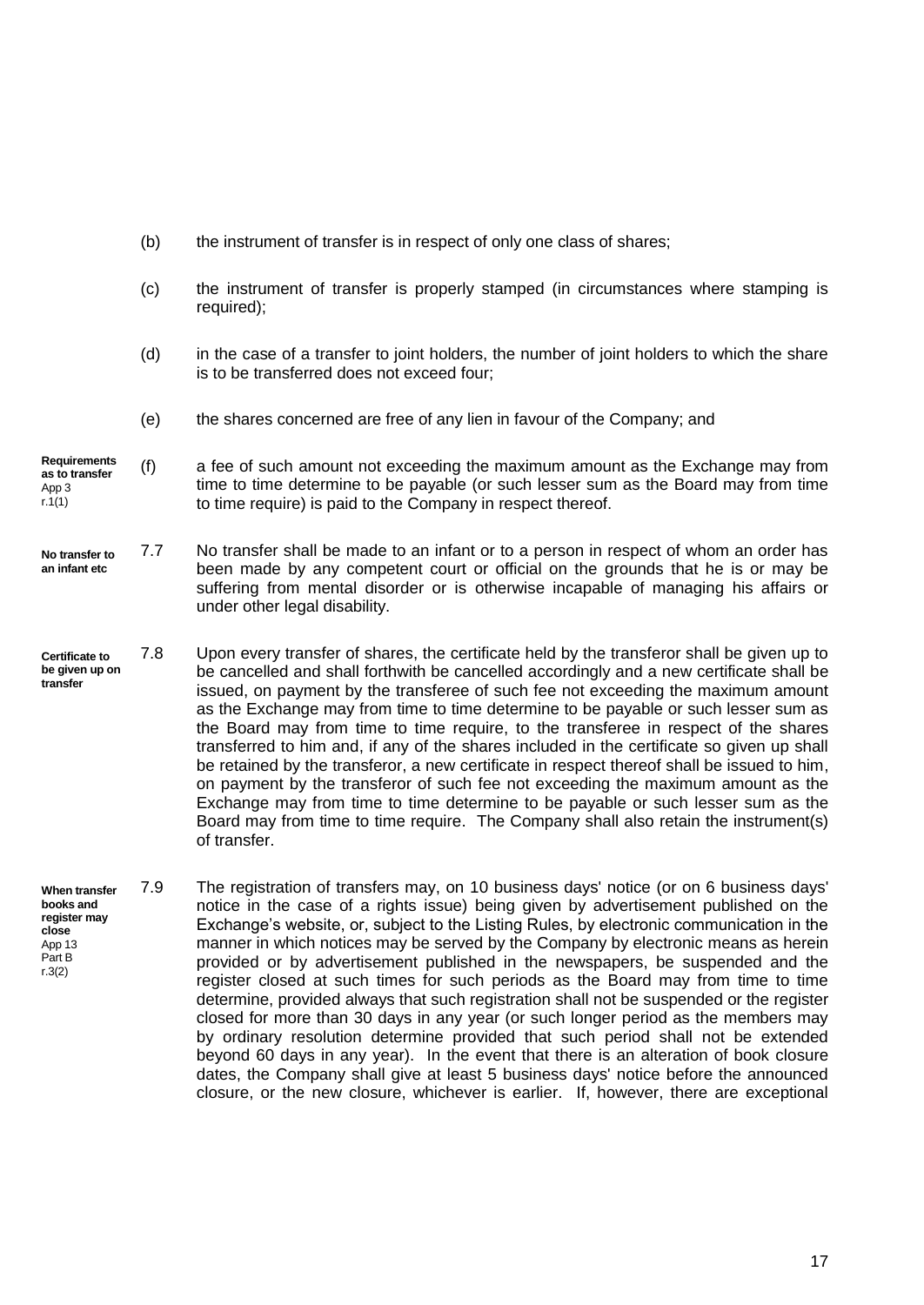circumstances (e.g. during a Number 8 or higher typhoon signal and black rainstorm warning) that render the giving of such publication of advertisement impossible, the Company shall comply with these requirements as soon as practicable.

#### <span id="page-24-0"></span>**8 Transmission of Shares**

- **Death of registered holder or of joint holder of shares** 8.1 In the case of the death of a member, the survivor or survivors where the deceased was a joint holder, and the legal personal representatives of the deceased where he was a sole holder, shall be the only persons recognised by the Company as having any title to his interest in the shares; but nothing herein contained shall release the estate of a deceased holder (whether sole or joint) from any liability in respect of any share solely or jointly held by him.
- <span id="page-24-2"></span>**Registration of personal representatives and trustee in bankruptcy** 8.2 Any person becoming entitled to a share in consequence of the death or bankruptcy or winding-up of a member may, upon such evidence as to his title being produced as may from time to time be required by the Board and subject as hereinafter provided, either be registered himself as holder of the share or elect to have some other person nominated by him registered as the transferee thereof.
- **Notice of election to be registered/ Registration of nominee** 8.3 If the person so becoming entitled shall elect to be registered himself, he shall deliver or send to the Company a notice in writing signed by him stating that he so elects. If he shall elect to have his nominee registered he shall testify his election by executing in favour of his nominee a transfer of such share. All the limitations, restrictions and provisions of these Articles relating to the right to transfer and the registration of transfers of shares shall be applicable to any such notice or transfer as aforesaid as if the death or bankruptcy or winding-up of the member had not occurred and the notice or transfer were a transfer executed by such member.
- **Retention of dividends, etc., until transfer or transmission of shares of a deceased or bankrupt member** 8.4 A person becoming entitled to a share by reason of the death or bankruptcy or windingup of the holder shall be entitled to the same dividends and other advantages to which he would be entitled if he were the registered holder of the share. However, the Board may, if it thinks fit, withhold the payment of any dividend payable or other advantages in respect of such share until such person shall become the registered holder of the share or shall have effectually transferred such share, but, subject to the requirements of Article [14.3](#page-32-0) being met, such a person may vote at meetings.

# <span id="page-24-1"></span>**9 Forfeiture of Shares**

**If call or instalment not paid notice may be given**

9.1 If a member fails to pay any call or instalment of a call on the day appointed for payment thereof, the Board may, at any time during such time as any part thereof remains unpaid, without prejudice to the provisions of Article [6.10,](#page-21-0) serve a notice on him requiring payment of so much of the call or instalment as is unpaid, together with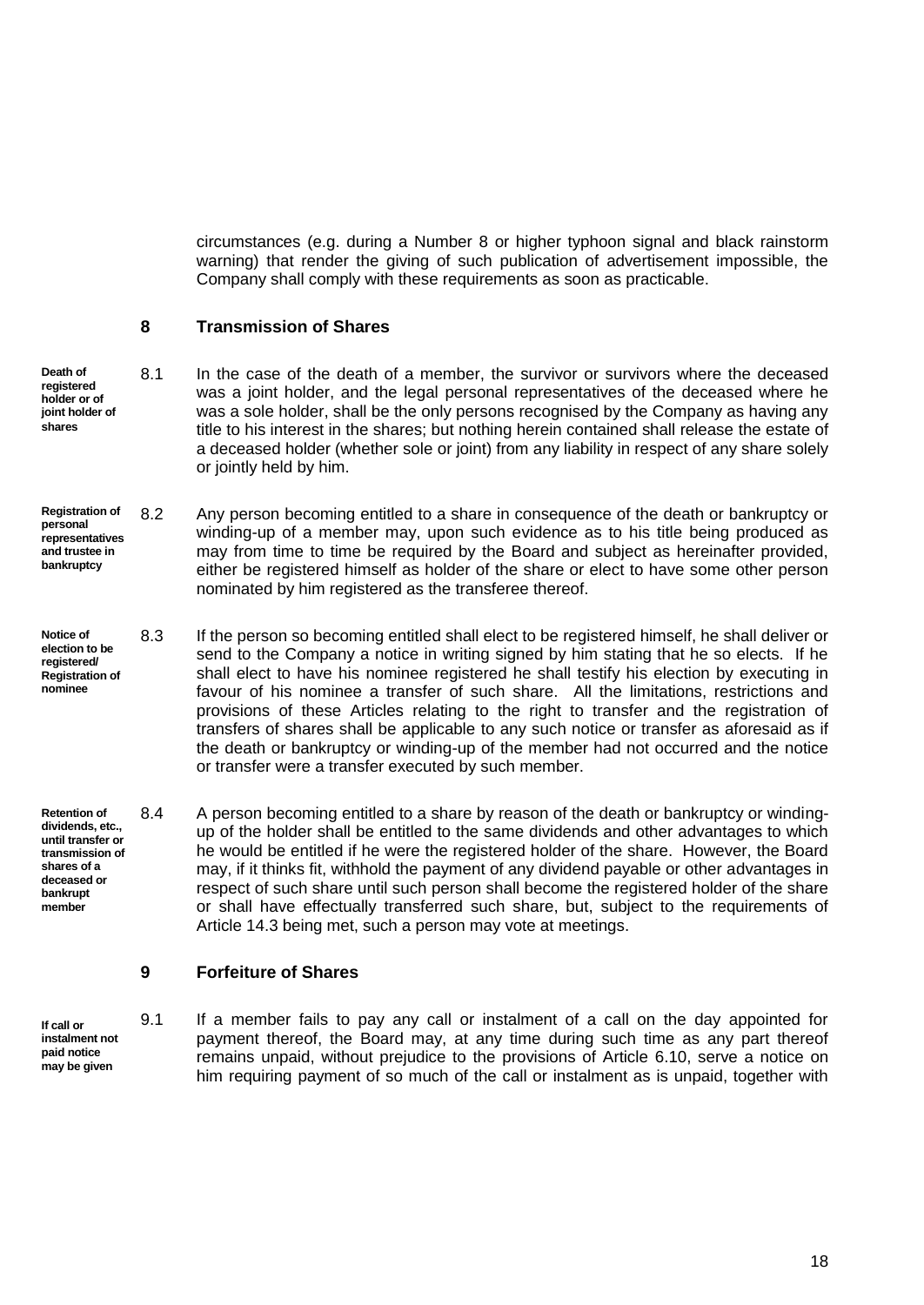any interest which may have accrued and which may still accrue up to the date of actual payment.

- **Form of notice** 9.2 The notice shall name a further day (not earlier than the expiration of 14 days from the date of service of the notice) on or before which, and the place where, the payment required by the notice is to be made, and shall state that in the event of non-payment at or before the time and at the place appointed, the shares in respect of which the call was made or instalment is unpaid will be liable to be forfeited. The Board may accept a surrender of any share liable to be forfeited hereunder and in such case, references in these Articles to forfeiture shall include surrender.
- **If notice not complied with shares may be forfeited** 9.3 If the requirements of any such notice as aforesaid are not complied with, any share in respect of which the notice has been given may at any time thereafter, before the payment required by the notice has been made, be forfeited by a resolution of the Board to that effect. Such forfeiture shall include all dividends and bonuses declared in respect of the forfeited share, and not actually paid before the forfeiture.
- **Forfeited shares to be deemed property of Company** 9.4 Any share so forfeited shall be deemed to be the property of the Company, and may be re-allotted sold or otherwise disposed of on such terms and in such manner as the Board thinks fit and at any time before a re-allotment, sale or disposition the forfeiture may be cancelled by the Board on such terms as it thinks fit.
- **Arrears to be paid notwithstanding forfeiture** 9.5 A person whose shares have been forfeited shall cease to be a member in respect of the forfeited shares but shall, notwithstanding this, remain liable to pay to the Company all monies which, at the date of forfeiture, were payable by him to the Company in respect of the shares, together with (if the Board shall in its discretion so require) interest thereon from the date of forfeiture until payment at such rate not exceeding 15% per annum as the Board may prescribe, and the Board may enforce the payment thereof if it thinks fit, and without any deduction or allowance for the value of the shares forfeited, at the date of forfeiture. For the purposes of this Article any sum which, by the terms of issue of a share, is payable thereon at a fixed time which is subsequent to the date of forfeiture, whether on account of the nominal value of the share or by way of premium, shall notwithstanding that time has not yet arrived, be deemed to be payable at the date of forfeiture, and the same shall become due and payable immediately upon the forfeiture, but interest thereon shall only be payable in respect of any period between the said fixed time and the date of actual payment.
- **Evidence of forfeiture** 9.6 A statutory declaration in writing that the declarant is a Director or Secretary, and that a share in the Company has been duly forfeited on a date stated in the declaration, shall be conclusive evidence of the facts therein stated as against all persons claiming to be entitled to the share. The Company may receive the consideration, if any, given for the share on any re-allotment, sale or disposition thereof and the Board may authorise any person to execute a letter of re-allotment or transfer the share in favour of the person to whom the share is re-allotted, sold or disposed of and he shall thereupon be registered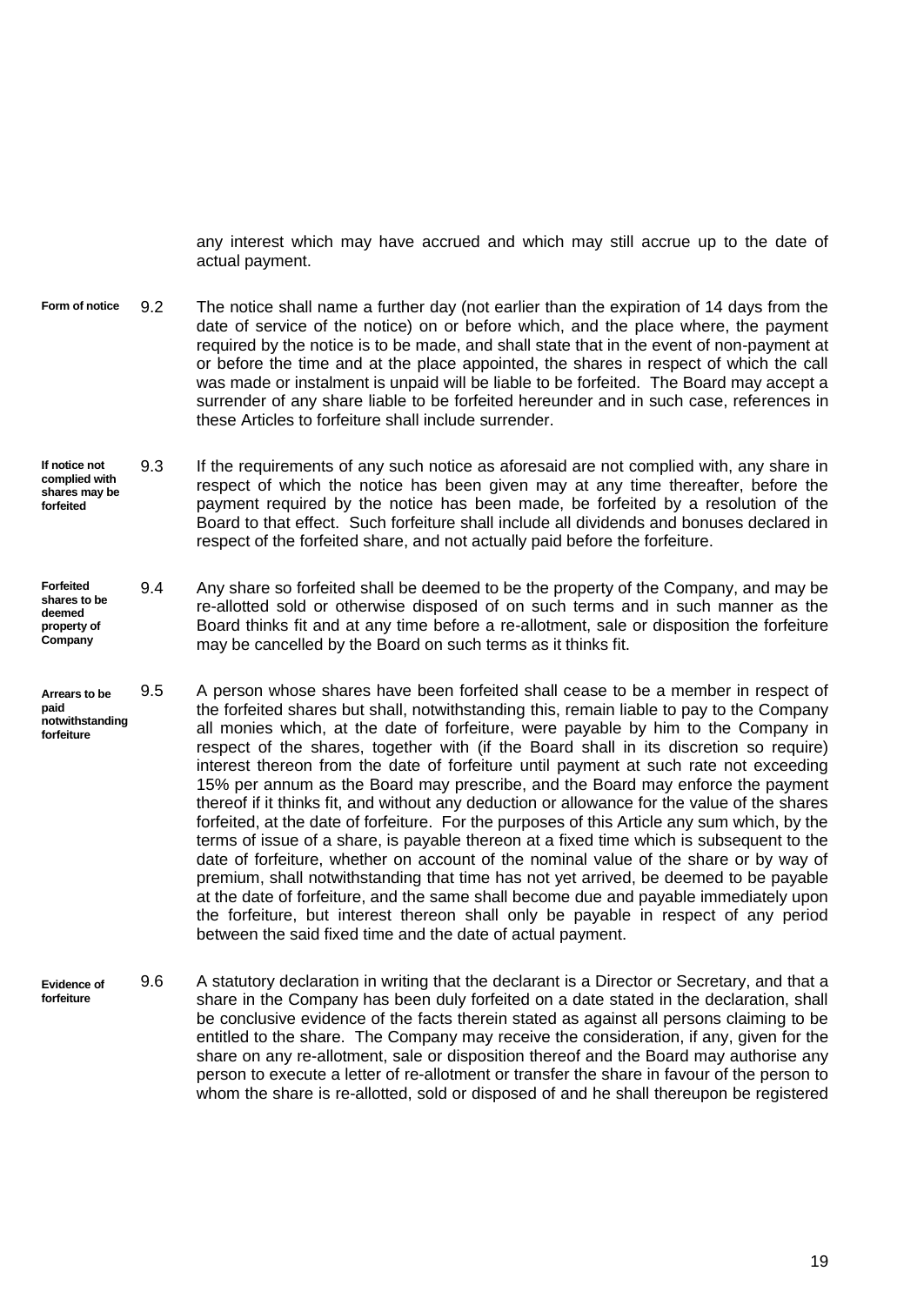as the holder of the share, and shall not be bound to see to the application of the subscription or purchase money, if any, nor shall his title to the share be affected by any irregularity or invalidity in the proceedings in reference to the forfeiture, reallotment, sale or other disposal of the share.

- **Notice after forfeiture** 9.7 When any share shall have been forfeited, notice of the forfeiture shall be given to the member in whose name it stood immediately prior to the forfeiture, and an entry of the forfeiture, with the date thereof, shall forthwith be made in the register. Notwithstanding the above, no forfeiture shall be in any manner invalidated by any omission or neglect to give such notice as aforesaid.
- **Power to redeem forfeited shares** 9.8 Notwithstanding any such forfeiture as aforesaid, the Board may at any time, before any share so forfeited shall have been re-allotted, sold, or otherwise disposed of, permit the share forfeited to be redeemed upon the terms of payment of all calls and interest due upon and expenses incurred in respect of the share, and upon such further terms (if any) as it thinks fit.
- **Forfeiture not to prejudice Company's right to call or**  9.9 The forfeiture of a share shall not prejudice the right of the Company to any call already made or instalment payable thereon.
- **Forfeiture for non-payment of any sum due on shares** 9.10 The provisions of these Articles as to forfeiture shall apply in the case of non-payment of any sum which, by the terms of issue of a share, becomes payable at a fixed time, whether on account of the nominal value of the share or by way of premium, as if the same had been payable by virtue of a call duly made and notified.

#### <span id="page-26-0"></span>**10 Alteration of Capital**

**instalment**

**Consolidation and division of capital and sub-division and cancellation of shares**

- 10.1 The Company may from time to time by ordinary resolution:
- (a) consolidate and divide all or any of its share capital into shares of larger amount than its existing shares. On any consolidation of fully paid shares and division into shares of larger amount, the Board may settle any difficulty which may arise as it thinks expedient and in particular (but without prejudice to the generality of the foregoing) may as between the holders of shares to be consolidated determine which particular shares are to be consolidated into each consolidated share, and if it shall happen that any person shall become entitled to fractions of a consolidated share or shares, such fractions may be sold by some person appointed by the Board for that purpose and the person so appointed may transfer the shares so sold to the purchaser thereof and the validity of such transfer shall not be questioned, and so that the net proceeds of such sale (after deduction of the expenses of such sale) may either be distributed among the persons who would otherwise be entitled to a fraction or

20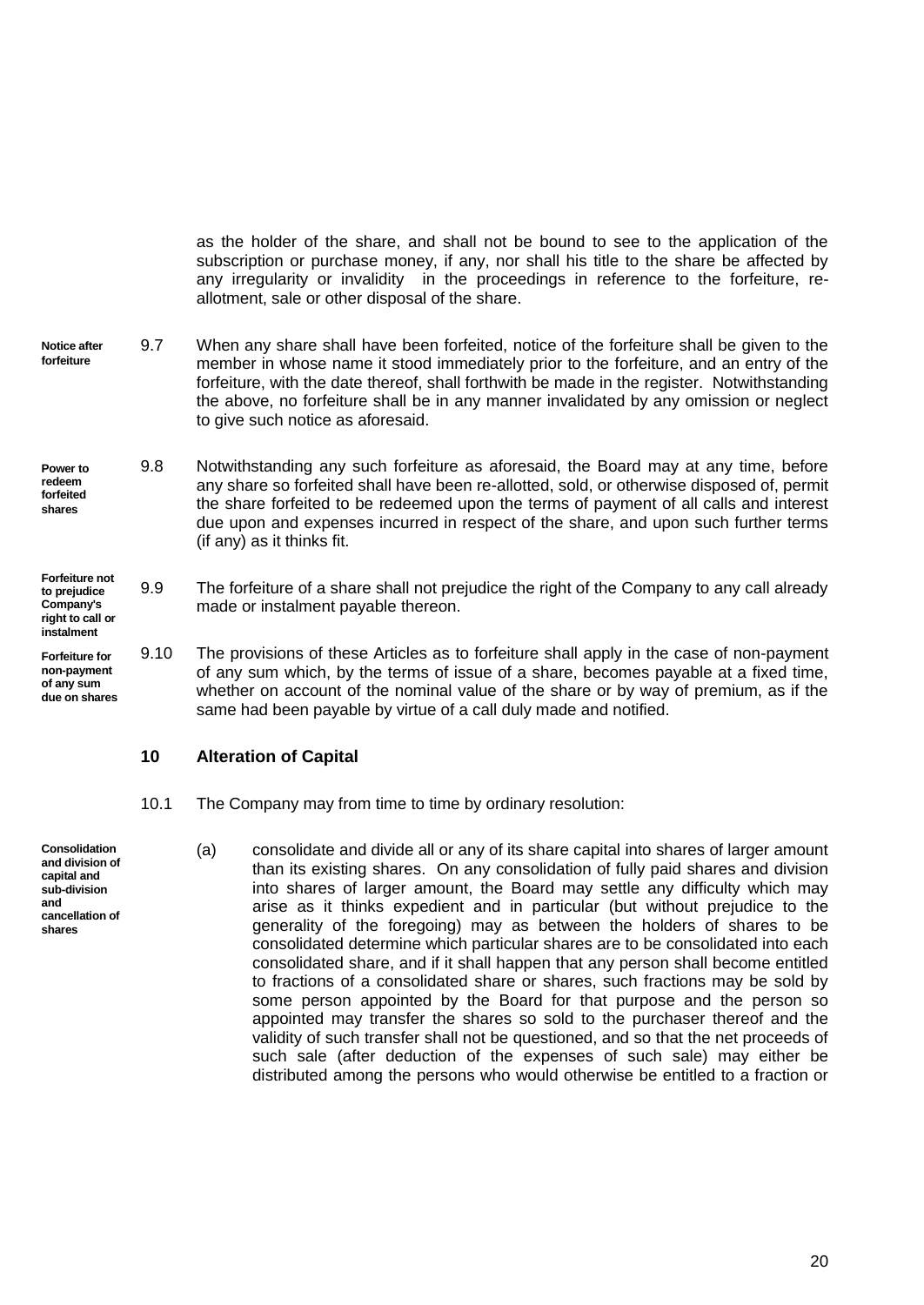fractions of a consolidated share or shares rateably in accordance with their rights and interests or may be paid to the Company for the Company's benefit;

- (b) cancel any shares which at the date of the passing of the resolution have not been taken or agreed to be taken by any person, and diminish the amount of its share capital by the amount of the shares so cancelled subject to the provisions of the Companies Law; and
- (c) sub-divide its shares or any of them into shares of smaller amount than is fixed by the Memorandum of Association of the Company, subject nevertheless to the provisions of the Companies Law, and so that the resolution whereby any share is sub-divided may determine that, as between the holders of the shares resulting from such sub-division, one or more of the shares may have any such preferred or other special rights, over, or may have such deferred rights or be subject to any such restrictions as compared with the others as the Company has power to attach to unissued or new shares.
- **Reduction of capital** 10.2 The Company may by special resolution reduce its share capital or any capital redemption reserve in any manner authorised and subject to any conditions prescribed by the Companies Law.

## <span id="page-27-0"></span>**11 Borrowing Powers**

- 11.1 The Board may from time to time at its discretion exercise all the powers of the Company to raise or borrow or to secure the payment of any sum or sums of money for the purposes of the Company and to mortgage or charge its undertaking, property and assets (present and future) and uncalled capital or any part thereof. **Power to borrow**
- **Conditions on which money may be borrowed** 11.2 The Board may raise or secure the payment or repayment of such sum or sums in such manner and upon such terms and conditions in all respects as it thinks fit and, in particular, by the issue of debentures, debenture stock, bonds or other securities of the Company, whether outright or as collateral security for any debts, liability or obligations of the Company or of any third party.
- 11.3 Debentures, debenture stock, bonds and other securities may be made assignable free from any equities between the Company and the person to whom the same may be issued. **Assignment**
- 11.4 Any debentures, debenture stock, bonds or other securities may be issued at a discount, premium or otherwise and with any special privileges as to redemption, surrender, drawings, allotment of shares, attending and voting at general meetings of the Company, appointment of Directors and otherwise. **Special privileges**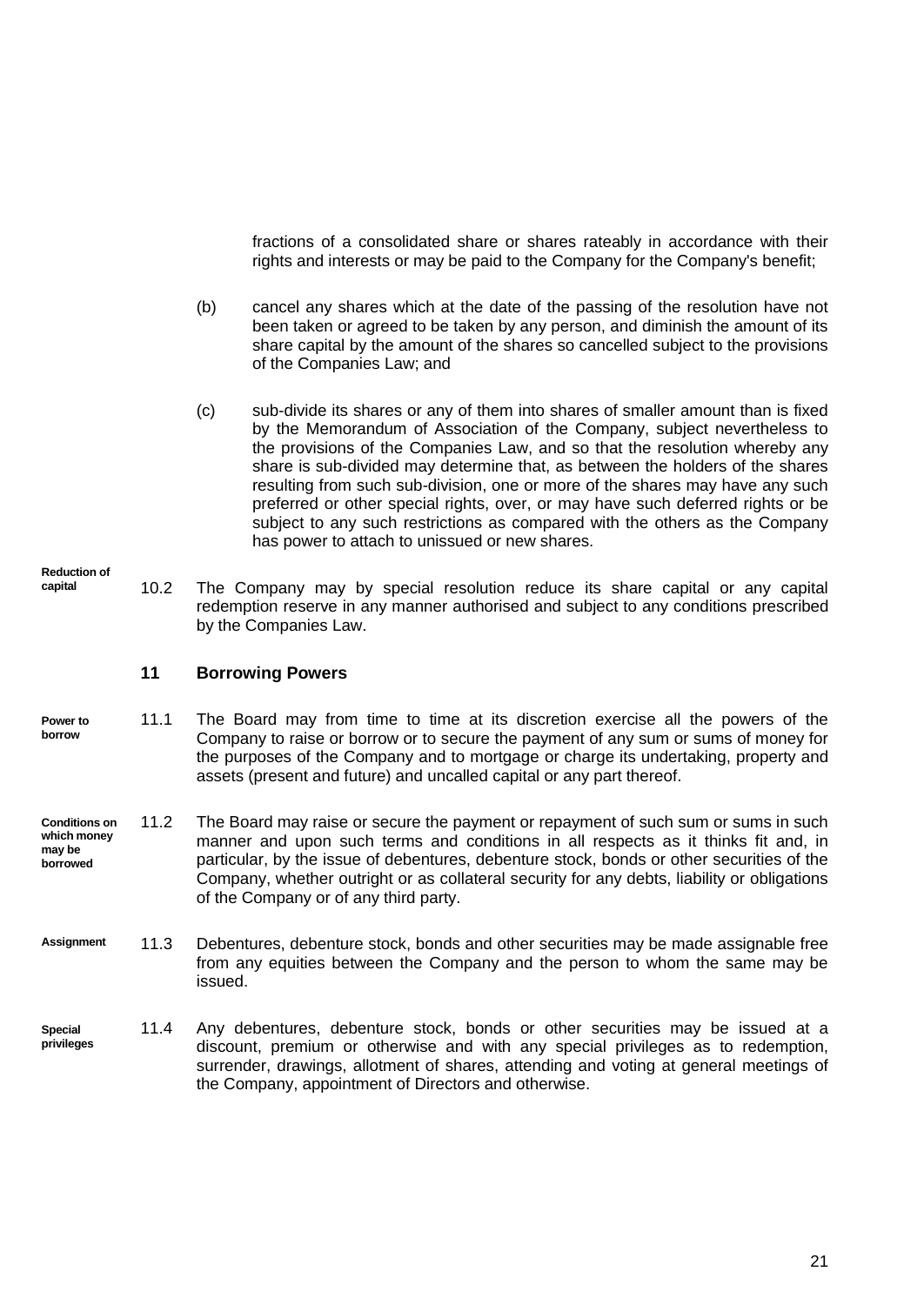- 11.5 The Board shall cause a proper register to be kept, in accordance with the provisions of the Companies Law, of all mortgages and charges specifically affecting the property of the Company and shall duly comply with the requirements of the Companies Law in regard to the registration of mortgages and charges therein specified and otherwise. **Register of charges to be**
- 11.6 If the Company issues debentures or debenture stock (whether as part of a series or as individual instruments) not transferable by delivery, the Board shall cause a proper register to be kept of the holders of such debentures. **Register of debentures or debenture stock**
- 11.7 Where any uncalled capital of the Company is charged, all persons taking any subsequent charge thereon shall take the same subject to such prior charge, and shall not be entitled, by notice to the members or otherwise, to obtain priority over such prior charge. **Mortgage of uncalled capital**

## <span id="page-28-0"></span>**12 General Meetings**

**When annual general meeting to be held** App 13 Part B r.3(3) r.4(2) 12.1 The Company shall hold a general meeting as its annual general meeting in each year other than the year of the Company's adoption of these Articles, within a period of not more than 15 months after the holding of the last preceding annual general meeting or not more than 18 months after the date of adoption of these Articles (or such longer period as the Exchange may authorise). The annual general meeting shall be specified as such in the notices calling it and shall be held at such time and place as the Board shall appoint.

**Extraordinary general** 

**meeting**

**kept**

- 12.2 All general meetings other than annual general meetings shall be called extraordinary general meetings.
- **Convening of extraordinary general meeting** 12.3 The Board may, whenever it thinks fit, convene an extraordinary general meeting. General meetings shall also be convened on the written requisition of any two or more members deposited at the principal office of the Company in Hong Kong or, in the event the Company ceases to have such a principal office, the registered office specifying the objects of the meeting and signed by the requisitionists, provided that such requisitionists held as at the date of deposit of the requisition not less than one-tenth of the paid up capital of the Company which carries the right of voting at general meetings of the Company. General meetings may also be convened on the written requisition of any one member which is a recognised clearing house (or its nominee(s)) deposited at the principal office of the Company in Hong Kong or, in the event the Company ceases to have such a principal office, the registered office specifying the objects of the meeting and signed by the requisitionist, provided that such requisitionist held as at the date of deposit of the requisition not less than one-tenth of the paid up capital of the Company which carries the right of voting at general meetings of the Company. If the Board does not within 21 days from the date of deposit of the requisition proceed duly to convene the meeting to be held within a further 21 days, the requisitionist(s)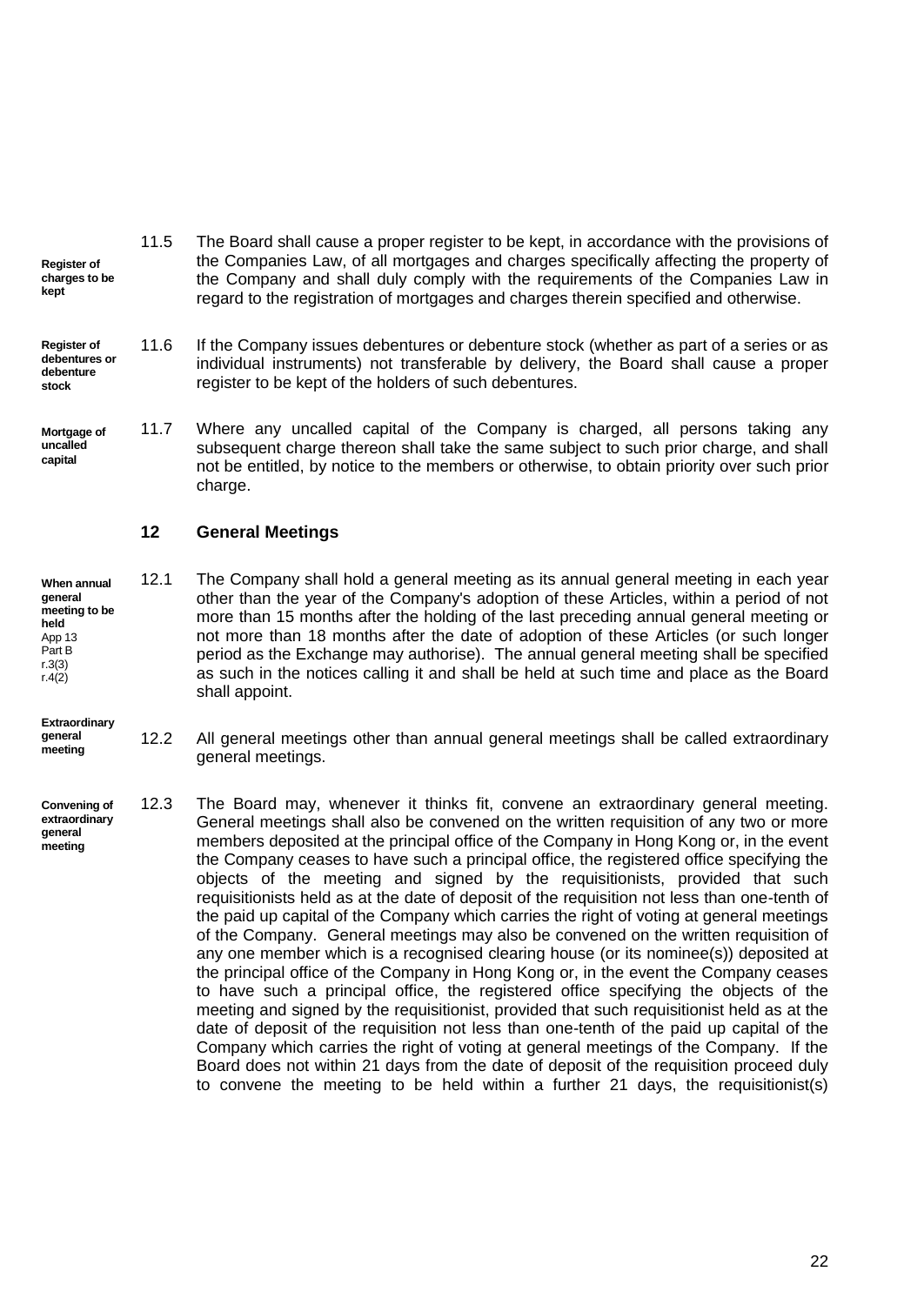themselves or any of them representing more than one-half of the total voting rights of all of them, may convene the general meeting in the same manner, as nearly as possible, as that in which meetings may be convened by the Board provided that any meeting so convened shall not be held after the expiration of three months from the date of deposit of the requisition, and all reasonable expenses incurred by the requisitionist(s) as a result of the failure of the Board shall be reimbursed to them by the Company.

- <span id="page-29-0"></span>**Notice of**  12.4 An annual general meeting shall be called by not less than 21 days' notice in writing and any extraordinary general meeting shall be called by not less than 14 days' notice in writing. Subject to the requirement under the Listing Rules, the notice shall be exclusive of the day on which it is served or deemed to be served and of the day for which it is given, and shall specify the time, place, and agenda of the meeting, particulars of the resolutions and the general nature of the business to be considered at the meeting. The notice convening an annual general meeting shall specify the meeting as such, and the notice convening a meeting to pass a special resolution shall specify the intention to propose the resolution as a special resolution. Notice of every general meeting shall be given to the Auditors and to all members other than such as, under the provisions hereof or the terms of issue of the shares they hold, are not entitled to receive such notice from the Company.
	- 12.5 Notwithstanding that a meeting of the Company is called by shorter notice than that referred to in Article [12.4,](#page-29-0) it shall be deemed to have been duly called if it is so agreed:
		- (a) in the case of a meeting called as an annual general meeting, by all the members entitled to attend and vote thereat or their proxies; and
		- (b) in the case of any other meeting, by a majority in number of the members having a right to attend and vote at the meeting, being a majority together holding not less than 95% in nominal value of the shares giving that right.
	- 12.6 There shall appear with reasonable prominence in every notice of general meetings of the Company a statement that a member entitled to attend and vote is entitled to appoint a proxy to attend and vote instead of him and that a proxy need not be a member.
- **Omission to give notice** 12.7 The accidental omission to give any such notice to, or the non-receipt of any such notice by, any person entitled to receive notice shall not invalidate any resolution passed or any proceeding at any such meeting.
- **Omission to send instrument of proxy** 12.8 In cases where instruments of proxy are sent out with notices, the accidental omission to send such instrument of proxy to, or the non-receipt of such instrument of proxy by,

**meetings** App 13 Part B r.3(1)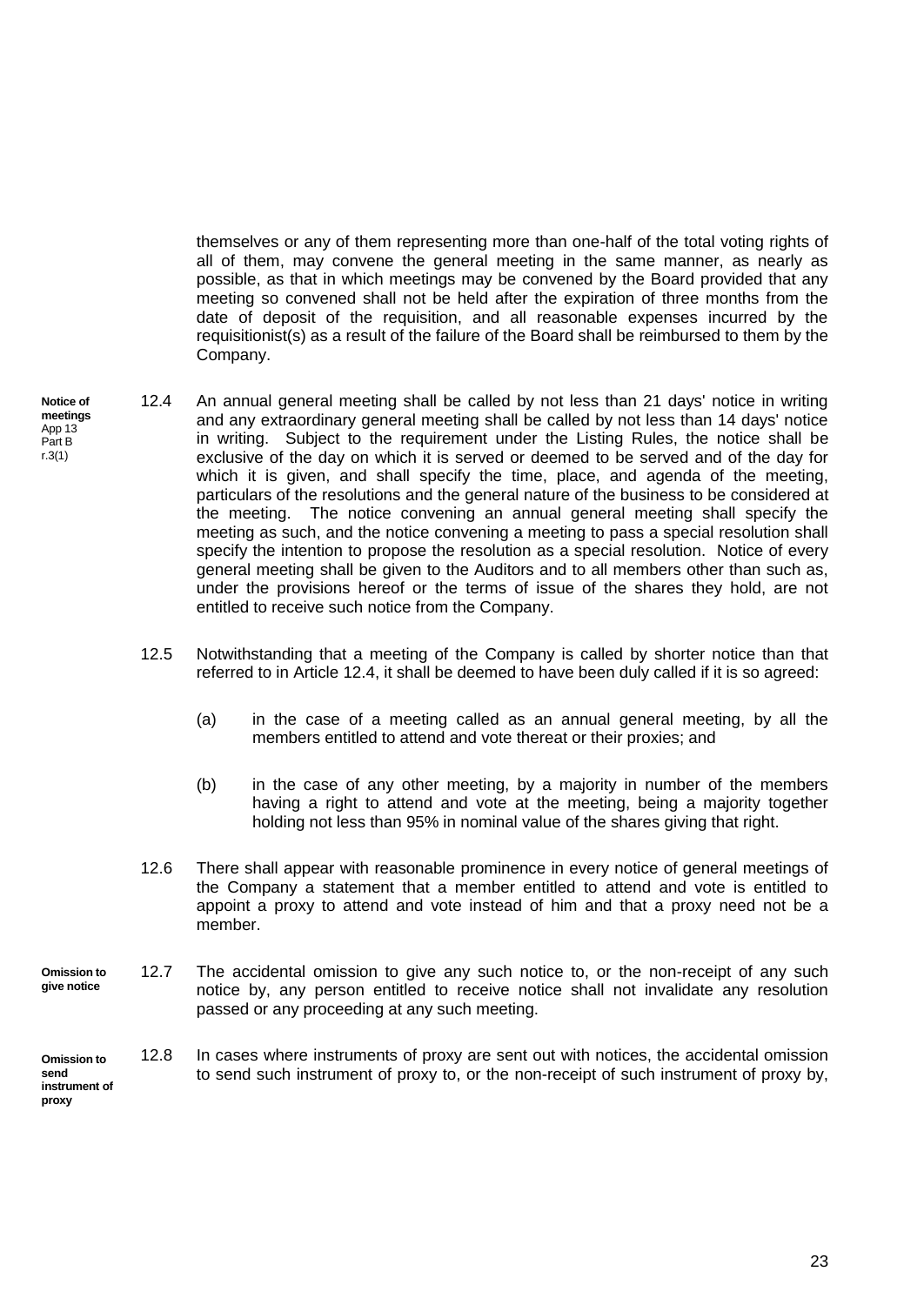any person entitled to receive notice shall not invalidate any resolution passed or any proceeding at any such meeting.

## <span id="page-30-0"></span>**13 Proceedings at General Meetings**

- **Quorum** 13.1 For all purposes the quorum for a general meeting shall be two members present in person (or in the case of a corporation, by its duly authorised representative) or by proxy provided always that if the Company has only one member of record the quorum shall be that one member present in person or by proxy. No business (except the appointment of a Chairman) shall be transacted at any general meeting unless the requisite quorum shall be present at the commencement of the business.
- **When if quorum not present meeting to be dissolved and when to be adjourned** 13.2 If within 15 minutes from the time appointed for the meeting a quorum is not present, the meeting, if convened upon the requisition of members, shall be dissolved, but in any other case it shall stand adjourned to the same day in the next week and at such time and place as shall be decided by the Board, and if at such adjourned meeting a quorum is not present within 15 minutes from the time appointed for holding the meeting, the member or members present in person (or in the case of a corporation, by its duly authorised representative) or by proxy shall be a quorum and may transact the business for which the meeting was called.
- 13.3 The chairman of the board of Directors shall take the chair at every general meeting, or, if there be no such chairman or, if at any general meeting such chairman shall not be present within 15 minutes after the time appointed for holding such meeting or is unwilling to act, the Directors present shall choose another Director as Chairman, and if no Director be present, or if all the Directors present decline to take the chair, or if the Chairman chosen shall retire from the chair, then the members present (whether in person or represented by proxy or duly authorised representative) shall choose one of their own number to be Chairman. **Chairman of general meeting**
- **Power to adjourn general meeting/ business of adjourned meeting** 13.4 The Chairman may, with the consent of any general meeting at which a quorum is present, and shall, if so directed by the meeting, adjourn any meeting from time to time and from place to place as the meeting shall determine. Whenever a meeting is adjourned for 14 days or more, at least seven clear days' notice, specifying the place, the day and the hour of the adjourned meeting shall be given in the same manner as in the case of an original meeting but it shall not be necessary to specify in such notice the nature of the business to be transacted at the adjourned meeting. Save as aforesaid, no member shall be entitled to any notice of an adjournment or of the business to be transacted at any adjourned meeting. No business shall be transacted at any adjourned meeting other than the business which might have been transacted at the meeting from which the adjournment took place.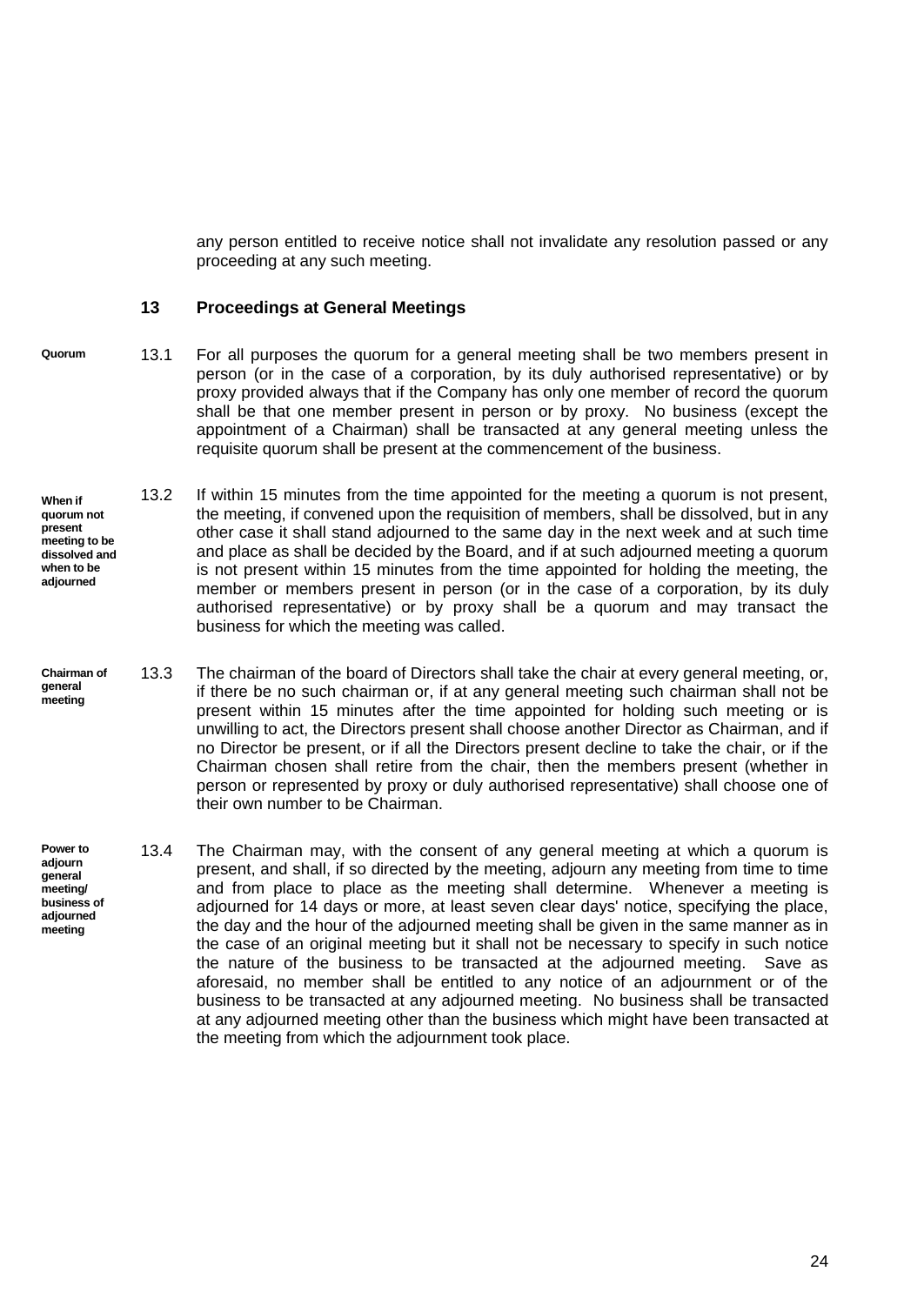- **Must vote by poll** 13.5 At any general meeting a resolution put to the vote of the meeting shall be decided on a poll save that the Chairman may, in good faith, allow a resolution which relates purely to a procedural or administrative matter as prescribed under the Listing Rules to be voted on by a show of hands.
- 13.6 A poll shall (subject as provided in Article [13.7\)](#page-31-2) be taken in such manner (including the use of ballot or voting papers or tickets) and at such time and place, not being more than 30 days from the date of the meeting or adjourned meeting at which the poll was taken as the Chairman directs. No notice need be given of a poll not taken immediately. The result of the poll shall be deemed to be the resolution of the meeting at which the poll was taken. **Poll**
- <span id="page-31-2"></span>**In what case poll taken without adjournment** 13.7 Any poll on the election of a Chairman of a meeting or any question of adjournment shall be taken at the meeting and without adjournment.
	- 13.8 Where a resolution is voted on by a show of hands as permitted under the Listing Rules, a declaration by the Chairman that a resolution has been carried, or carried unanimously, or by a particular majority, or lost, and an entry to that effect in the minute book of the Company shall be conclusive evidence of that fact without proof of the number or proportion of the votes recorded in favour of or against such resolution.
- **Chairman to have casting vote** 13.9 In the case of an equality of votes, whether on a poll or on a show of hands, the Chairman of the meeting at which the poll or show of hands is taken shall be entitled to a second or casting vote.
- <span id="page-31-1"></span>**Written resolutions** 13.10 A resolution in writing (in one or more counterparts), including a special resolution, signed by all members for the time being entitled to receive notice of and to attend and vote at general meetings (or being corporations by their duly appointed representatives) shall be as valid and effective as if the same had been passed at a general meeting of the Company duly convened and held. Any such resolution shall be deemed to have been passed at a meeting held on the date on which it was signed by the last member to sign.

#### <span id="page-31-0"></span>**14 Votes of Members**

**Votes of members** 14.1 Subject to any special rights, privileges or restrictions as to voting for the time being attached to any class or classes of shares, at any general meeting where a show of hands is allowed, every member present in person (or, in the case of a member being a corporation, by its duly authorised representative) shall have one vote, and on a poll every member present in person (or, in the case of a member being a corporation, by its duly authorised representative) or by proxy shall have one vote for each share registered in his name in the register. On a poll a member entitled to more than one vote is under no obligation to cast all his votes in the same way. For the avoidance of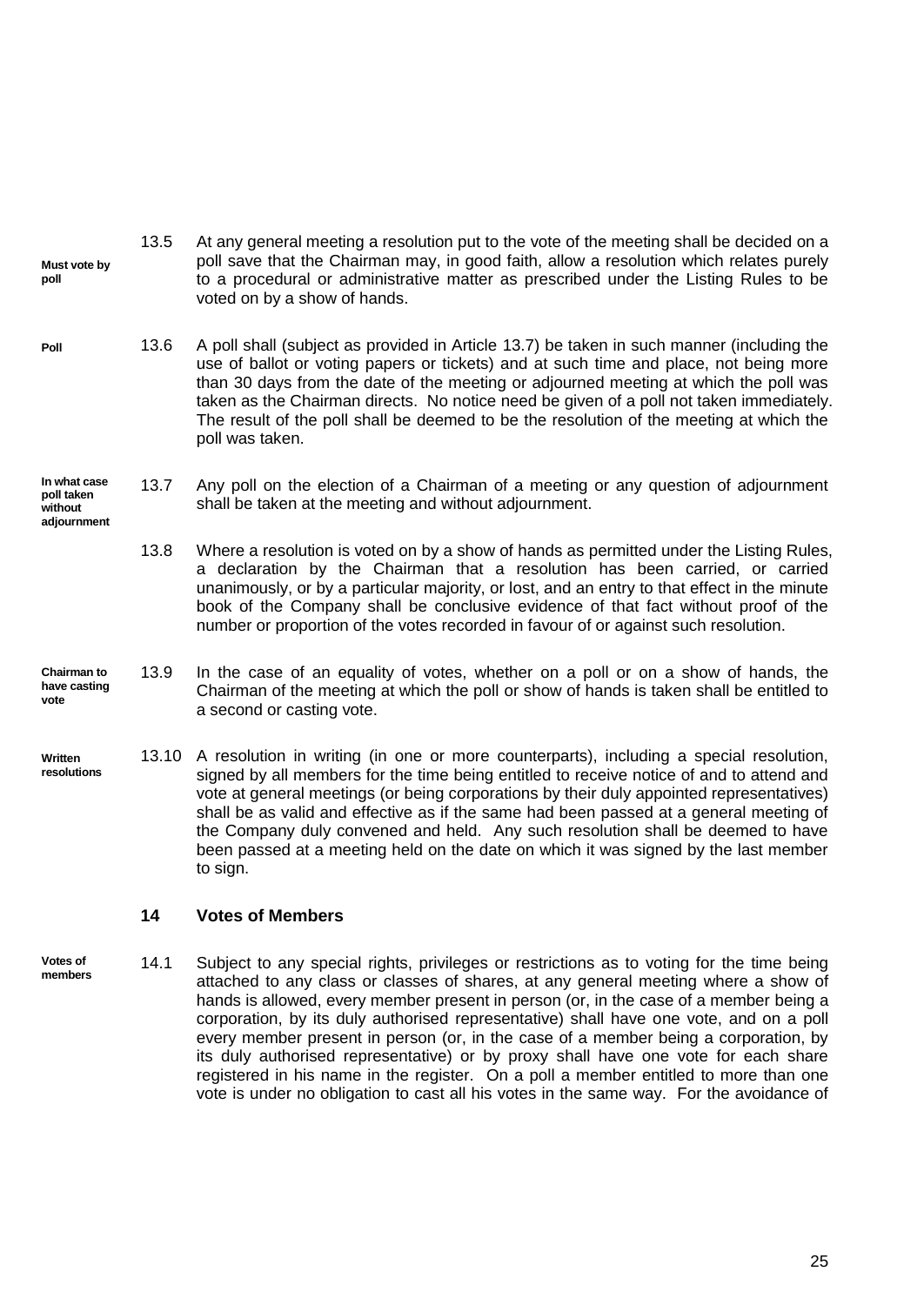doubt, where more than one proxy is appointed by a recognised clearing house (or its nominee(s)), each such proxy shall have one vote on a show of hands and is under no obligation to cast all his votes in the same way on a poll.

- **Counting of votes** App 3 r.14 14.2 Where any member is, under the Listing Rules, required to abstain from voting on any particular resolution or restricted to voting only for or only against any particular resolution, any votes cast by or on behalf of such member in contravention of such requirement or restriction shall not be counted.
- <span id="page-32-0"></span>**Votes in respect of deceased and bankrupt members** 14.3 Any person entitled under Article [8.2](#page-24-2) to be registered as a member may vote at any general meeting in respect thereof in the same manner as if he were the registered holder of such shares, provided that at least 48 hours before the time of the holding of the meeting or adjourned meeting (as the case may be) at which he proposed to vote, he shall satisfy the Board of his right to be registered as the holder of such shares or the Board shall have previously admitted his right to vote at such meeting in respect thereof.
- **Votes of joint holders** 14.4 Where there are joint registered holders of any share, any one of such persons may vote at any meeting, either personally or by proxy, in respect of such share as if he were solely entitled thereto; but if more than one of such joint holders be present at any meeting personally or by proxy, that one of the said persons so present being the most or, as the case may be, the more senior shall alone be entitled to vote in respect of the relevant joint holding and, for this purpose, seniority shall be determined by reference to the order in which the names of the joint holders stand on the register in respect of the relevant joint holding. Several executors or administrators of a deceased member in whose name any share stands shall for the purposes of this Article be deemed joint holders thereof.
- **Votes of member of unsound mind** 14.5 A member in respect of whom an order has been made by any competent court or official on the grounds that he is or may be suffering from mental disorder or is otherwise incapable of managing his affairs may vote by any person authorised in such circumstances to do so, and such person may vote by proxy.
- **Qualification for voting** 14.6 Save as expressly provided in these Articles or as otherwise determined by the Board, no person other than a member duly registered and who shall have paid all sums for the time being due from him payable to the Company in respect of his shares shall be entitled to be present or to vote (save as proxy for another member), or to be reckoned in a quorum, either personally or by proxy at any general meeting.
- **Objections to voting** 14.7 No objection shall be raised as to the qualification of any person exercising or purporting to exercise any vote or to the admissibility of any vote except at the meeting or adjourned meeting at which the person exercising or purporting to exercise his vote or the vote objected to is given or tendered, and every vote not disallowed at such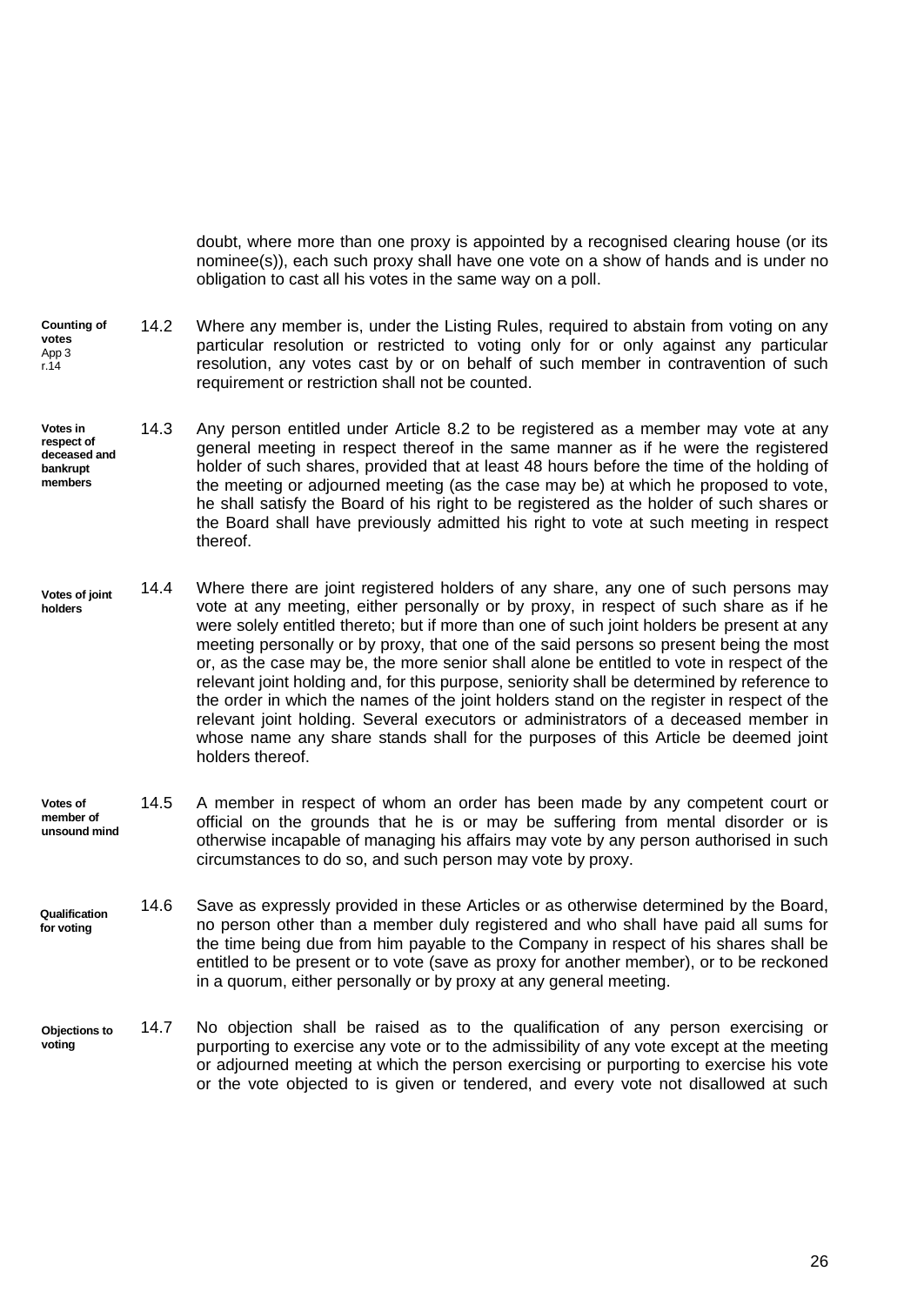<span id="page-33-1"></span>meeting shall be valid for all purposes. In the case of any dispute as to the admission or rejection of any vote, the Chairman of the meeting shall determine the same and such determination shall be final and conclusive.

- **Proxies** App 13 Part B r.2(2) 14.8 Any member entitled to attend and vote at a meeting of the Company shall be entitled to appoint another person (who must be an individual) as his proxy to attend and vote instead of him and a proxy so appointed shall have the same right as the member to speak at the meeting. Votes may be given either personally or by proxy. A proxy need not be a member. A member may appoint any number of proxies to attend in his stead at any one general meeting (or at any one class meeting).
- **Instrument appointing proxy to be in writing** App 3  $r.11(2)$ 14.9 The instrument appointing a proxy shall be in writing under the hand of the appointor or of his attorney authorised in writing, or if the appointor is a corporation, either under its seal or under the hand of an officer, attorney or other person duly authorised to sign the same.
- <span id="page-33-0"></span>**Delivery of authority for appointment of proxy** 14.10 The instrument appointing a proxy and (if required by the Board) the power of attorney or other authority, (if any) under which it is signed, or a notarially certified copy of such power or authority, shall be delivered at the registered office of the Company (or at such other place as may be specified in the notice convening the meeting or in any notice of any adjournment or, in either case, in any document sent therewith) not less than 48 hours before the time appointed for holding the meeting or adjourned meeting at which the person named in the instrument proposes to vote, or, in the case of a poll taken subsequently to the date of a meeting or adjourned meeting, not less than 48 hours before the time appointed for the taking of the poll, and in default the instrument of proxy shall not be treated as valid provided always that the Chairman of the meeting may at his discretion direct that an instrument of proxy shall be deemed to have been duly deposited upon receipt of telex or cable or facsimile confirmation from the appointor that the instrument of proxy duly signed is in the course of transmission to the Company. No instrument appointing a proxy shall be valid after the expiration of 12 months from the date named in it as the date of its execution. Delivery of any instrument appointing a proxy shall not preclude a member from attending and voting in person at the meeting or poll concerned and, in such event, the instrument appointing a proxy shall be deemed to be revoked.
- **Form of proxy** App 3 r.11(1) 14.11 Every instrument of proxy, whether for a specified meeting or otherwise, shall be in common form or such other form that complies with the Listing Rules as the Board may from time to time approve, provided that it shall enable a member, according to his intention, to instruct his proxy to vote in favour of or against (or in default of instructions or in the event of conflicting instructions, to exercise his discretion in respect of) each resolution to be proposed at the meeting to which the form of proxy relates.

14.12 The instrument appointing a proxy to vote at a general meeting shall: (a) be deemed to

confer authority to vote on any amendment of a resolution put to the meeting for which

**Authority under instrument appointing proxy**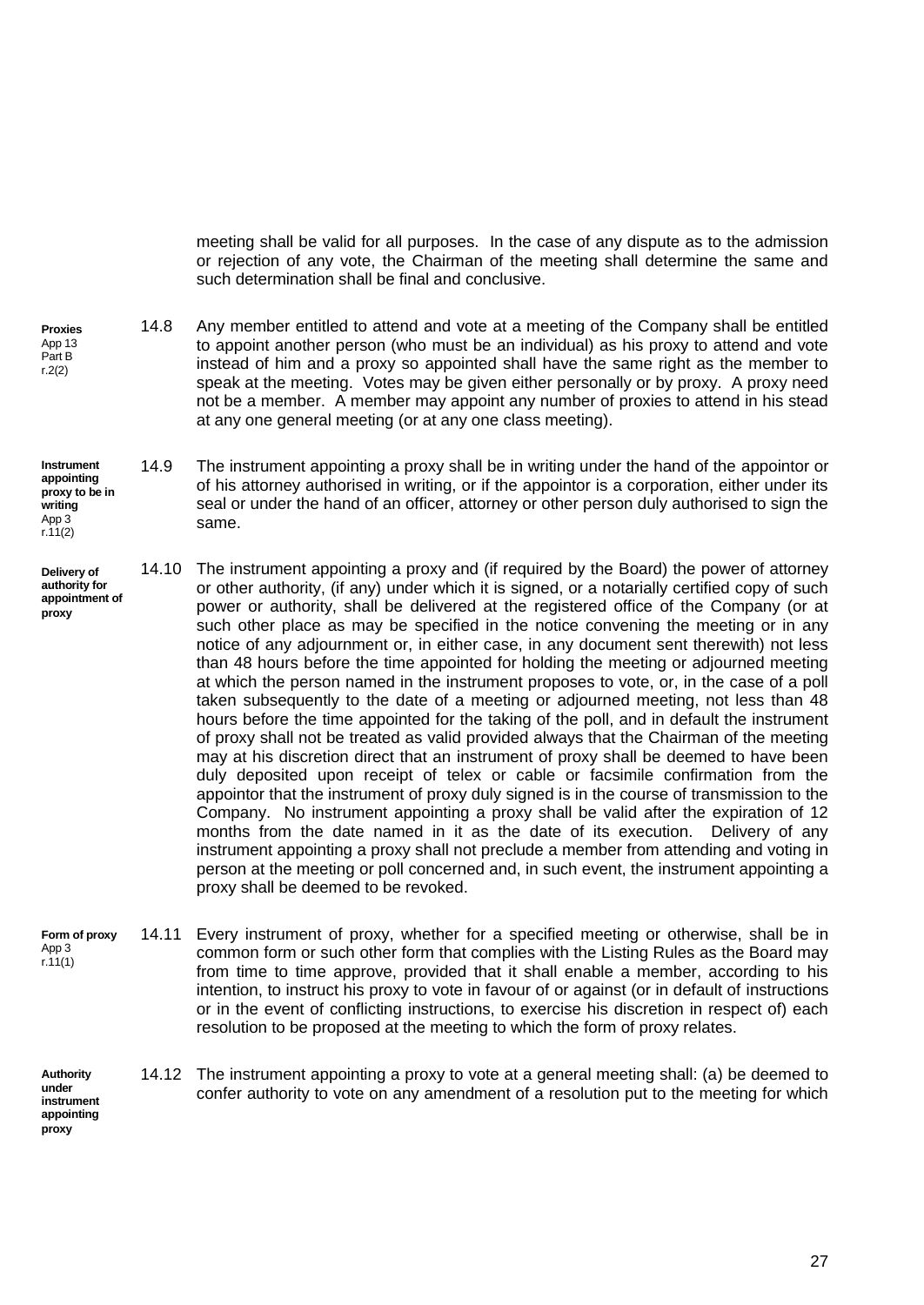<span id="page-34-1"></span>it is given as the proxy thinks fit; and (b) unless the contrary is stated therein, be valid as well for any adjournment of the meeting as for the meeting to which it relates, provided that the meeting was originally held within 12 months from such date.

- **When vote by proxy/ representative valid though authority revoked** 14.13 A vote given in accordance with the terms of an instrument of proxy or resolution of a member shall be valid notwithstanding the previous death or insanity of the principal or revocation of the proxy or power of attorney or other authority under which the proxy or resolution of a member was executed or revocation of the relevant resolution or the transfer of the share in respect of which the proxy was given, provided that no intimation in writing of such death, insanity, revocation or transfer as aforesaid shall have been received by the Company at its registered office, or at such other place as is referred to in Article [14.10,](#page-33-0) at least two hours before the commencement of the meeting or adjourned meeting at which the proxy is used.
- **Corporations/ clearing houses acting by representatives at meetings** App. 13 Part B r.2(2) 14.14 Any corporation which is a member may, by resolution of its directors or other governing body or by power of attorney, authorise such person as it thinks fit to act as its representative at any meeting of the Company or of members of any class of shares and the person so authorised shall be entitled to exercise the same powers on behalf of the corporation which he represents as that corporation could exercise if it were an individual member and where a corporation is so represented, it shall be treated as being present at any meeting in person.
- 14.15 If a recognised clearing house (or its nominee(s)) is a member it may authorise such person or persons as it thinks fit to act as its representative(s) at any general meeting of the Company or at any general meeting of any class of members provided that, if more than one person is so authorised, the authorisation shall specify the number and class of shares in respect of which each such person is so authorised. The person so authorised will be deemed to have been duly authorised without the need of producing any documents of title, notarised authorisation and/or further evidence to substantiate that it is so authorised. A person so authorised pursuant to this provision shall be entitled to exercise the same rights and powers on behalf of the recognised clearing house (or its nominee(s)) which he represents as that recognised clearing house (or its nominee(s)) could exercise as if such person were an individual member holding the number and class of shares specified in such authorisation, including, where a show of hands is allowed, the right to vote individually on a show of hands, notwithstanding any contrary provision contained in these Articles. App 13 Part B

#### <span id="page-34-0"></span>**15 Registered Office**

**Registered office**

r.6

The registered office of the Company shall be at such place in the Cayman Islands as the Board shall from time to time appoint.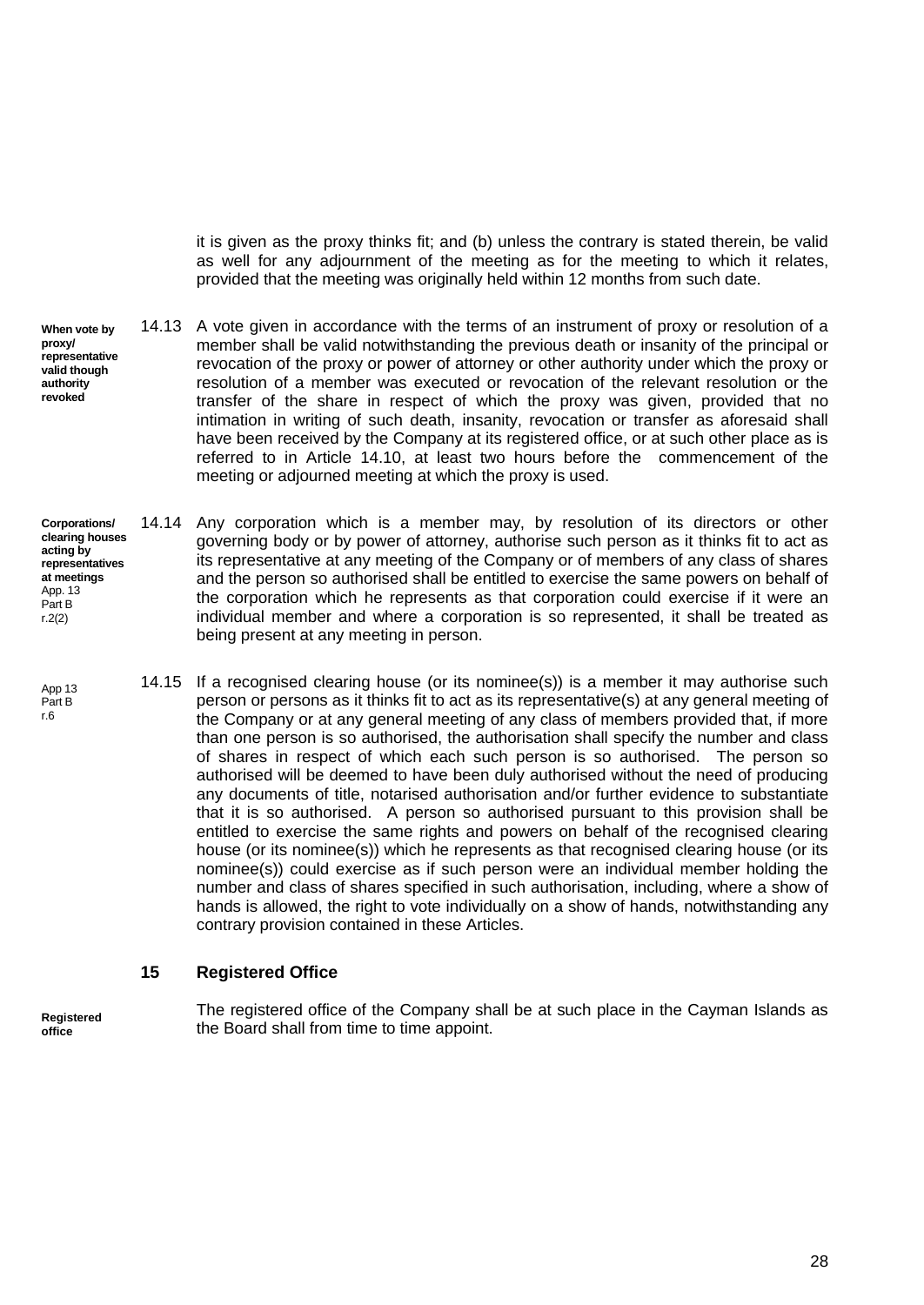## <span id="page-35-0"></span>**16 Board of Directors**

**Constitution** 16.1 The number of Directors shall not be less than two.

#### **Board may fill vacancies/ appoint additional Directors** App 3 r.4(2)

**Power of general** 

**meeting to increase or reduce the number of Directors** 16.3 The Company may from time to time in general meeting by ordinary resolution increase or reduce the number of Directors but so that the number of Directors shall not be less than two. Subject to the provisions of these Articles and the Companies Law, the Company may by ordinary resolution elect any person to be a Director either to fill a casual vacancy or as an addition to the existing Directors. Any Director so appointed shall hold office only until the next annual following general meeting of the Company and shall then be eligible for re-election.

<span id="page-35-3"></span>Company and shall then be eligible for re-election at that meeting.

<span id="page-35-2"></span>16.2 The Board shall have power from time to time and at any time to appoint any person as

a Director either to fill a casual vacancy or as an addition to the Board. Any Director so appointed shall hold office only until the next following annual general meeting of the

- **Notice to be given when person proposed for election** App 3 r.4(4) r.4(5) 16.4 No person shall, unless recommended by the Board, be eligible for election to the office of Director at any general meeting unless during the period, which shall be at least seven days, commencing no earlier than the day after the despatch of the notice of the meeting appointed for such election and ending no later than seven days prior to the date of such meeting, there has been given to the Secretary notice in writing by a member of the Company (not being the person to be proposed), entitled to attend and vote at the meeting for which such notice is given, of his intention to propose such person for election and also notice in writing signed by the person to be proposed of his willingness to be elected.
- **Register of Directors and notification of changes to Registrar** 16.5 The Company shall keep at its office a register of directors and officers containing their names and addresses and any other particulars required by the Companies Law and shall send to the Registrar of Companies of the Cayman Islands a copy of such register and shall from time to time notify to the Registrar of Companies of the Cayman Islands any change that takes place in relation to such Directors as required by the Companies Law.
- <span id="page-35-1"></span>**Power to remove Director by ordinary resolution** App 13 Part B r.5(1) App 3 r.4(3) 16.6 The Company may by ordinary resolution at any time remove any Director (including a Managing Director or other executive Director) before the expiration of his period of office notwithstanding anything in these Articles or in any agreement between the Company and such Director and may by ordinary resolution elect another person in his stead. Any person so elected shall hold office during such time only as the Director in whose place he is elected would have held the same if he had not been removed. Nothing in this Article should be taken as depriving a Director removed under any provision of this Article of compensation or damages payable to him in respect of the termination of his appointment as Director or of any other appointment or office as a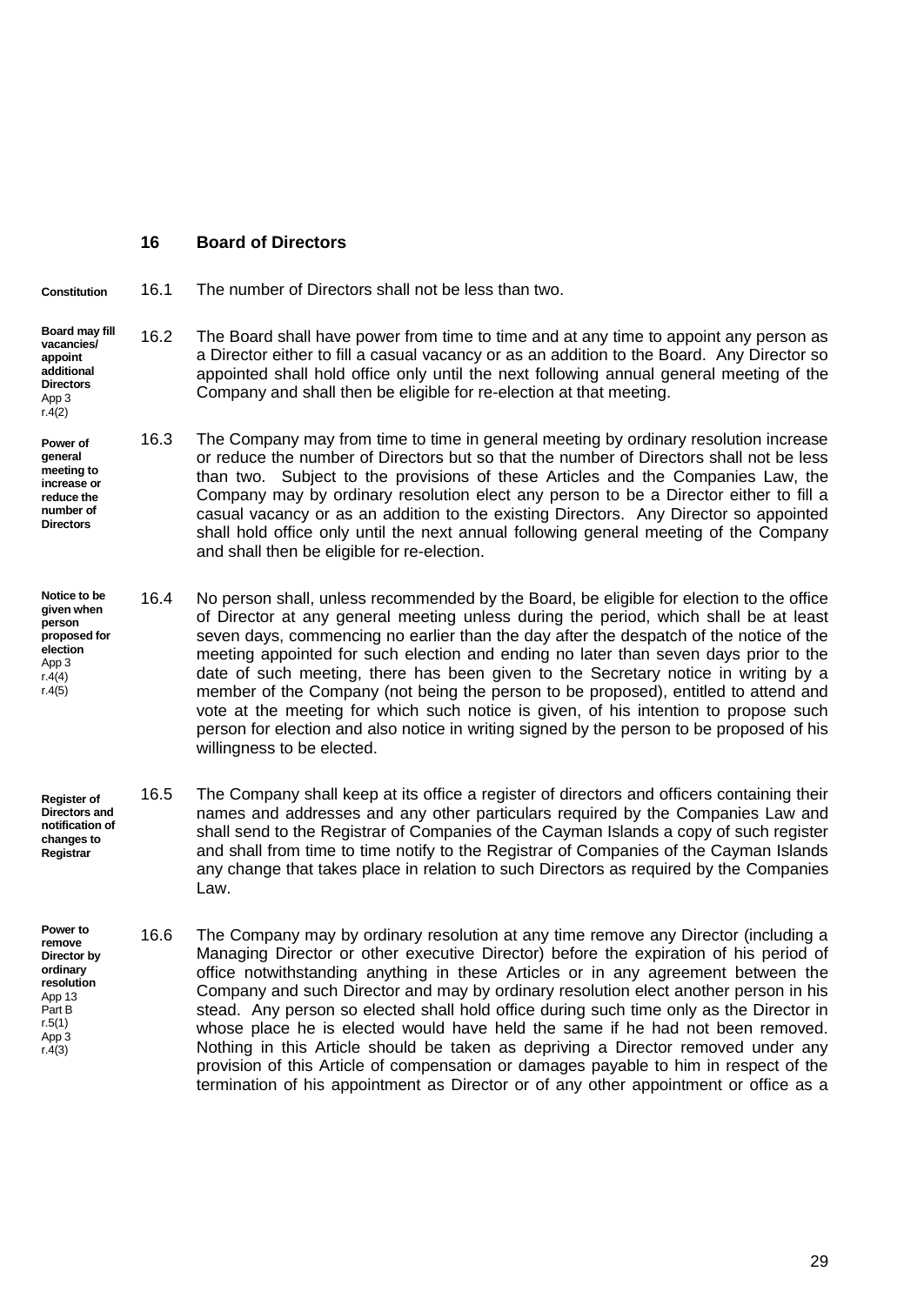<span id="page-36-0"></span>result of the termination of his appointment as Director or as derogatory from any power to remove a Director which may exist apart from the provision of this Article.

- <span id="page-36-2"></span><span id="page-36-1"></span>**Alternate Directors** 16.7 A Director may at any time by notice in writing delivered to the registered office of the Company, the principal office of the Company in Hong Kong or at a meeting of the Board, appoint any person (including another Director) to be his alternate Director in his place during his absence and may in like manner at any time determine such appointment. Such appointment, unless previously approved by the Board, shall have effect only upon and subject to being so approved, provided that the Board may not withhold approval of any such appointment where the proposed appointee is a Director.
	- 16.8 The appointment of an alternate Director shall determine on the happening of any event which, were he a Director, would cause him to vacate such office or if his appointor ceases to be a Director.
	- 16.9 An alternate Director shall (except when absent from Hong Kong), be entitled to receive and waive (in lieu of his appointor) notices of meetings of the Directors and shall be entitled to attend and vote as a Director and be counted in the quorum at any such meeting at which the Director appointing him is not personally present and generally at such meeting to perform all the functions of his appointor as a Director and for the purposes of the proceedings at such meeting the provisions of these Articles shall apply as if he (instead of his appointor) were a Director. If he shall be himself a Director or shall attend any such meeting as an alternate for more than one Director his voting rights shall be cumulative and he need not use all his votes or cast all the votes he uses in the same way. If his appointor is for the time being absent from Hong Kong or otherwise not available or unable to act (as to which a certificate by the alternate shall in the absence of actual notice to the contrary to other Directors be conclusive), his signature to any resolution in writing of the Directors shall be as effective as the signature of his appointor. To such extent as the Board may from time to time determine in relation to any committee of the Board, the provisions of this Article shall also apply mutatis mutandis to any meeting of any such committee of which his appointor is a member. An alternate Director shall not, save as aforesaid, have power to act as a Director nor shall he be deemed to be a Director for the purposes of these Articles.
	- 16.10 An alternate Director shall be entitled to contract and be interested in and benefit from contracts or arrangements or transactions and to be repaid expenses and to be indemnified to the same extent mutatis mutandis as if he were a Director, but he shall not be entitled to receive from the Company in respect of his appointment as alternate Director any remuneration except only such part (if any) of the remuneration otherwise payable to his appointor as such appointor may by notice in writing to the Company from time to time direct.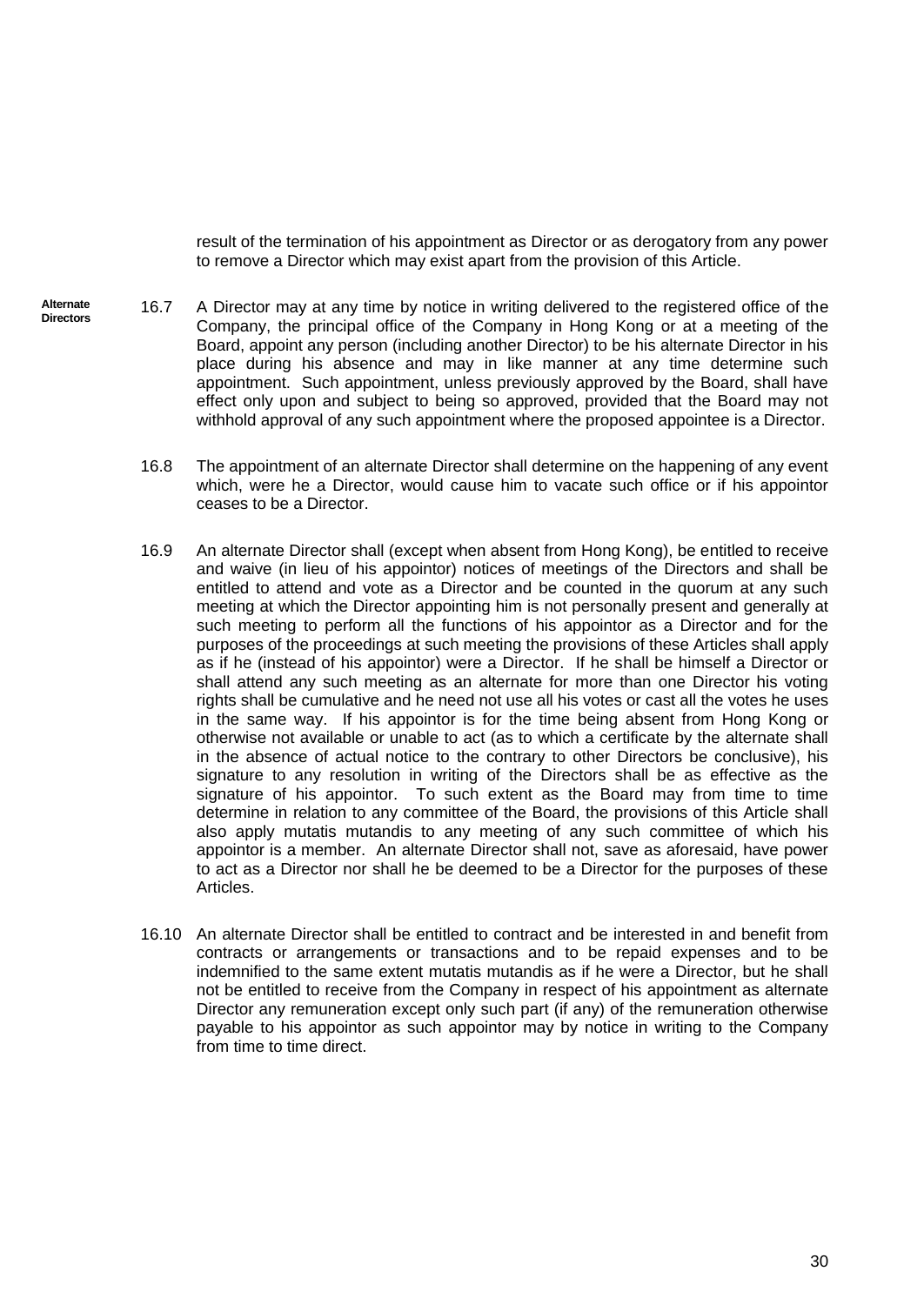- 16.11 In addition to the provisions of Articles [16.7](#page-36-0) to [16.10,](#page-36-1) a Director may be represented at any meeting of the Board (or of any committee of the Board) by a proxy appointed by him, in which event the presence or vote of the proxy shall for all purposes be deemed to be that of the Director. A proxy need not himself be a Director and the provisions of Articles [14.8](#page-33-1) to [14.13](#page-34-1) shall apply mutatis mutandis to the appointment of proxies by Directors save that an instrument appointing a proxy shall not become invalid after the expiration of twelve months from its date of execution but shall remain valid for such period as the instrument shall provide or, if no such provision is made in the instrument, until revoked in writing and save also that a Director may appoint any number of proxies although only one such proxy may attend in his stead at meetings of the Board (or of any committee of the Board).
- **Qualification of Directors** 16.12 A Director need not hold any qualification shares. No Director shall be required to vacate office or be ineligible for re-election or re-appointment as a Director and no person shall be ineligible for appointment as a Director by reason only of his having attained any particular age.
- **Directors' remuneration** 16.13 The Directors shall be entitled to receive by way of remuneration for their services such sum as shall from time to time be determined by the Company in general meeting or by the Board, as the case may be, such sum (unless otherwise directed by the resolution by which it is determined) to be divided amongst the Directors in such proportions and in such manner as they may agree, or failing agreement, equally, except that in such event any Director holding office for less than the whole of the relevant period in respect of which the remuneration is paid shall only rank in such division in proportion to the time during such period for which he has held office. Such remuneration shall be in addition to any other remuneration to which a Director who holds any salaried employment or office in the Company may be entitled by reason of such employment or office.
- App 13 Part B r.5(4) 16.14 Payment to any Director or past Director of any sum by way of compensation for loss of office or as consideration for or in connection with his retirement from office (not being a payment to which the Director is contractually entitled) must first be approved by the Company in general meeting.
- **Directors' expenses** 16.15 The Directors shall be entitled to be paid all expenses, including travel expenses, reasonably incurred by them in or in connection with the performance of their duties as Directors including their expenses of travelling to and from Board meetings, committee meetings or general meetings or otherwise incurred whilst engaged on the business of the Company or in the discharge of their duties as Directors.
- **Special remuneration** 16.16 The Board may grant special remuneration to any Director, who shall perform any special or extra services at the request of the Company. Such special remuneration may be made payable to such Director in addition to or in substitution for his ordinary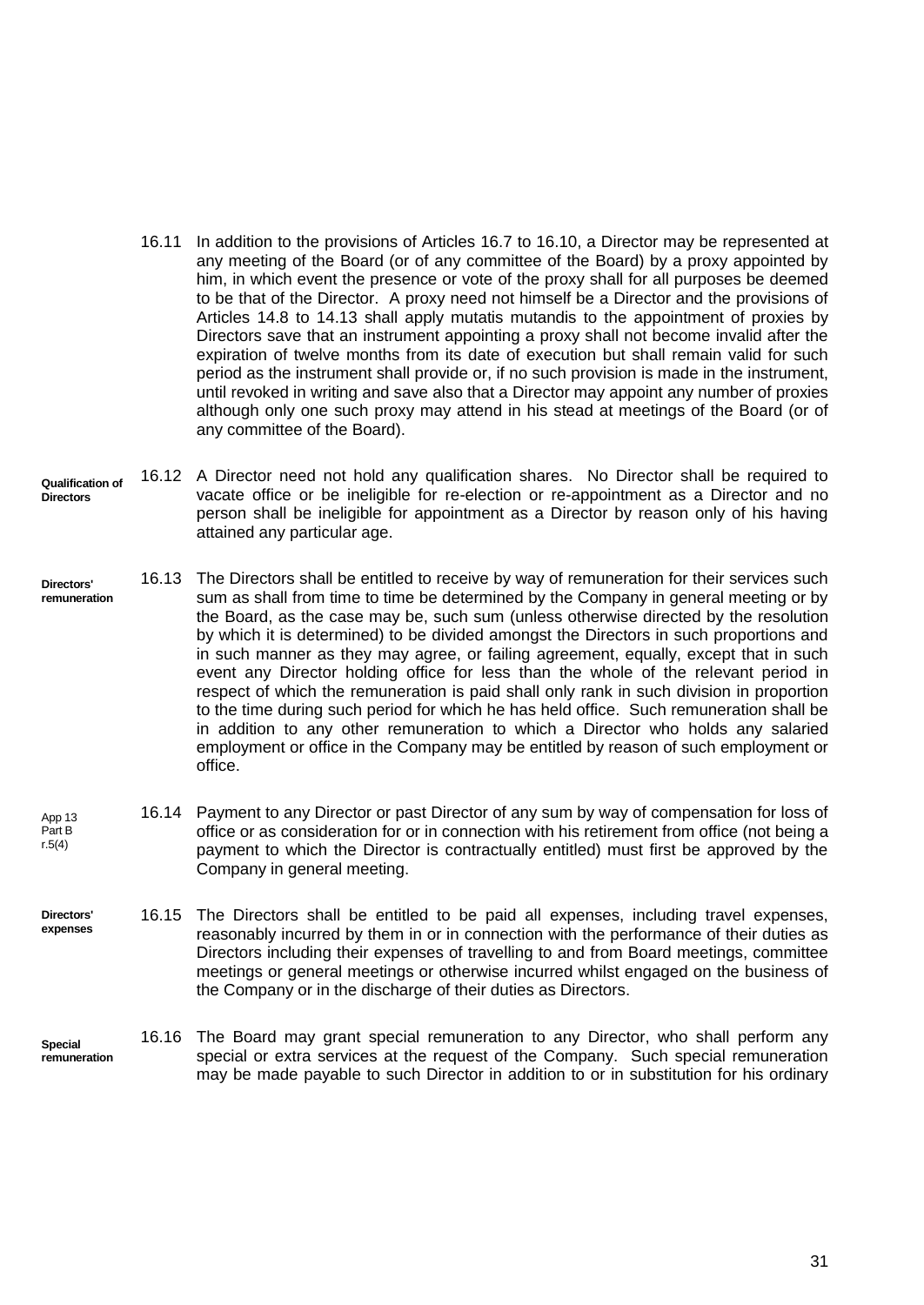<span id="page-38-0"></span>remuneration as a Director, and may be made payable by way of salary, commission or participation in profits or otherwise as may be agreed.

**Remuneration of Managing Directors, etc.** 16.17 The remuneration of an Executive Director (as appointed according to Article [17.1\)](#page-41-1) or a Director appointed to any other office in the management of the Company shall from time to time be fixed by the Board and may be by way of salary, commission, or participation in profits or otherwise or by all or any of those modes and with such other benefits (including share option and/or pension and/or gratuity and/or other benefits on retirement) and allowances as the Board may from time to time decide. Such remuneration shall be in addition to such remuneration as the recipient may be entitled to receive as a Director.

**When office of Director to be**  16.18 The office of a Director shall be vacated:

- (a) if he resigns his office by notice in writing to the Company at its registered office or its principal office in Hong Kong;
- (b) if an order is made by any competent court or official on the grounds that he is or may be suffering from mental disorder or is otherwise incapable of managing his affairs and the Board resolves that his office be vacated;
- (c) if, without leave, he is absent from meetings of the Board (unless an alternate Director appointed by him attends in his place) for a continuous period of 12 months, and the Board resolves that his office be vacated;
- (d) if he becomes bankrupt or has a receiving order made against him or suspends payment or compounds with his creditors generally;
- (e) if he ceases to be or is prohibited from being a Director by law or by virtue of any provisions in these Articles;
- (f) if he shall be removed from office by notice in writing served upon him signed by not less than three-fourths in number (or, if that is not a round number, the nearest lower round number) of the Directors (including himself) then in office; or
- $(q)$  if he shall be removed from office by an ordinary resolution under Article [16.6.](#page-35-1)

**Retirement by rotation**

**vacated** App 13 Part B r.5(1)

> At every annual general meeting of the Company one-third of the Directors for the time being (or, if their number is not three or a multiple of three, then the number nearest to, but not less than, one-third) shall retire from office by rotation provided that every Director (including those appointed for a specific term) shall be subject to retirement by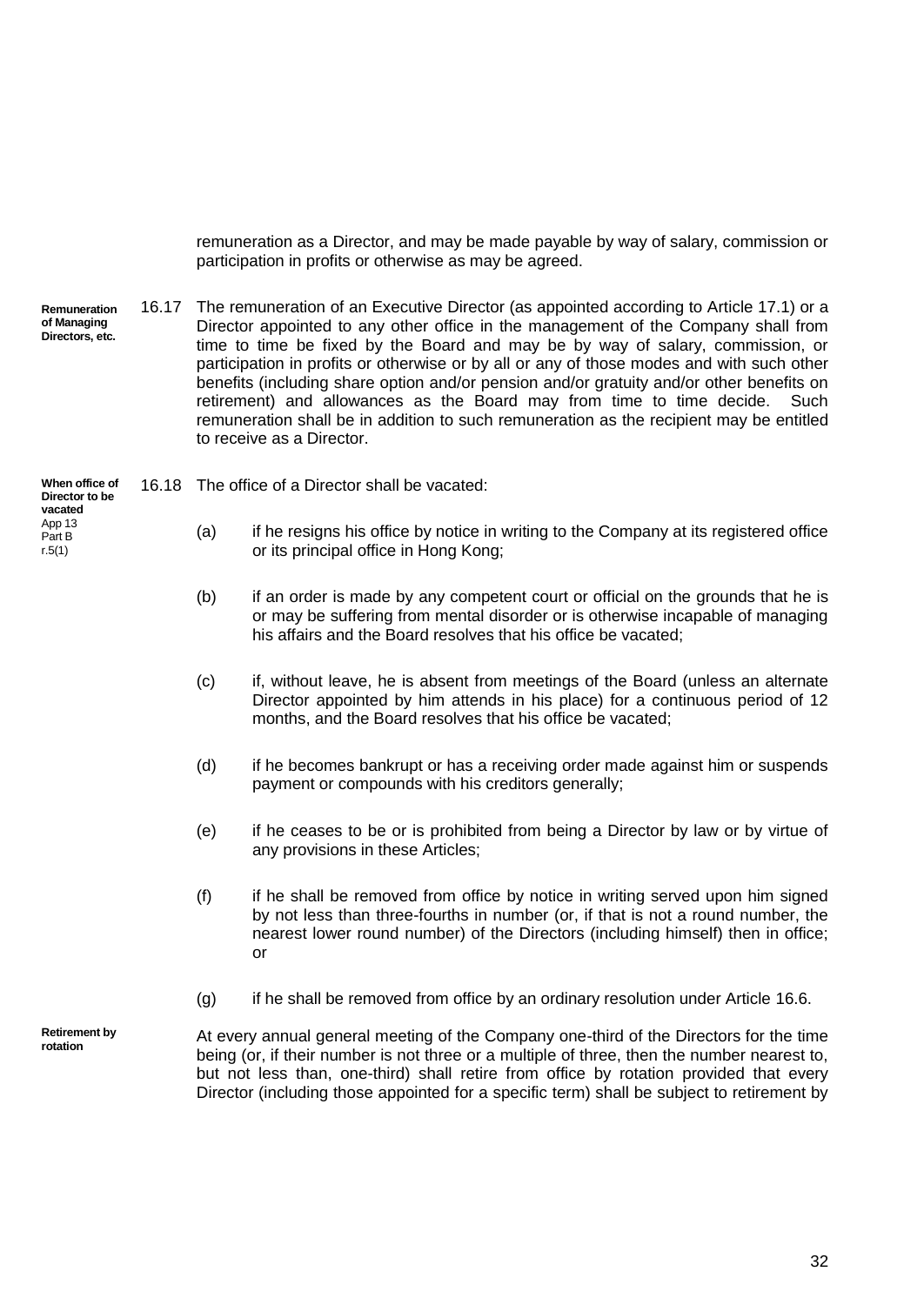rotation at least once every three years. Any Director appointed pursuant to Article [16.2](#page-35-2) or Article [16.3](#page-35-3) shall not be taken into account in determining which Directors are to retire by rotation. A retiring Director shall retain office until the close of the meeting at which he retires and shall be eligible for re-election thereat. The Company at any annual general meeting at which any Directors retire may fill the vacated office by electing a like number of persons to be Directors.

- <span id="page-39-0"></span>16.19 No Director or proposed Director shall be disqualified by his office from contracting with the Company either as vendor, purchaser or otherwise nor shall any such contract or any contract or arrangement entered into by or on behalf of the Company with any person, company or partnership of or in which any Director shall be a member or otherwise interested be capable on that account of being avoided, nor shall any Director so contracting or being any member or so interested be liable to account to the Company for any profit so realised by any such contract or arrangement by reason only of such Director holding that office or the fiduciary relationship thereby established, provided that such Director shall, if his interest in such contract or arrangement is material, declare the nature of his interest at the earliest meeting of the Board at which it is practicable for him to do so, either specifically or by way of a general notice stating that, by reason of the facts specified in the notice, he is to be regarded as interested in any contracts of a specified description which may subsequently be made by the Company.
	- 16.20 Any Director may continue to be or become a director, managing director, joint managing director, deputy managing director, executive director, manager or other officer or member of any other company in which the Company may be interested and (unless otherwise agreed between the Company and the Director) no such Director shall be liable to account to the Company or the members for any remuneration or other benefits received by him as a director, managing director, joint managing director, deputy managing director, executive director, manager or other officer or member of any such other company. The Directors may exercise the voting powers conferred by the shares in any other company held or owned by the Company, or exercisable by them as directors of such other company in such manner in all respects as they think fit (including the exercise thereof in favour of any resolution appointing themselves or any of them directors, managing directors, joint managing directors, deputy managing directors, executive directors, managers or other officers of such company) and any Director may vote in favour of the exercise of such voting rights in manner aforesaid notwithstanding that he may be, or is about to be, appointed a director, managing director, joint managing director, deputy managing director, executive director, manager or other officer of such a company, and that as such he is or may become interested in the exercise of such voting rights in the manner aforesaid.
	- 16.21 A Director may hold any other office or place of profit with the Company (except that of Auditor) in conjunction with his office of Director for such period and upon such terms as the Board may determine, and may be paid such extra remuneration therefor (whether by way of salary, commission, participation in profit or otherwise) as the Board

**Directors may contract with Company** App 13 Part B r.5(3)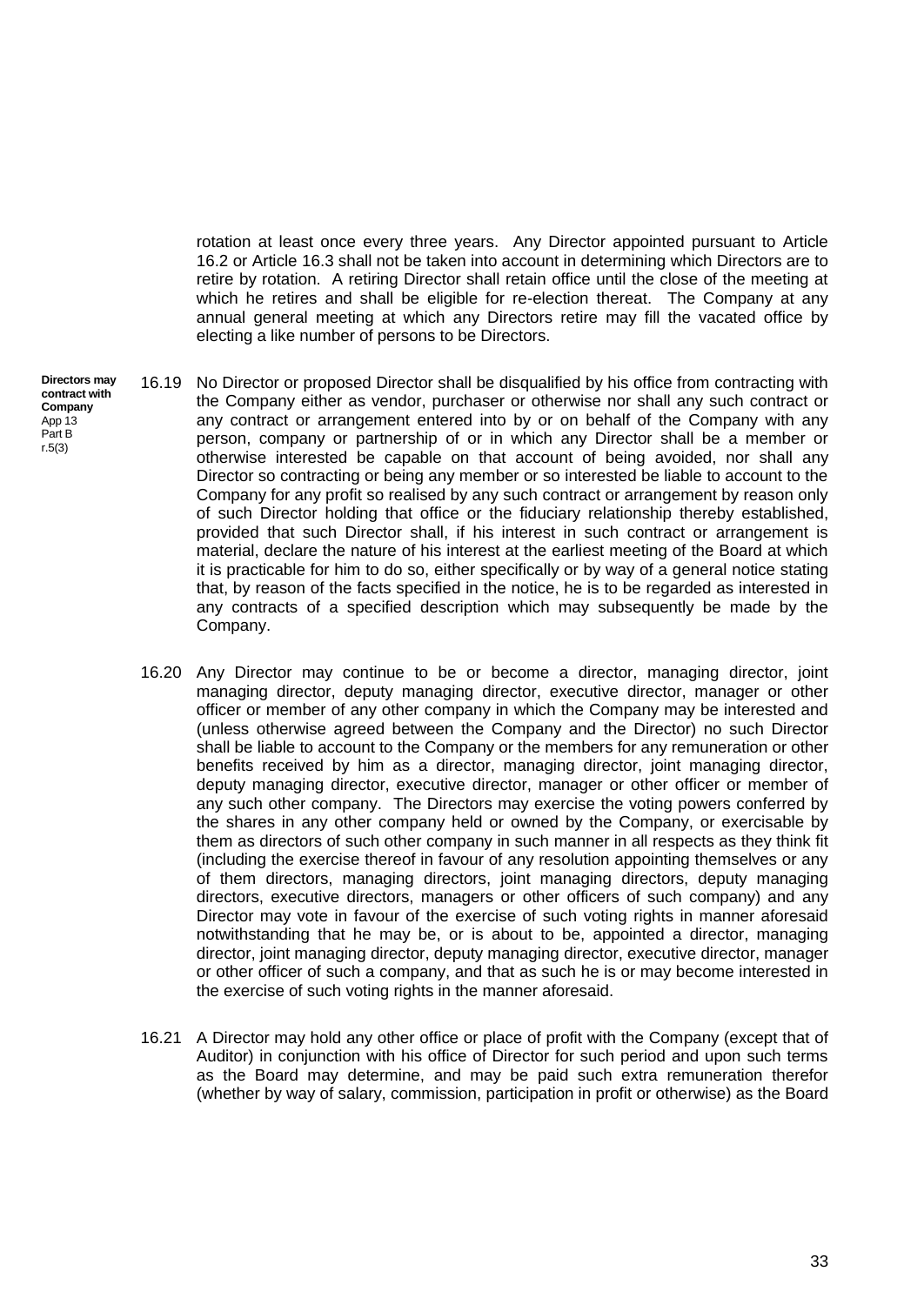may determine, and such extra remuneration shall be in addition to any remuneration provided for by or pursuant to any other Article.

to) any resolution of the Board in respect of any contract or arrangement or any other proposal whatsoever in which he or any of his close associates (or, if required by the Listing Rules, his other associates) has any material interest, and if he shall do so his vote shall not be counted (nor is he to be counted in the quorum for the resolution), but

16.22 A Director shall not be entitled to vote on (nor shall be counted in the quorum in relation

**Director may not vote where he has a material interest** App 3 r.4(1)

**Director may vote in respect of certain matters** App 3 Note 4

<span id="page-40-0"></span>(a) the giving of any security or indemnity either:

this prohibition shall not apply to any of the following matters, namely:

- (i) to the Director or any of his close associates in respect of money lent or obligations incurred or undertaken by him or any of them at the request of or for the benefit of the Company or any of its subsidiaries; or
- (ii) to a third party in respect of a debt or obligation of the Company or any of its subsidiaries for which the Director or any of his close associates has himself/themselves assumed responsibility in whole or in part and whether alone or jointly under a guarantee or indemnity or by the giving of security;
- (b) any proposal concerning an offer of shares or debentures or other securities of or by the Company or any other company which the Company may promote or be interested in for subscription or purchase where the Director or any of his close associates is/are or is/are to be interested as a participant in the underwriting or sub-underwriting of the offer;
- (c) any proposal or arrangement concerning the benefit of employees of the Company or any of its subsidiaries including:
	- (i) the adoption, modification or operation of any employees' share scheme or any share incentive scheme or share option scheme under which the Director or any of his close associates may benefit; or
	- (ii) the adoption, modification or operation of a pension or provident fund or retirement, death or disability benefits scheme which relates both to Directors, their close associates and employees of the Company or any of its subsidiaries and does not provide in respect of any Director or any of his close associates as such any privilege or advantage not generally accorded to the class of persons to which such scheme or fund relates; and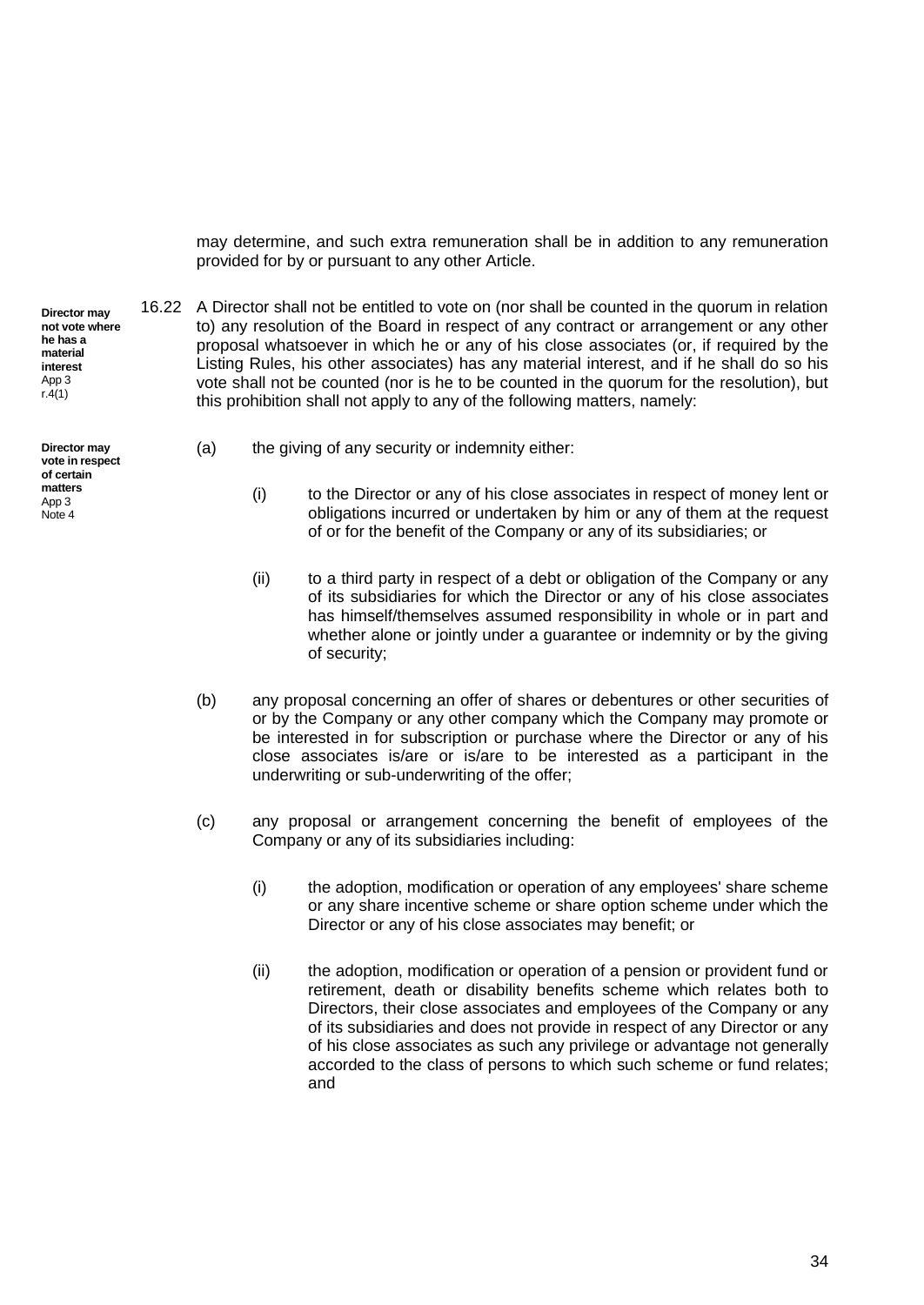- (d) any contract or arrangement in which the Director or any of his close associates is/are interested in the same manner as other holders of shares or debentures or other securities of the Company by virtue only of his/their interest in shares or debentures or other securities of the Company.
- **Director may vote on proposals not concerning own appointment** 16.23 Where proposals are under consideration concerning the appointment (including fixing or varying the terms of or terminating the appointment) of two or more Directors to offices or employments with the Company or any company in which the Company is interested, such proposals shall be divided and considered in relation to each Director separately and in such case each of the Directors concerned (if not prohibited from voting under Article [16.22\(a\)](#page-40-0) shall be entitled to vote (and be counted in the quorum) in respect of each resolution except that concerning his own appointment.
- <span id="page-41-2"></span>**Who to decide whether a Director may vote** 16.24 If any question shall arise at any meeting of the Board as to the materiality of a Director's interest or the significance of a contract, arrangement or transaction or proposed contract, arrangement or transaction or as to the entitlement of any Director to vote or form part of a quorum and such question is not resolved by his voluntarily agreeing to abstain from voting or not to be counted in the quorum, such question shall be referred to the Chairman of the meeting (or, where such question relates to the interest of the Chairman, to the other Directors at the meeting) and his ruling (or, as appropriate, the ruling of the other Directors) in relation to any other Director (or, as appropriate, the Chairman) shall be final and conclusive except in a case where the nature or extent of the interests of the Director concerned (or, as appropriate, the Chairman) as known to such Director (or, as appropriate, the Chairman) has not been fairly disclosed to the Board.

# <span id="page-41-1"></span><span id="page-41-0"></span>**17 Managing Directors**

**Removal of** 

- **Power to appoint Managing Directors, etc.** 17.1 The Board may from time to time appoint any one or more of its body to the office of Managing Director, Joint Managing Director, Deputy Managing Director, or other Executive Director and/or such other employment or executive office in the management of the business of the Company as it may decide for such period and upon such terms as it thinks fit and upon such terms as to remuneration as it may decide in accordance with Article [16.17.](#page-38-0)
- **Managing Director, etc.** 17.2 Every Director appointed to an office under Article [17.1](#page-41-1) shall, without prejudice to any claim for damages that such Director may have against the Company or the Company may have against such Director for any breach of any contract of service between him and the Company, be liable to be dismissed or removed therefrom by the Board.
- **Cessation of appointment**  17.3 A Director appointed to an office under Article [17.1](#page-41-1) shall be subject to the same provisions as to removal as the other Directors, and he shall, without prejudice to any claim for damages that such Director may have against the Company or the Company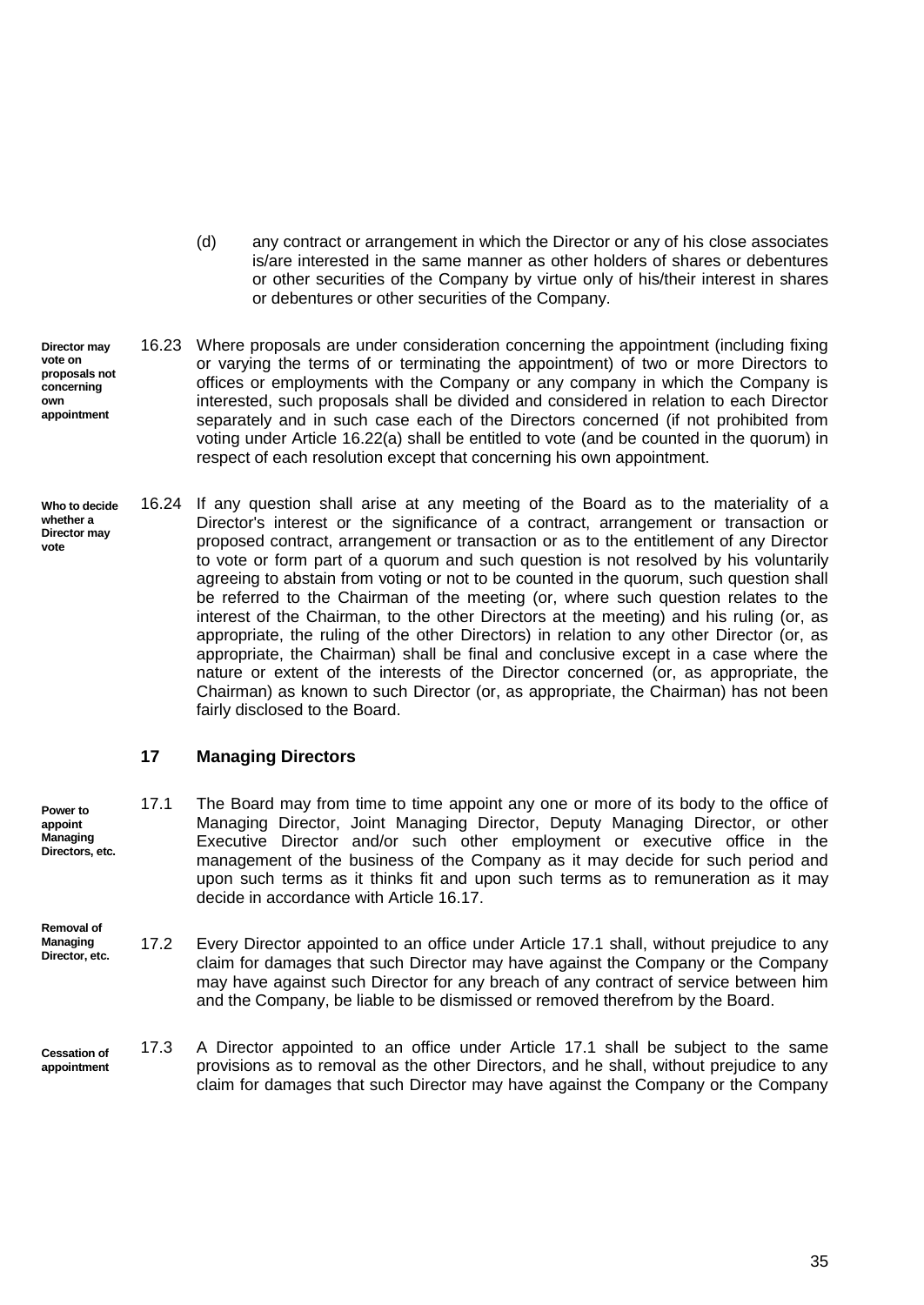may have against such Director for any breach of any contract of service between him and the Company, ipso facto and immediately cease to hold such office if he shall cease to hold the office of Director for any cause.

**Powers may be delegated** 17.4 The Board may from time to time entrust to and confer upon a Managing Director, Joint Managing Director, Deputy Managing Director or Executive Director all or any of the powers of the Board that it may think fit. But the exercise of all powers by such Director shall be subject to such regulations and restrictions as the Board may from time to time make and impose, and the said powers may at any time be withdrawn, revoked or varied but no person dealing in good faith and without notice of such withdrawal, revocation or variation shall be affected thereby.

## <span id="page-42-0"></span>**18 Management**

- **General**  18.1 Subject to any exercise by the Board of the powers conferred by Articles [19.1](#page-43-2) to [19.3,](#page-43-3) the management of the business of the Company shall be vested in the Board which, in addition to the powers and authorities by these Articles expressly conferred upon it, may exercise all such powers and do all such acts and things as may be exercised or done or approved by the Company and are not hereby or by the Companies Law expressly directed or required to be exercised or done by the Company in general meeting, but subject nevertheless to the provisions of the Companies Law and these Articles and to any regulation from time to time made by the Company in general meeting not being inconsistent with such provisions or these Articles, provided that no regulation so made shall invalidate any prior act of the Board which would have been valid if such regulation had not been made.
	- 18.2 Without prejudice to the general powers conferred by these Articles, it is hereby expressly declared that the Board shall have the following powers:
		- (a) to give to any person the right or option of requiring at a future date that an allotment shall be made to him of any share at par or at such premium as may be agreed; and
		- (b) to give to any Directors, officers or employees of the Company an interest in any particular business or transaction or participation in the profits thereof or in the general profits of the Company either in addition to or in substitution for a salary or other remuneration.
	- 18.3 Except as would be permitted by the Companies Ordinance, if the Company were a company incorporated in Hong Kong and except as permitted under the Companies Law, the Company shall not directly or indirectly:

**powers of Company vested in Board**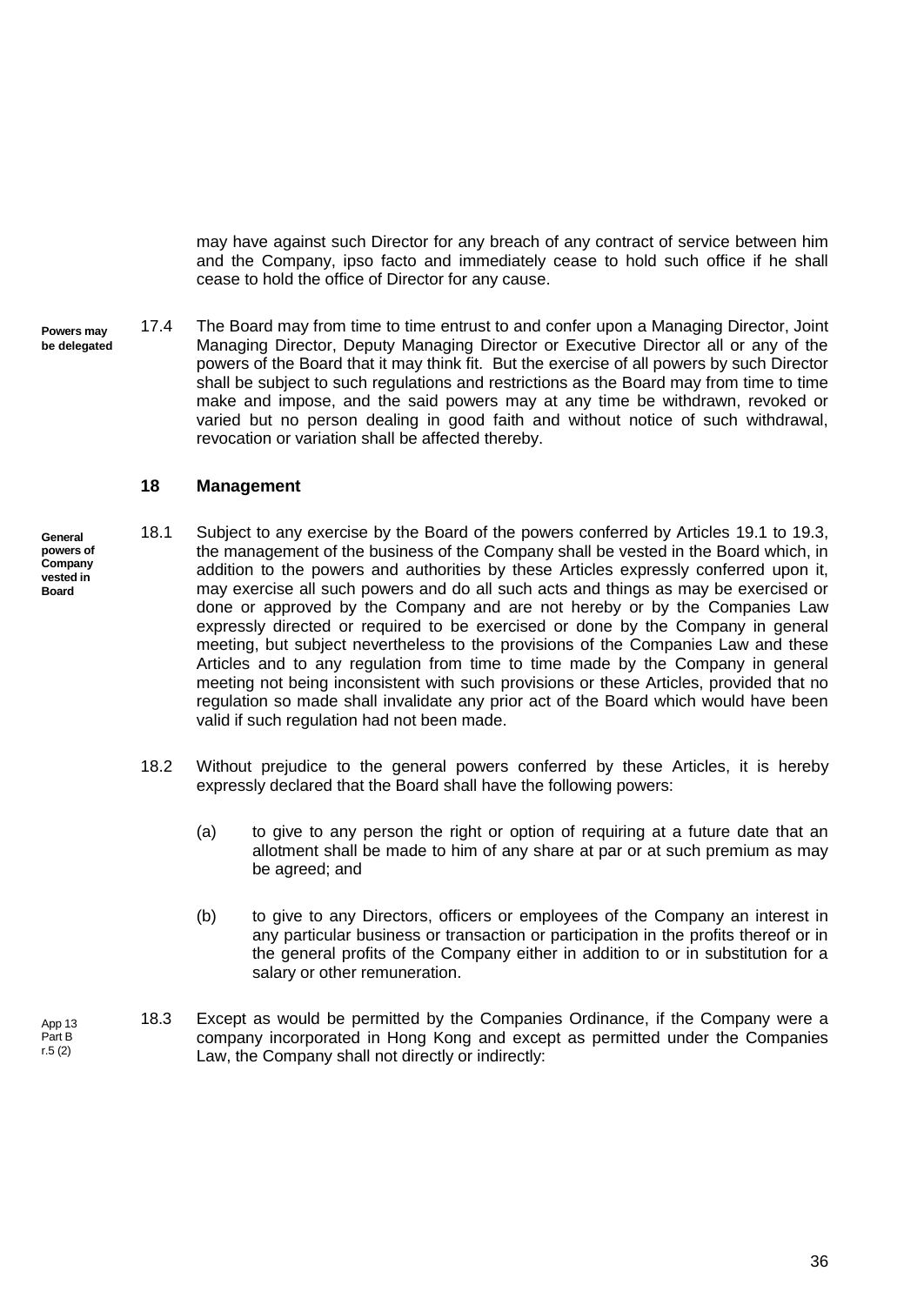- (a) make a loan to a Director or his close associates or a director of any holding company of the Company or a body corporate controlled by such a director or Director:
- (b) enter into any guarantee or provide any security in connection with a loan made by any person to a Director or such a director or a body corporate controlled by such a director or Director; or
- (c) if any one or more of the Directors hold (jointly or severally or directly or indirectly) a controlling interest in another company, make a loan to that other company or enter into any guarantee or provide any security in connection with a loan made by any person to that other company.

# <span id="page-43-2"></span><span id="page-43-0"></span>**19 Managers**

- **Appointment and remuneration of managers** 19.1 The Board may from time to time appoint a general manager, manager or managers of the Company and may fix his or their remuneration either by way of salary or commission or by conferring the right to participation in the profits of the Company or by a combination of two or more of these modes and pay the working expenses of any of the staff of the general manager, manager or managers who may be employed by him or them in connection with the conduct of the business of the Company.
- **Tenure of office and powers** 19.2 The appointment of such general manager, manager or managers may be for such period as the Board may decide and the Board may confer upon him or them all or any of the powers of the Board as it may think fit.
- <span id="page-43-3"></span>**Terms and conditions of appointment** 19.3 The Board may enter into such agreement or agreements with any such general manager, manager or managers upon such terms and conditions in all respects as the Board may in its absolute discretion think fit, including a power for such general manager, manager or managers to appoint an assistant manager or managers or other employees whatsoever under them for the purpose of carrying on the business of the Company.

#### <span id="page-43-1"></span>**20 Proceedings of Directors**

**Meetings of Directors/ Quorum etc.** 20.1 The Board may meet together for the despatch of business, adjourn and otherwise regulate its meetings and proceedings as it thinks fit in any part of the world and may determine the quorum necessary for the transaction of business. Unless otherwise determined two Directors shall be a quorum. For the purposes of this Article an alternate Director shall be counted in a quorum in place of the Director who appointed him and an alternate Director who is an alternate for more than one Director shall for quorum purposes be counted separately in respect of himself (if he is a Director) and in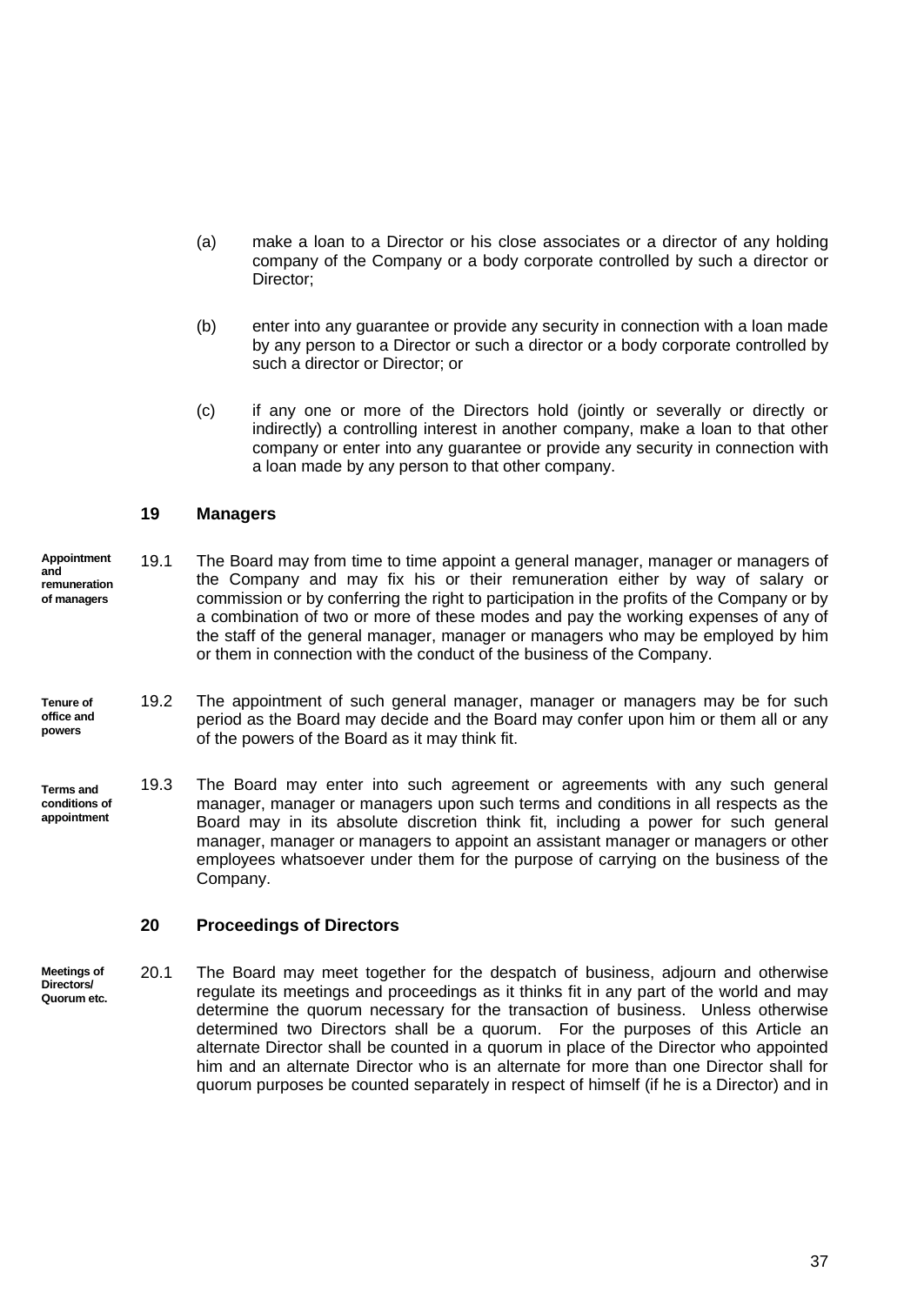respect of each Director for whom he is an alternate (but so that nothing in this provision shall be construed as authorising a meeting to be constituted when only one person is physically present). A meeting of the Board or any committee of the Board may be held by means of a telephone or tele-conferencing or any other telecommunications facility provided that all participants are thereby able to communicate contemporaneously by voice with all other participants and participation in a meeting pursuant to this provision shall constitute presence in person at such meeting.

- **Convening of board meeting** 20.2 A Director may, and on request of a Director the Secretary shall, at any time summon a meeting of the Board. Failing any determination by the Board, not less than 48 hours notice thereof shall be given to each Director either in writing or by telephone or by facsimile, telex or telegram at the address or telephone, facsimile or telex number from time to time notified to the Company by such Director or in such other manner as the Board may from time to time determine.
- **How questions to be decided**  20.3 Subject to Articles [16.19](#page-39-0) to [16.24,](#page-41-2) questions arising at any meeting of the Board shall be decided by a majority of votes, and in case of an equality of votes the Chairman shall have a second or casting vote.
- **Chairman** 20.4 The Board may elect a Chairman of its meetings and determine the period for which he is to hold office; but if no such Chairman is elected, or if at any meeting the Chairman is not present within 15 minutes after the time appointed for holding the same, the Directors present may choose one of their number to be Chairman of the meeting.
- **Power of meeting** 20.5 A meeting of the Board for the time being at which a quorum is present shall be competent to exercise all or any of the authorities, powers and discretions by or under these Articles for the time being vested in or exercisable by the Board generally.
- <span id="page-44-0"></span>**Power to appoint committee and to delegate** 20.6 The Board may delegate any of its powers to committees consisting of such member or members of the Board (including alternate Directors in the absence of their appointers) as the Board thinks fit, and it may from time to time revoke such delegation or revoke the appointment of and discharge any committees either wholly or in part, and either as to persons or purposes, but every committee so formed shall in the exercise of the powers so delegated conform to any regulations that may from time to time be imposed upon it by the Board.
- **Acts of committee to be of same effect as act of Directors** 20.7 All acts done by any such committee in conformity with such regulations and in fulfilment of the purposes for which it is appointed, but not otherwise, shall have the like force and effect as if done by the Board, and the Board shall have power, with the consent of the Company in general meeting, to remunerate the members of any such committee, and charge such remuneration to the current expenses of the Company.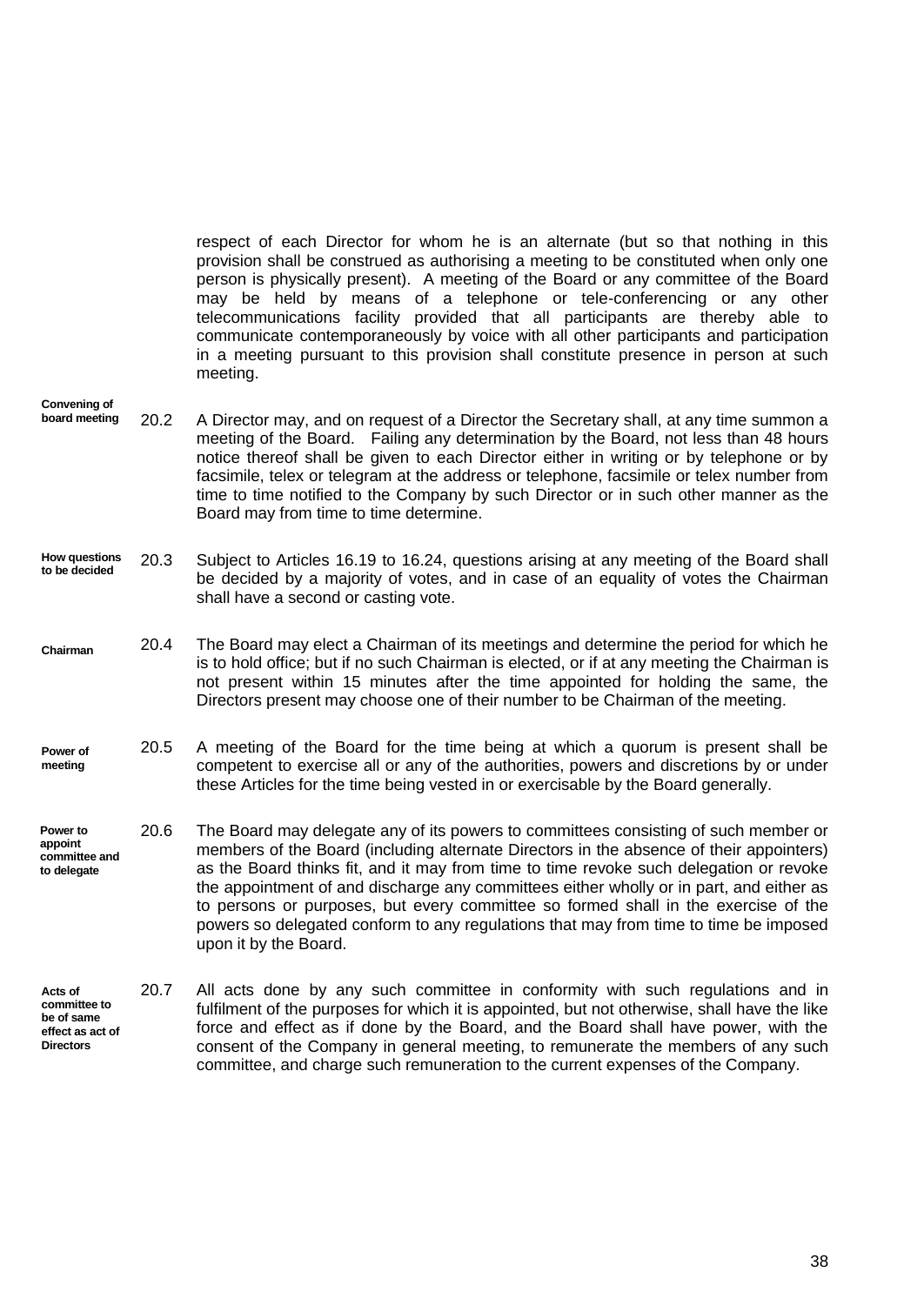**Proceedings of committee** 20.8 The meetings and proceedings of any such committee consisting of two or more members of the Board shall be governed by the provisions herein contained for regulating the meetings and proceedings of the Board so far as the same are applicable thereto and are not replaced by any regulations imposed by the Board pursuant to Article [20.6.](#page-44-0)

#### **Minutes of proceedings of meetings and**

**Directors**

20.9 The Board shall cause minutes to be made of:

- (a) all appointments of officers made by the Board;
- (b) the names of the Directors present at each meeting of the Board and of committees appointed pursuant to Article [20.6;](#page-44-0)
- (c) all declarations made or notices given by any Director of his interest in any contract or proposed contract or of his holding of any office or property whereby any conflict of duty or interest may arise; and
- (d) all resolutions and proceedings at all meetings of the Company and of the Board and of such committees.
- 20.10 Any such minutes shall be conclusive evidence of any such proceedings if they purport to be signed by the chairman of the meeting or by the chairman of the succeeding meeting.
- **When acts of Directors or committee to be valid notwithstanding defects** 20.11 All acts bona fide done by any meeting of the Board or by a committee of Directors or by any person acting as Director shall, notwithstanding that it shall be afterwards discovered that there was some defect in the appointment of such Director or persons acting as aforesaid or that they or any of them were disqualified, be as valid as if every such person had been duly appointed and was qualified to be a Director or member of such committee as the case may be.
- **Directors' powers when vacancies exist** 20.12 The continuing Directors may act notwithstanding any vacancy in their body, but, if and so long as their number is reduced below the number fixed by or pursuant to these Articles as the necessary quorum of Directors, the continuing Director or Directors may act for the purpose of increasing the number of Directors to that number or of summoning a general meeting of the Company but for no other purpose.
- **Directors' resolutions** 20.13 Unless required otherwise by the Listing Rules, a resolution in writing signed by each and every one of the Directors (or their respective alternates pursuant to Article [16.9\)](#page-36-2) shall be as valid and effectual as if it had been passed at a meeting of the Board duly convened and held and may consist of several documents in like form each signed by one or more of the Directors or alternate Directors. Notwithstanding the foregoing, a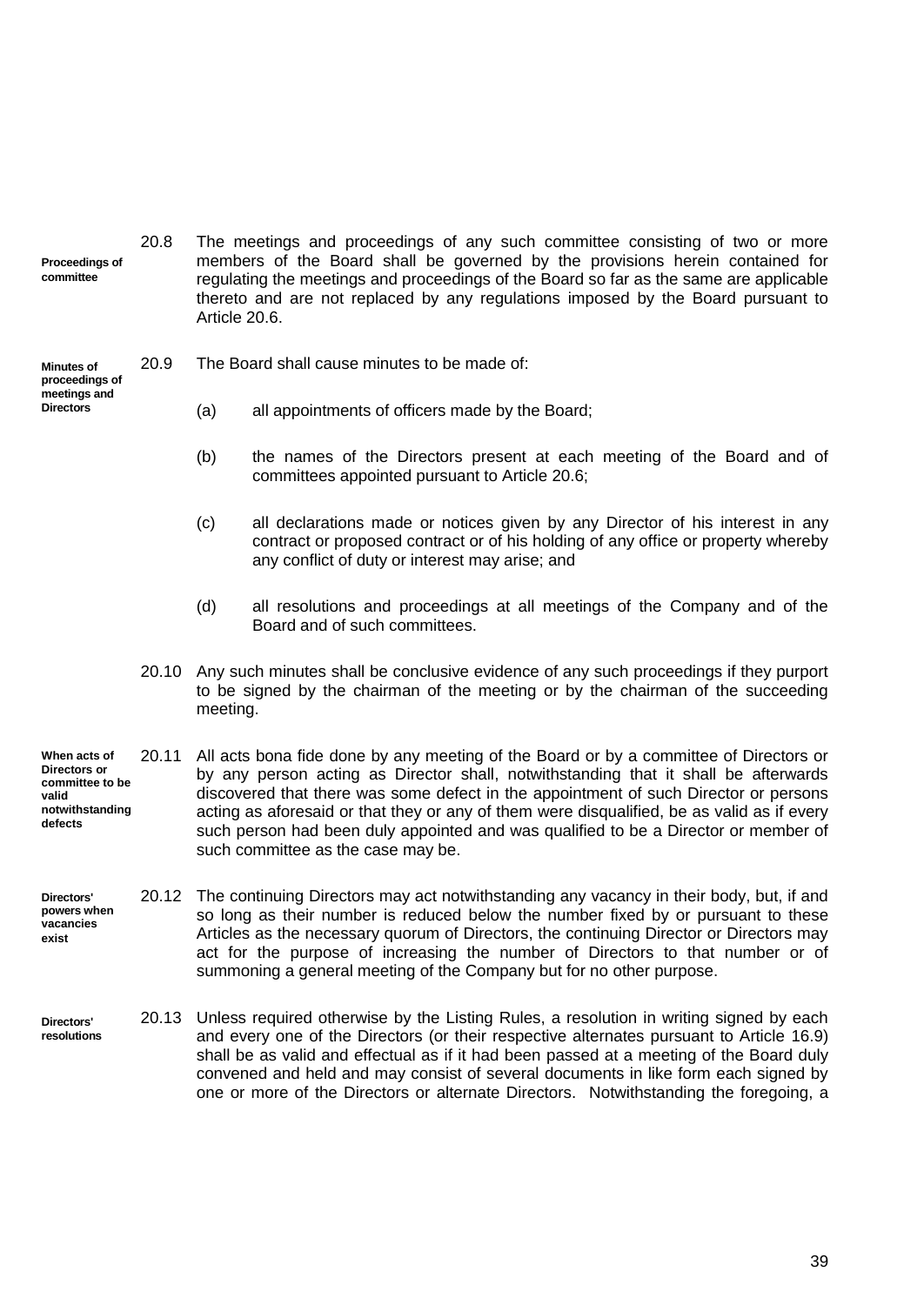resolution which relates to any matter or business in which a substantial shareholder of the Company (as defined in the Listing Rules from time to time), or a Director, has an interest conflicting with that of the Company which the Board determines, prior to the passing of such resolution, to be material, shall not be passed by a resolution in writing and shall only be passed at a meeting of the Directors held in accordance with these Articles.

## <span id="page-46-0"></span>**21 Secretary**

- **Appointment of Secretary** 21.1 The Secretary shall be appointed by the Board for such term, at such remuneration and upon such conditions as it may think fit, and any Secretary so appointed may be removed by the Board. Anything by the Companies Law or these Articles required or authorised to be done by or to the Secretary, if the office is vacant or there is for any other reason no Secretary capable of acting, may be done by or to any assistant or deputy Secretary appointed by the Board, or if there is no assistant or deputy Secretary capable of acting, by or to any officer of the Company authorised generally or specifically in that behalf by the Board.
- **Same person not to act in two capacities at once** 21.2 A provision of the Companies Law or of these Articles requiring or authorising a thing to be done by or to a Director and the Secretary shall not be satisfied by its being done by or to the same person acting both as Director and as or in place of the Secretary.

# <span id="page-46-1"></span>**22 General Management and Use of the Seal**

- **Custody and use of seal** 22.1 The Board shall provide for the safe custody of the seal which shall only be used by the authority of the Board or of a committee of the Board authorised by the Board in that behalf, and every instrument to which such seal shall be affixed shall be signed by a Director and shall be countersigned by the Secretary or by a second Director or by some other person appointed by the Board for the purpose. The securities seal which shall be a facsimile of the common seal with the word "Securities" engraved thereon shall be used exclusively for sealing securities issued by the Company and for sealing documents creating or evidencing securities so issued. The Board may either generally or in any particular case resolve that the securities seal or any signatures or any of them may be affixed to certificates for shares, warrants, debentures or any other form of security by facsimile or other mechanical means specified in such authority or that any such certificates sealed with the securities seal need not be signed by any person. Every instrument to which the seal is affixed as aforesaid shall, as regards all persons dealing in good faith with the Company, be deemed to have been affixed to that instrument with the authority of the Directors previously given.
- <span id="page-46-2"></span>**Duplicate seal** 22.2 The Company may have a duplicate seal for use outside of the Cayman Islands as and where the Board shall determine, and the Company may by writing under the seal appoint any agents or agent, committees or committee abroad to be the agents of the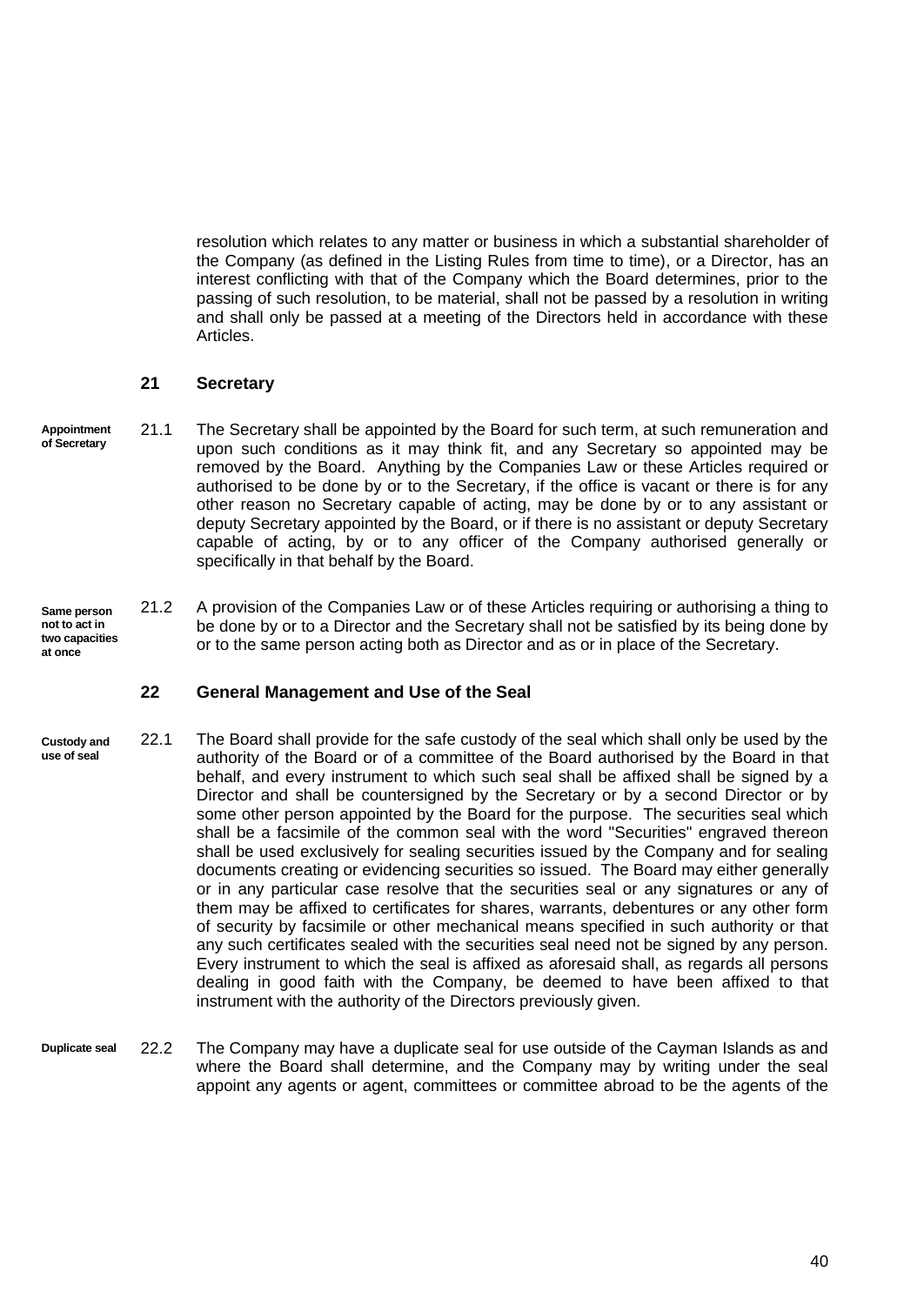Company for the purpose of affixing and using such duplicate seal and they may impose such restrictions on the use thereof as may be thought fit. Wherever in these Articles reference is made to the seal, the reference shall, when and so far as may be applicable, be deemed to include any such duplicate seal as aforesaid.

- **Cheques and banking arrangements** 22.3 All cheques, promissory notes, drafts, bills of exchange and other negotiable instruments, and all receipts for monies paid to the Company shall be signed, drawn, accepted, indorsed or otherwise executed, as the case may be, in such manner as the Board shall from time to time by resolution determine. The Company's banking accounts shall be kept with such banker or bankers as the Board shall from time to time determine.
- **Power to appoint attorney** 22.4 The Board may from time to time and at any time, by power of attorney under the seal, appoint any company, firm or person or any fluctuating body of persons, whether nominated directly or indirectly by the Board, to be the attorney or attorneys of the Company for such purposes and with such powers, authorities and discretions (not exceeding those vested in or exercisable by the Board under these Articles) and for such period and subject to such conditions as it may think fit, and any such power of attorney may contain such provisions for the protection and convenience of persons dealing with any such attorney as the Board may think fit, and may also authorise any such attorney to sub-delegate all or any of the powers, authorities and discretions vested in him.
- **Execution of deeds by attorney** 22.5 The Company may, by writing under its seal, empower any person, either generally or in respect of any specified matter, as its attorney to execute deeds and instruments on its behalf in any part of the world and to enter into contracts and sign the same on its behalf and every deed signed by such attorney on behalf of the Company and under his seal shall bind the Company and have the same effect as if it were under the seal of the Company.
- **Regional or local boards** 22.6 The Board may establish any committees, regional or local boards or agencies for managing any of the affairs of the Company, either in the Cayman Islands, Hong Kong, the People's Republic of China or elsewhere, and may appoint any persons to be members of such committees, regional or local boards or agencies and may fix their remuneration, and may delegate to any committee, regional or local board or agent any of the powers, authorities and discretions vested in the Board (other than its powers to make calls and forfeit shares), with power to sub-delegate, and may authorise the members of any local board or any of them to fill any vacancies therein and to act notwithstanding vacancies, and any such appointment or delegation may be upon such terms and subject to such conditions as the Board may think fit, and the Board may remove any person so appointed and may annul or vary any such delegation, but no person dealing in good faith and without notice of any such annulment or variation shall be affected thereby.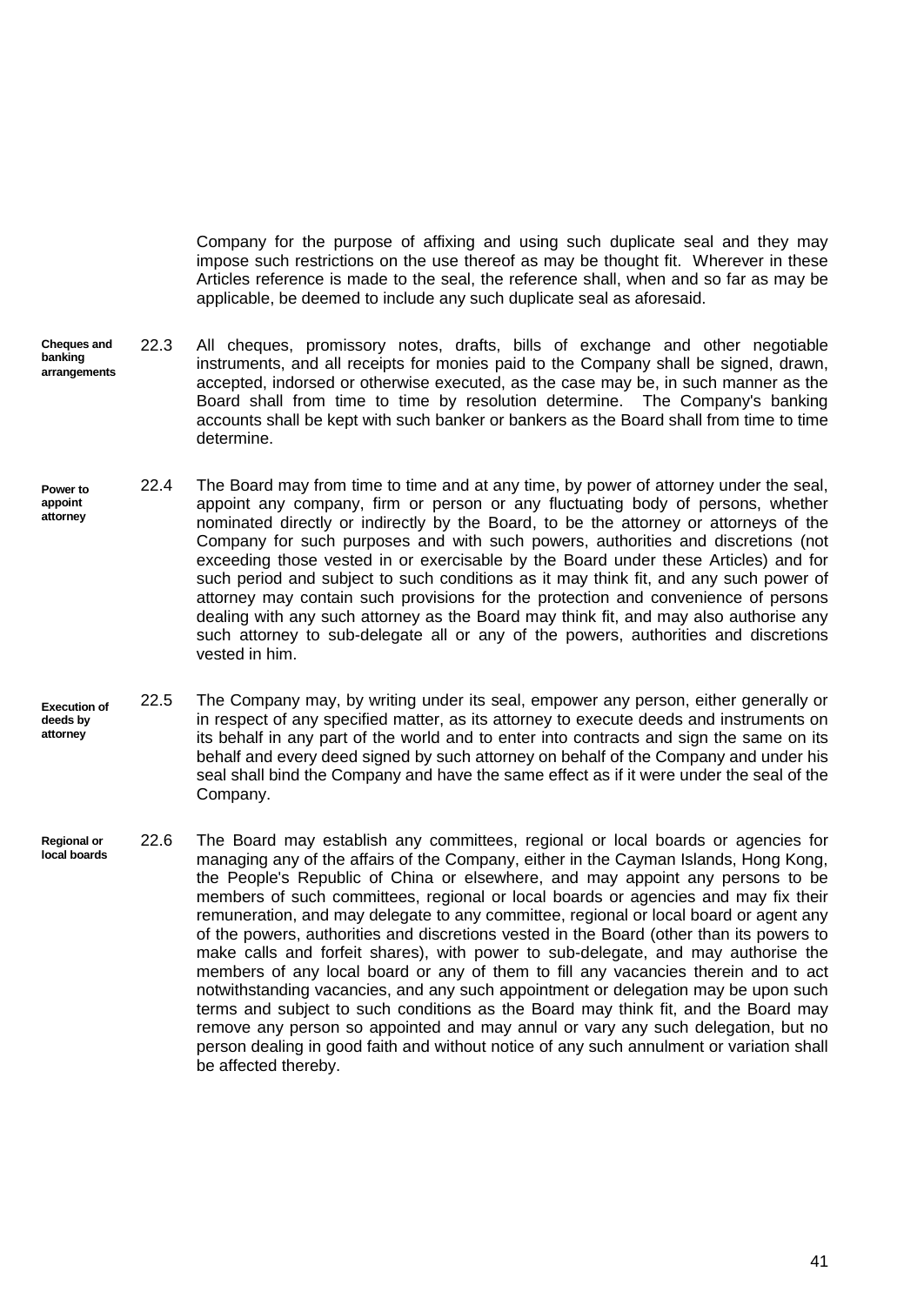- **Power to establish pension funds and employee share option schemes**
- 22.7 The Board may establish and maintain or procure the establishment and maintenance of any contributory or non-contributory pension or provident or superannuation funds or (with the sanction of an ordinary resolution) employee or executive share option schemes for the benefit of, or give or procure the giving of donations, gratuities, pensions, allowances or emoluments to any persons who are or were at any time in the employment or service of the Company, or of any company which is a subsidiary of the Company, or is allied or associated with the Company or with any such subsidiary company, or who are or were at any time directors or officers of the Company or of any such other company as aforesaid, and holding or who have held any salaried employment or office in the Company or such other company, and the wives, widows, families and dependents of any such persons. The Board may also establish and subsidise or subscribe to any institutions, associations, clubs or funds calculated to be for the benefit of or to advance the interests and well-being of the Company or of any such other company as aforesaid, and may make payments for or towards the insurance of any such persons as aforesaid, and subscribe or guarantee money for charitable or benevolent objects or for any exhibition or for any public, general or useful object. The Board may do any of the matters aforesaid, either alone or in conjunction with any such other company as aforesaid. Any Director holding any such employment or office shall be entitled to participate in and retain for his own benefit any such donation, gratuity, pension, allowance or emolument.

#### <span id="page-48-1"></span><span id="page-48-0"></span>**23 Capitalisation of Reserves**

- **Power to capitalise** 23.1 The Company in general meeting may upon the recommendation of the Board by ordinary resolution resolve that it is desirable to capitalise all or any part of the amount for the time being standing to the credit of any of the Company's reserve accounts or funds or to the credit of the profit and loss account or otherwise available for distribution (and not required for the payment or provision of dividend on any shares with a preferential right to dividend) and accordingly that such sums be set free for distribution amongst the members who would have been entitled thereto if distributed by way of dividend and in the same proportion on condition that the same be not paid in cash but be applied either in or towards paying up any amounts for the time being unpaid on any shares held by such members respectively or paying up in full unissued shares, debentures or other securities of the Company to be allotted and distributed credited as fully paid up to and amongst such members in proportion aforesaid or partly in one way and partly in the other, and the Board shall give effect to such resolution, provided that a share premium account and a capital redemption reserve and any reserve or fund representing unrealised profits may, for the purposes of this Article, only be applied in paying up unissued shares to be issued to members as fully paid up shares or paying up calls or instalments due or payable on partly paid securities of the Company subject always to the provisions of the Companies Law.
- <span id="page-48-2"></span>**Effect of resolution to capitalise** 23.2 Wherever such a resolution as referred to in Article [23.1](#page-48-1) shall have been passed the Board shall make all appropriations and applications of the undivided profits resolved to be capitalised thereby, and all allotments and issues of fully paid up shares, debentures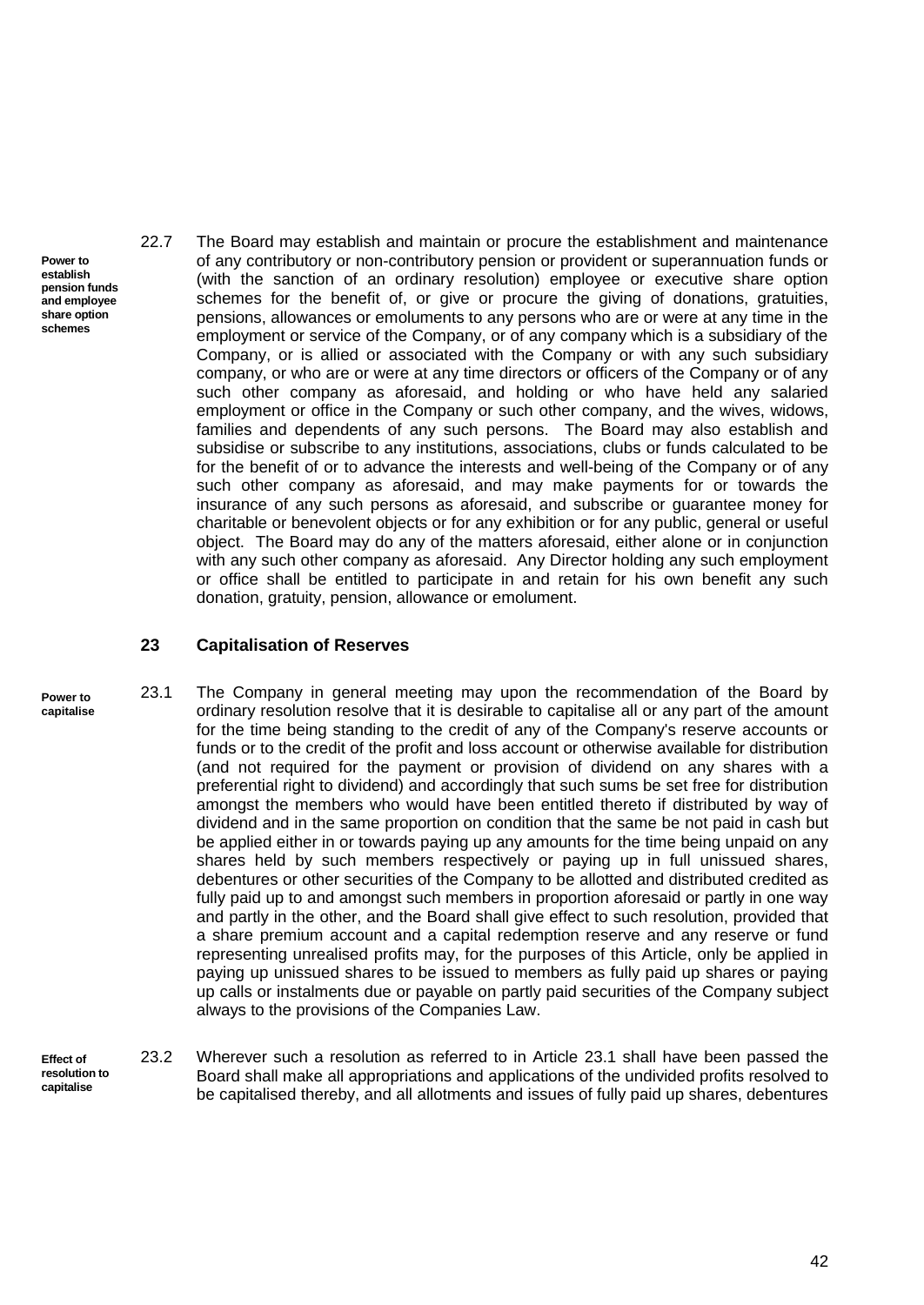or other securities, if any, and generally shall do all acts and things required to give effect thereto, with full power to the Board:

- (a) to make such provision by the issue of fractional certificates or by payment in cash or otherwise (including provisions whereby, in whole or in part, fractional entitlements are aggregated and sold and the net proceeds distributed to those entitled, or are disregarded or rounded up or down or whereby the benefit of fractional entitlements accrues to the Company rather than to the members concerned) as they think fit in cases where shares, debentures or other securities become distributable in fractions;
- (b) to exclude the right of participation or entitlement of any member with a registered address outside any territory where in the absence of a registration statement or other special or onerous formalities the circulation of an offer of such right or entitlement would or might be unlawful or where the Board consider the costs, expense or possible delays in ascertaining the existence or extent of the legal and other requirements applicable to such offer or the acceptance of such offer out of proportion to the benefits of the Company; and
- (c) to authorise any person to enter on behalf of all members entitled thereto into an agreement with the Company providing for the allotment to them respectively, credited as fully paid up, of any further shares, debentures or other securities to which they may be entitled upon such capitalisation, or, as the case may require, for the payment up by the Company on their behalf, by the application thereto of their respective proportions of the profits resolved to be capitalised, of the amounts or any part of the amounts remaining unpaid on their existing shares, and any agreement made under such authority shall be effective and binding on all such members.
- 23.3 The Board may, in relation to any capitalisation sanctioned under Article [23.2](#page-48-2) in its absolute discretion specify that, and in such circumstances and if directed so to do by a member or members entitled to an allotment and distribution credited as fully paid up of unissued shares or debentures in the Company pursuant to such capitalisation, the unissued shares, debentures or other securities to which that member is entitled shall be allotted and distributed credited as fully paid up to such person or persons as that member may nominate by notice in writing to the Company, such notice to be received not later than the day for which the general meeting of the Company to sanction the capitalisation is convened.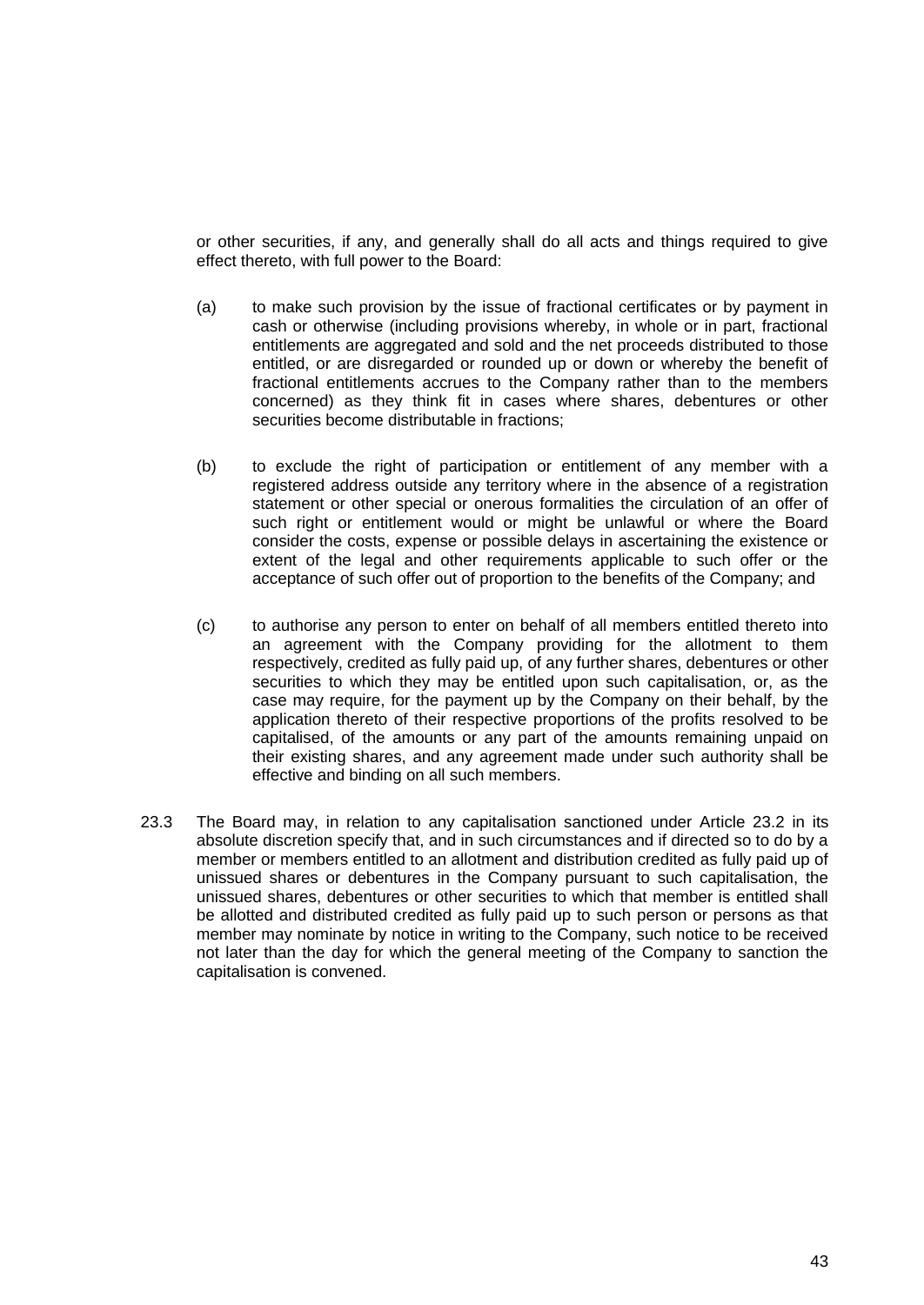#### <span id="page-50-0"></span>**24 Dividends and Reserves**

**Power to declare dividends** 24.1 Subject to the Companies Law and these Articles, the Company in general meeting may declare dividends in any currency but no dividends shall exceed the amount recommended by the Board.

- 24.2 The dividends, interest and bonuses and any other benefits and advantages in the nature of income receivable in respect of the Company's investments, and any commissions, trusteeship, agency, transfer and other fees and current receipts of the Company shall, subject to the payment thereout of the expenses of management, interest upon borrowed money and other expenses which in the opinion of the Board are of a revenue nature, constitute the profits of the Company available for distribution.
- <span id="page-50-1"></span>**Board's power to pay interim dividends** 24.3 The Board may from time to time pay to the members such interim dividends as appear to the Board to be justified by the profits of the Company and, in particular (but without prejudice to the generality of the foregoing), if at any time the share capital of the Company is divided into different classes, the Board may pay such interim dividends in respect of those shares in the capital of the Company which confer on the holders thereof deferred or non-preferential rights as well as in respect of those shares which confer on the holders thereof preferential rights with regard to dividend and provided that the Board acts bona fide, the Board shall not incur any responsibility to the holders of shares conferring any preferential rights.
	- 24.4 The Board may also pay half-yearly or at other intervals to be selected by it any dividend which may be payable at a fixed rate if the Board is of the opinion that the profits available for distribution justify the payment.
- **Powers of Directors to declare and pay special dividends** 24.5 The Board may in addition from time to time declare and pay special dividends on shares of any class of such amounts and on such dates as they think fit, and the provisions of Article [24.3](#page-50-1) as regards the powers and the exemption from liability of the Board as relate to declaration and payment of interim dividends shall apply, mutatis mutandis, to the declaration and payment of any such special dividends.

**Dividends not to be paid out of capital** 24.6 No dividend shall be declared or payable except out of the profits and reserves of the Company lawfully available for distribution including share premium. No dividend shall carry interest against the Company.

<span id="page-50-2"></span>**Scrip dividends** 24.7 Whenever the Board or the Company in general meeting has resolved that a dividend be paid or declared on the share capital of the Company, the Board may further resolve:

EITHER

44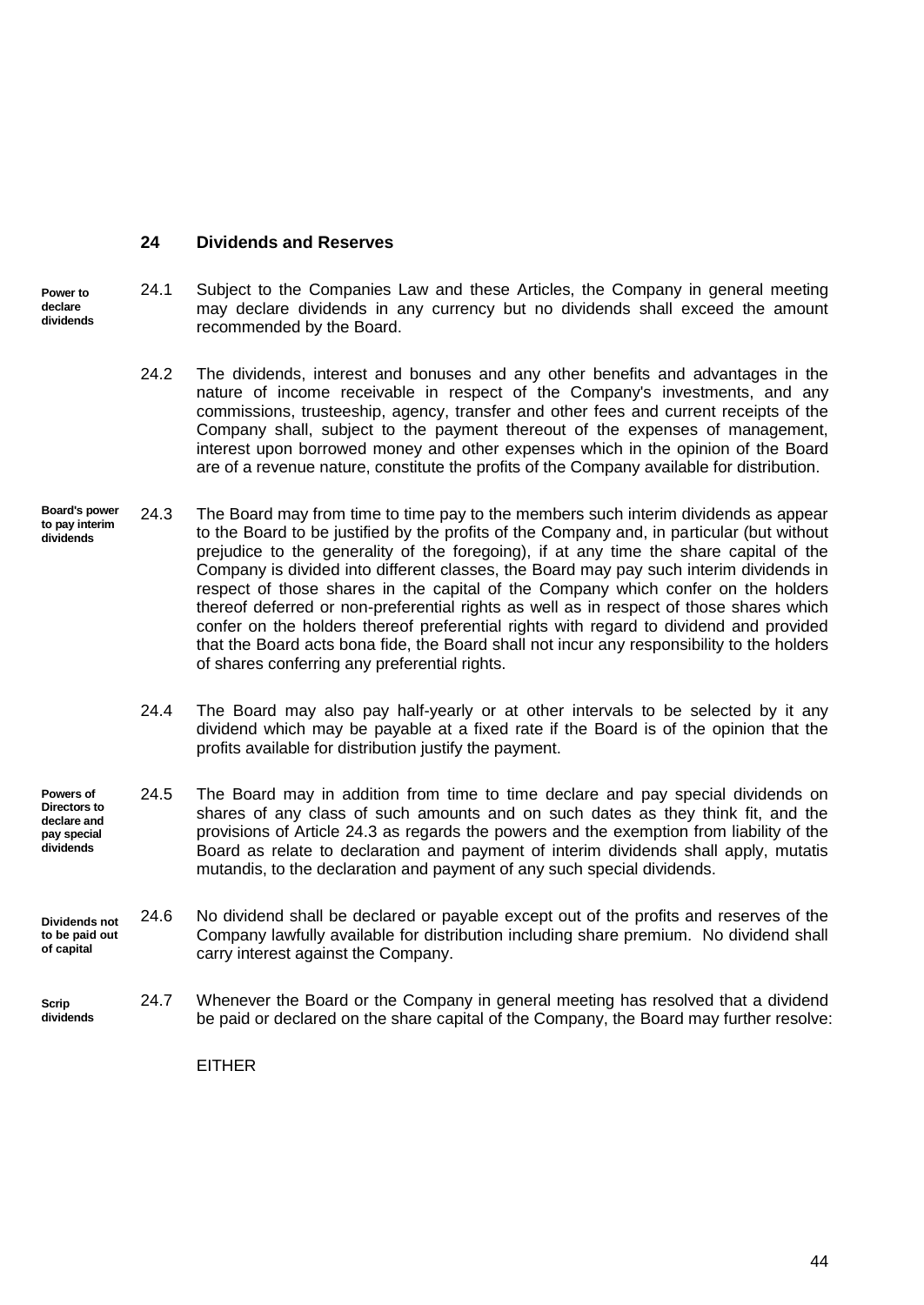- <span id="page-51-0"></span>(a) that such dividend be satisfied wholly or in part in the form of an allotment of shares credited as fully paid up, provided that the members entitled thereto will be entitled to elect to receive such dividend (or part thereof) in cash in lieu of such allotment. In such case, the following provisions shall apply:
	- (i) the basis of any such allotment shall be determined by the Board;
	- (ii) the Board, after determining the basis of allotment, shall give not less than two weeks' notice in writing to the members of the right of election accorded to them and shall send with such notice forms of election and specify the procedure to be followed and the place at which and the latest date and time by which duly completed forms of election must be lodged in order to be effective;
	- (iii) the right of election may be exercised in respect of the whole or part of that portion of the dividend in respect of which the right of election has been accorded;
	- (iv) the dividend (or that part of the dividend to be satisfied by the allotment of shares as aforesaid) shall not be payable in cash on shares in respect whereof the cash election has not been duly exercised (the "**non-elected shares**") and in satisfaction thereof shares shall be allotted credited as fully paid to the holders of the non-elected shares on the basis of allotment determined as aforesaid and for such purpose the Board shall capitalise and apply out of any part of the undivided profits of the Company or any part of any of the Company's reserve accounts (including any special account, share premium account and capital redemption reserve (if there be any such reserve)) or profit or loss account or amounts otherwise available for distribution as the Board may determine, a sum equal to the aggregate nominal amount of the shares to be allotted on such basis and apply the same in paying up in full the appropriate number of shares for allotment and distribution to and amongst the holders of the non-elected shares on such basis;
- **As to scrip**

**election**

OR

- <span id="page-51-1"></span>(b) that members entitled to such dividend shall be entitled to elect to receive an allotment of shares credited as fully paid up in lieu of the whole or such part of the dividend as the Board may think fit. In such case, the following provisions shall apply:
	- (i) the basis of any such allotment shall be determined by the Board;

**As to cash election**

45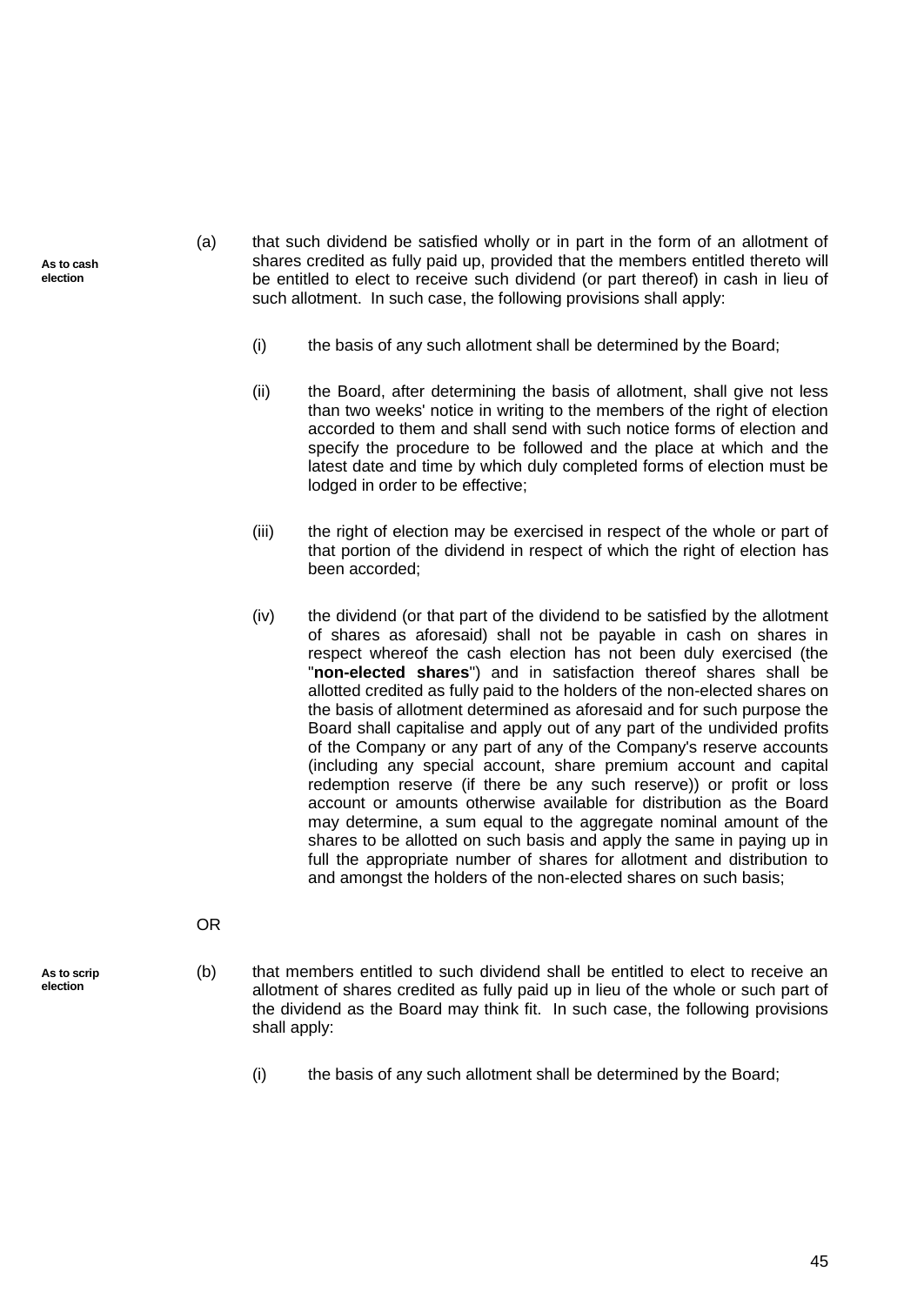- (ii) the Board, after determining the basis of allotment, shall give not less than two weeks' notice in writing to members of the right of election accorded to them and shall send with such notice forms of election and specify the procedure to be followed and the place at which and the latest date and time by which duly completed forms of election must be lodged in order to be effective;
- (iii) the right of election may be exercised in respect of the whole or part of that portion of the dividend in respect of which the right of election has been accorded;
- (iv) the dividend (or that part of the dividend in respect of which a right of election has been accorded) shall not be payable on shares in respect whereof the share election has been duly exercised (the "**elected shares**") and in lieu thereof shares shall be allotted credited as fully paid to the holders of the elected shares on the basis of allotment determined as aforesaid and for such purpose the Board shall capitalise and apply out of any part of the undivided profits of the Company's reserve accounts (including any special account, share premium account and capital redemption reserve (if there be any such reserve)) or profit and loss account or amounts otherwise available for distribution as the Board may determine, a sum equal to the aggregate nominal amount of the shares to be allotted on such basis and apply the same in paying up in full the appropriate number of shares for allotment and distribution to and amongst the holders of the elected shares on such basis.
- <span id="page-52-0"></span>24.8 The shares allotted pursuant to the provisions of Article [24.7](#page-50-2) shall be of the same class as the class of, and shall rank pari passu in all respects with the shares then held by the respective allottees save only as regards participation:
	- (a) in the relevant dividend (or share or cash election in lieu thereof as aforesaid); or
	- (b) in any other distributions, bonuses or rights paid, made, declared or announced prior to or contemporaneously with the payment or declaration of the relevant dividend, unless contemporaneously with the announcement by the Board of its proposal to apply the provisions of Article [24.7\(a\)](#page-51-0) or [24.7\(b\)](#page-51-1) in relation to the relevant dividend or contemporaneously with its announcement of the distribution, bonus or rights in question, the Board shall specify that the shares to be allotted pursuant to the provisions of Article [24.7](#page-50-2) shall rank for participation in such distributions, bonuses or rights.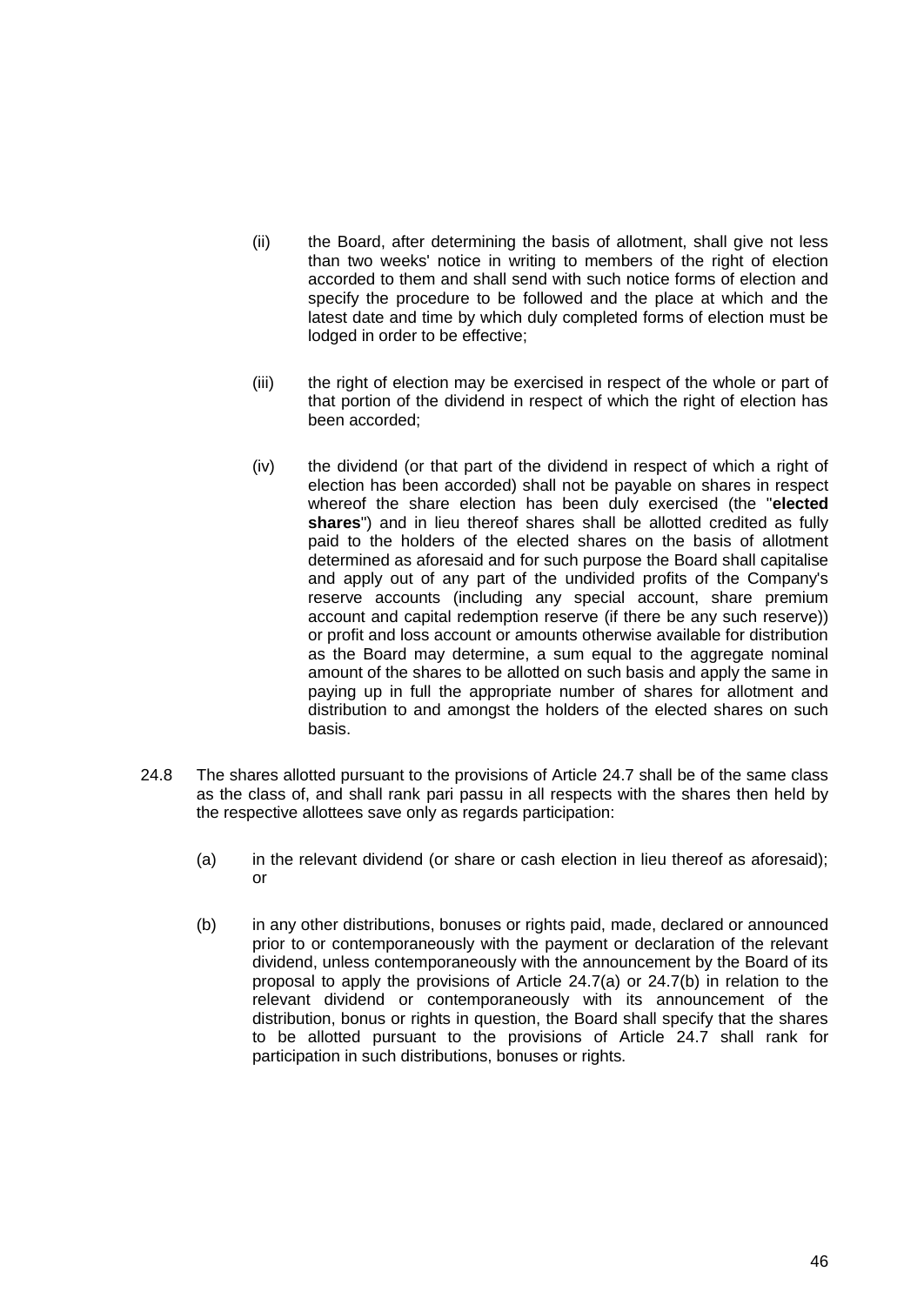- 24.9 The Board may do all acts and things considered necessary or expedient to give effect to any capitalisation pursuant to the provisions of Article [24.8](#page-52-0) with full power to the Board to make such provisions as it thinks fit in the case of shares becoming distributable in fractions (including provisions whereby, in whole or in part, fractional entitlements are aggregated and sold and the net proceeds distributed to those entitled, or are disregarded or rounded up or down or whereby the benefit of fractional entitlements accrues to the Company rather than to the members concerned). The Board may authorise any person to enter into on behalf of all members interested, an agreement with the Company providing for such capitalisation and matters incidental thereto and any agreement made pursuant to such authority shall be effective and binding on all concerned.
- 24.10 The Company may upon the recommendation of the Board by ordinary resolution resolve in respect of any one particular dividend of the Company that notwithstanding the provisions of Article [24.7](#page-50-2) a dividend may be satisfied wholly in the form of an allotment of shares credited as fully paid without offering any right to members to elect to receive such dividend in cash in lieu of such allotment.
- 24.11 The Board may on any occasion determine that rights of election and the allotment of shares under Article [24.7](#page-50-2) shall not be made available or made to any members with registered addresses in any territory where in the absence of a registration statement or other special formalities the circulation of an offer of such rights of election or the allotment of shares would or might be unlawful, or where the Board considers the costs, expenses or possible delays in ascertaining the existence or extent of the legal and other requirements applicable to such offer or the acceptance of such offer out of proportion to the benefit of the Company, and in any such case the provisions aforesaid shall be read and construed subject to such determination.
- 24.12 The Board shall establish an account to be called the share premium account and shall carry to the credit of such account from time to time a sum equal to the amount or value of the premium paid on the issue of any share in the Company. The Company may apply the share premium account in any manner permitted by the Companies Law. The Company shall at all times comply with the provisions of the Companies Law in relation to the share premium account.
	- 24.13 The Board may, before recommending any dividend, set aside out of the profits of the Company such sums as it thinks fit as a reserve or reserves which shall, at the discretion of the Board, be applicable for meeting claims on or liabilities of the Company or contingencies or for paying off any loan capital or for equalising dividends or for any other purpose to which the profits of the Company may be properly applied, and pending such application may, at the like discretion, either be employed in the business of the Company or be invested in such investments (including shares, warrants and other securities of the Company) as the Board may from time to time think fit, and so that it shall not be necessary to keep any reserves separate or distinct from any other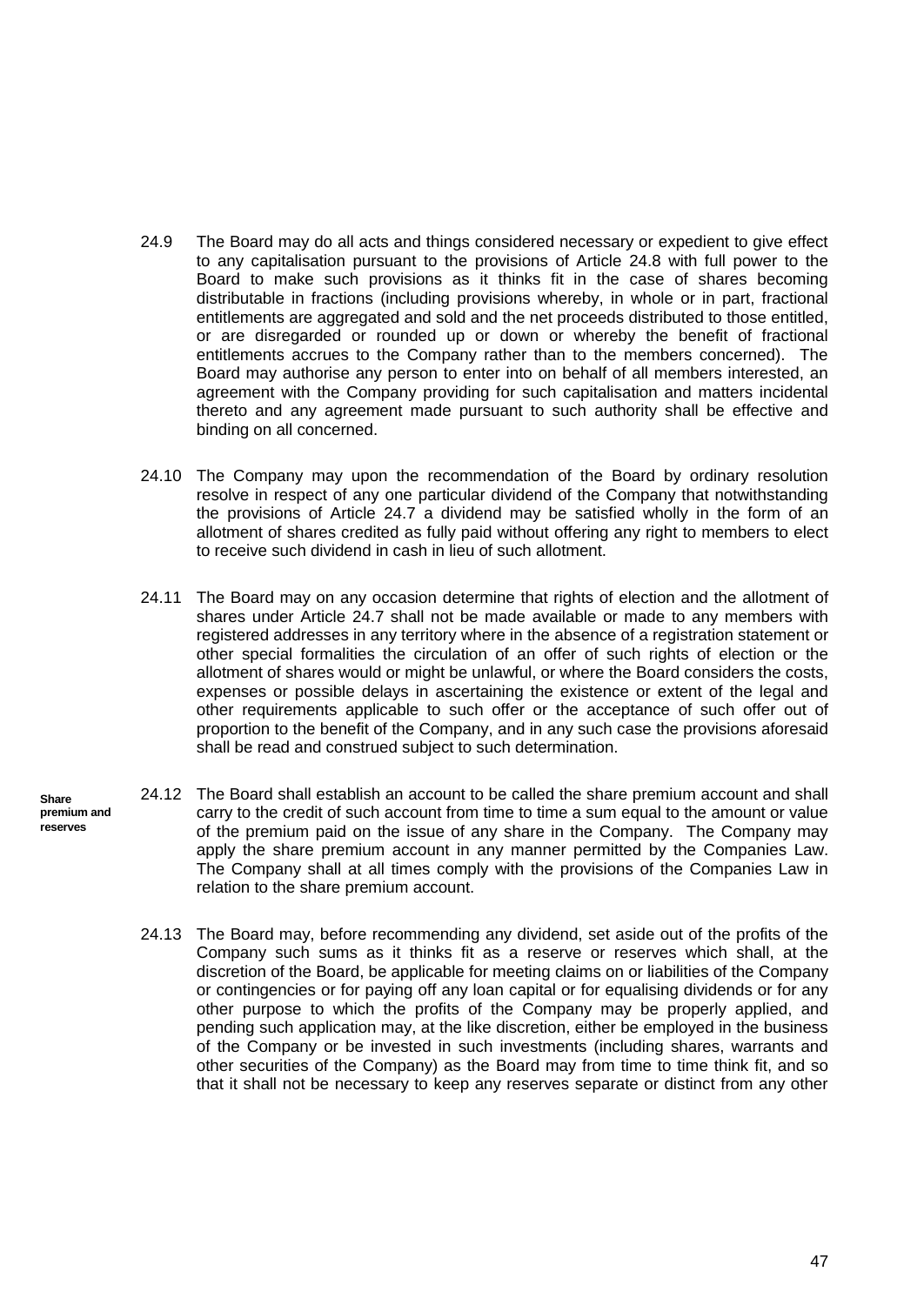investments of the Company. The Board may also without placing the same to reserve carry forward any profits which it may think prudent not to distribute by way of dividend.

**Dividends to be paid in proportion to paid up capital** 24.14 Unless and to the extent that the rights attached to any shares or the terms of issue thereof otherwise provide, all dividends shall (as regards any shares not fully paid throughout the period in respect of which the dividend is paid) be apportioned and paid pro rata according to the amounts paid up on the shares during any portion or portions of the period in respect of which the dividend is paid. For the purpose of this Article no amount paid up on a share in advance of calls shall be treated as paid up on the share.

**Retention of dividends, etc.** 24.15 The Board may retain any dividends or other monies payable on or in respect of a share upon which the Company has a lien, and may apply the same in or towards satisfaction of the debts, liabilities or engagements in respect of which the lien exists.

> 24.16 The Board may retain any dividends or other monies payable upon shares in respect of which any person is, under the provisions as to the transmission of shares hereinbefore contained, entitled to become a member, or in respect of which any person is under those provisions entitled to transfer, until such person shall become a member in respect of such shares or shall transfer the same.

- **Deduction of debts** 24.17 The Board may deduct from any dividend or other monies payable to any member all sums of money (if any) presently payable by him to the Company on account of calls, instalments or otherwise.
- **Dividend and call together** 24.18 Any general meeting sanctioning a dividend may make a call on the members of such amount as the meeting resolves, but so that the call on each member shall not exceed the dividend payable to him, and so that the call be made payable at the same time as the dividend, and the dividend may, if so arranged between the Company and the member, be set off against the call.
- **Dividend in specie** 24.19 The Board, with the sanction of the members in general meeting, may direct that any dividend be satisfied wholly or in part by the distribution of specific assets of any kind and in particular of paid up shares, debentures or warrants to subscribe securities of any other company, or in any one or more of such ways, and where any difficulty arises in regard to the distribution the Board may settle the same as it thinks expedient, and in particular may disregard fractional entitlements, round the same up or down or provide that the same shall accrue to the benefit of the Company, and may fix the value for distribution of such specific assets, or any part thereof, and may determine that cash payments shall be made to any members upon the footing of the value so fixed in order to adjust the rights of all parties, and may vest any such specific assets in trustees as may seem expedient to the Board and may appoint any person to sign any requisite instruments of transfer and other documents on behalf of the persons entitled to the dividend and such appointment shall be effective. Where required, a contract shall be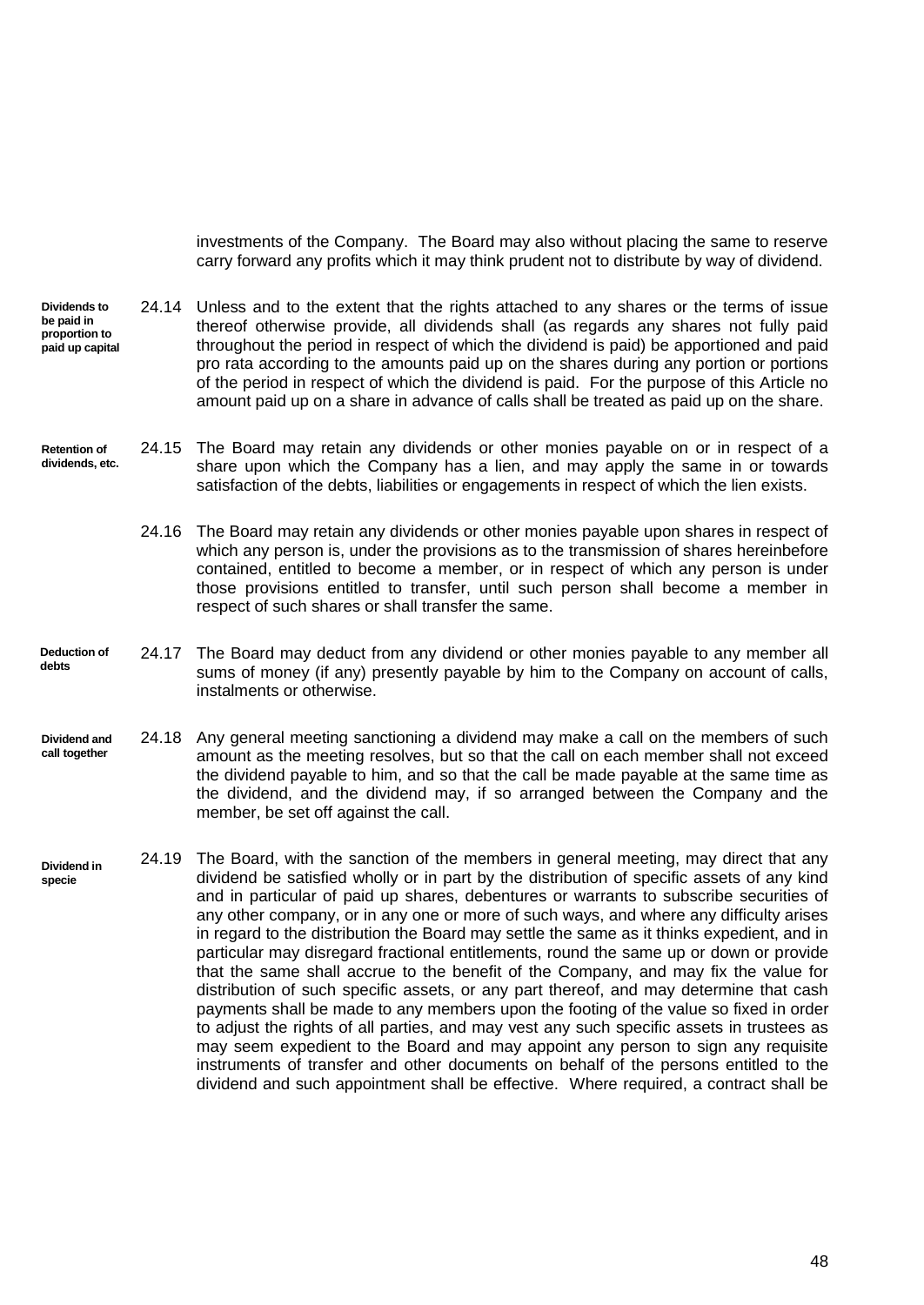filed in accordance with the provisions of the Companies Law and the Board may appoint any person to sign such contract on behalf of the persons entitled to the dividend and such appointment shall be effective.

- **Effect of transfer** 24.20 A transfer of shares shall not pass therewith the right to any dividend or bonus declared thereon before the registration of the transfer.
	- 24.21 Any resolution declaring or resolving upon the payment of a dividend or other distribution on shares of any class, whether a resolution of the Company in general meeting or a resolution of the Board, may, subject to the provisions of the Listing Rules, specify that the same shall be payable or made to the persons registered as the holders of such shares at the close of business on a particular date, notwithstanding that it may be a date prior to that on which the resolution is passed, and thereupon the dividend or other distribution shall be payable or made to them in accordance with their respective holdings so registered, but without prejudice to the rights inter se in respect of such dividend of transferors and transferees of any such shares.
- **Receipt for dividends by joint holders of share** 24.22 If two or more persons are registered as joint holders of any shares, any one of such persons may give effectual receipts for any dividends, interim and special dividends or bonuses and other monies payable or rights or property distributable in respect of such shares.
- **Payment by post** 24.23 Unless otherwise directed by the Board, any dividend, interest or other sum payable in cash to a holder of shares may be paid by cheque or warrant sent through the post to the registered address of the member entitled, or, in case of joint holders, to the registered address of the person whose name stands first in the register in respect of the joint holding or to such person and to such address as the holder or joint holders may in writing direct. Every cheque or warrant so sent shall be made payable to the order of the holder or, in the case of joint holders, to the order of the holder whose name stands first on the register in respect of such shares and shall be sent at his or their risk, and the payment of any such cheque or warrant by the bank on which it is drawn shall operate as a good discharge to the Company in respect of the dividend and/or bonus represented thereby, notwithstanding that it may subsequently appear that the same has been stolen or that any endorsement thereon has been forged.
- App 3 r.13(1) 24.24 The Company may cease sending such cheques for dividend entitlements or dividend warrants by post if such cheques or warrants have been left uncashed on two consecutive occasions. However, the Company may exercise its power to cease sending cheques for dividend entitlements or dividend warrants after the first occasion on which such a cheque or warrant is returned undelivered.
- **Unclaimed dividend** App 3 24.25 All dividends or bonuses unclaimed for one year after having been declared may be invested or otherwise made use of by the Board for the exclusive benefit of the

 $r.3(2)$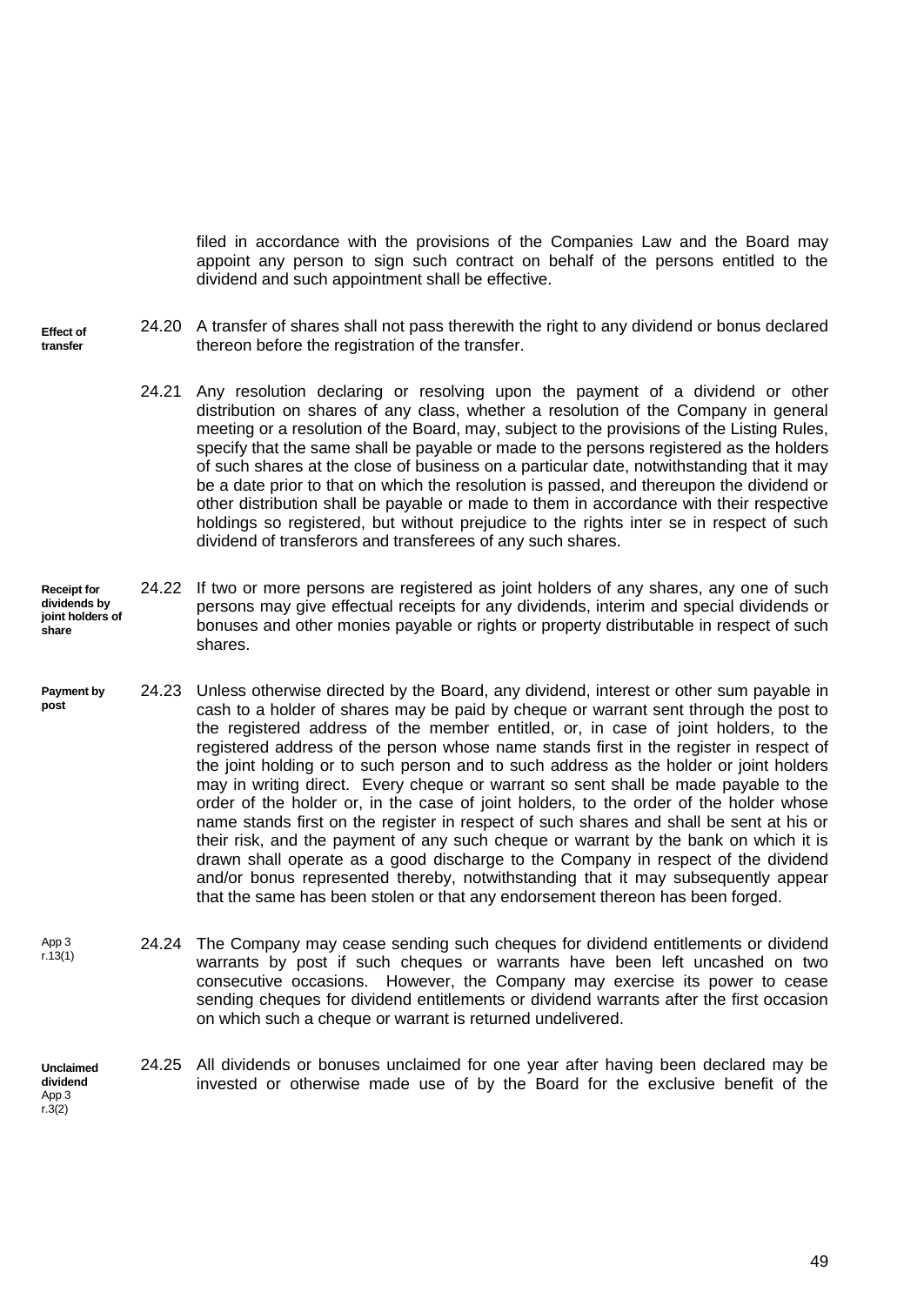Company until claimed and the Company shall not be constituted a trustee in respect thereof or be required to account for any money earned thereon. All dividends or bonuses unclaimed for six years after having been declared may be forfeited by the Board and shall revert to the Company and after such forfeiture no member or other person shall have any right to or claim in respect of such dividends or bonuses.

## <span id="page-56-0"></span>**25 Untraceable Members**

**Sale of shares of untraceable members**

<span id="page-56-2"></span>25.1 The Company shall be entitled to sell any shares of a member or the shares to which a person is entitled by virtue of transmission on death or bankruptcy or operation of law if and provided that:

- (a) all cheques or warrants, not being less than three in number, for any sums payable in cash to the holder of such shares have remained uncashed for a period of 12 years;
- (b) the Company has not during that time or before the expiry of the three month period referred to in Article [25.1\(d\)](#page-56-1) below received any indication of the whereabouts or existence of the member or person entitled to such shares by death, bankruptcy or operation of law;
- <span id="page-56-1"></span>(c) during the 12-year period, at least three dividends in respect of the shares in question have become payable and no dividend during that period has been claimed by the member; and
	- (d) upon expiry of the 12-year period, the Company has caused an advertisement to be published in the newspapers, or, subject to the Listing Rules, by electronic communication in the manner in which notices may be served by the Company by electronic means as herein provided, giving notice of its intention to sell such shares, and a period of three months has elapsed since such advertisement and the Exchange has been notified of such intention.

The net proceeds of any such sale shall belong to the Company and upon receipt by the Company of such net proceeds it shall become indebted to the former member for an amount equal to such net proceeds.

25.2 To give effect to any sale contemplated by Article [25.1](#page-56-2) the Company may appoint any person to execute as transferor an instrument of transfer of the said shares and such other documents as are necessary to effect the transfer, and such documents shall be as effective as if it had been executed by the registered holder of or person entitled by transmission to such shares and the title of the transferee shall not be affected by any irregularity or invalidity in the proceedings relating thereto. The net proceeds of sale shall belong to the Company which shall be obliged to account to the former member or

App 3 r.13(2)(a)

App 3  $r.13(2)(b)$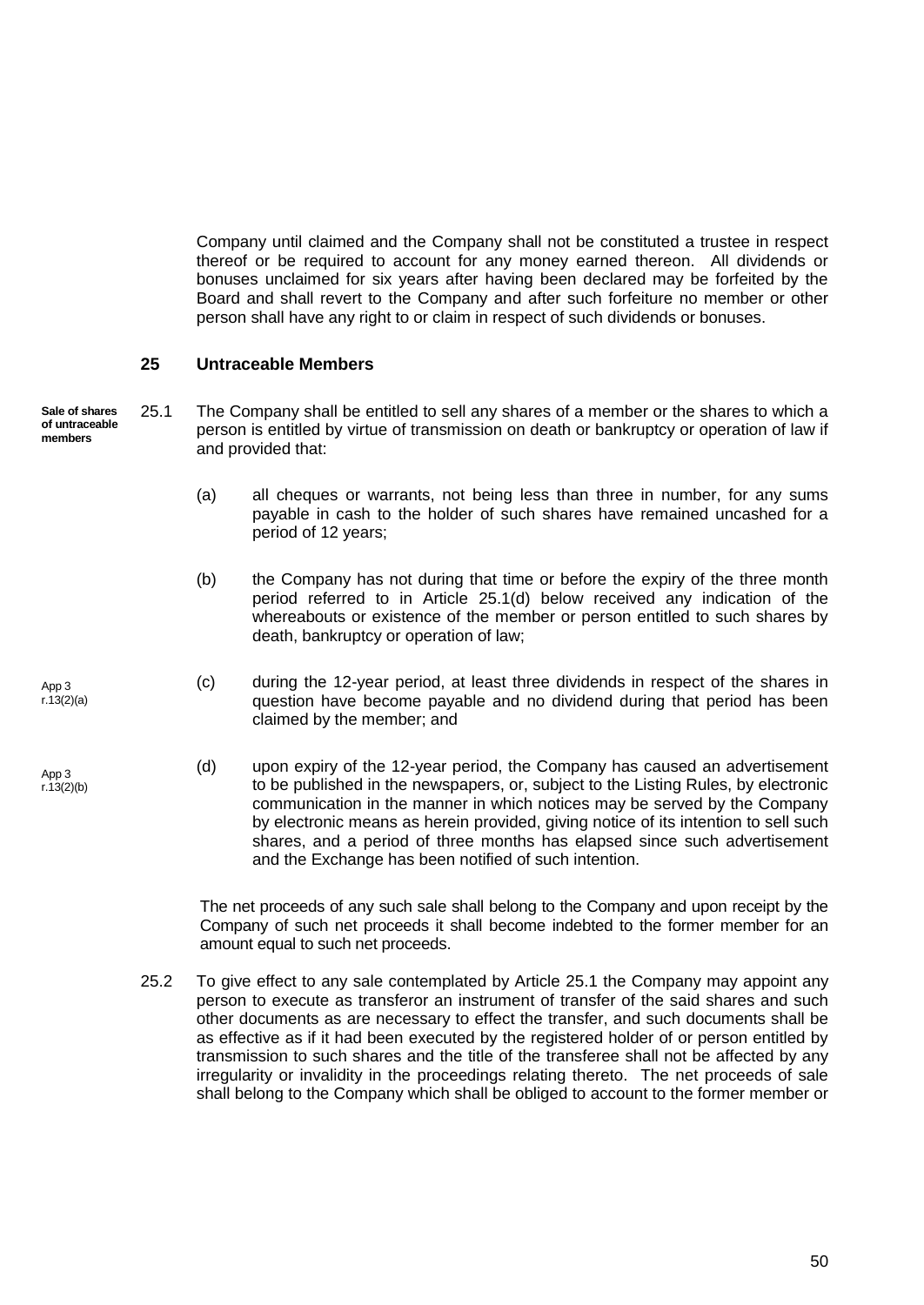other person previously entitled as aforesaid for an amount equal to such proceeds and shall enter the name of such former member or other person in the books of the Company as a creditor for such amount. No trust shall be created in respect of the debt, no interest shall be payable in respect of the same and the Company shall not be required to account for any money earned on the net proceeds, which may be employed in the business of the Company or invested in such investments (other than shares or other securities in or of the Company or its holding company if any) or as the Board may from time to time think fit.

#### <span id="page-57-0"></span>**26 Document Destruction**

**Destruction of registrable documents, etc.**

The Company shall be entitled to destroy all instruments of transfer, probate, letters of administration, stop notices, powers of attorney, certificates of marriage or death and other documents relating to or affecting title to securities in or of the Company ("**Registrable Documents**") which have been registered at any time after the expiration of six years from the date of registration thereof and all dividend mandates and notifications of change of address at any time after the expiration of two years from the date of recording thereof and all share certificates which have been cancelled at any time after the expiration of one year from the date of the cancellation thereof and it shall conclusively be presumed in favour of the Company that every entry in the register if purporting to have been made on the basis of an instrument of transfer or Registrable Document so destroyed was duly and properly made and every instrument of transfer or Registrable Document so destroyed was a valid and effective instrument or document duly and properly registered and every share certificate so destroyed was a valid and effective certificate duly and properly cancelled and every other document hereinbefore mentioned so destroyed was a valid and effective document in accordance with the recorded particulars thereof in the books or records of the Company, provided always that:

- (a) the provisions aforesaid shall apply only to the destruction of a document in good faith and without express notice of the Company of any claim (regardless of the parties thereto) to which the document might be relevant;
- (b) nothing herein contained shall be construed as imposing upon the Company any liability in respect of the destruction of any such document earlier than as aforesaid or in any other circumstances which would not attach to the Company in the absence of this Article; and
- (c) references herein to the destruction of any document include references to the disposal thereof in any manner.

Notwithstanding any provision contained in these Articles, the Directors may, if permitted by applicable law, authorise the destruction of any documents referred to in this Article or any other documents in relation to share registration which have been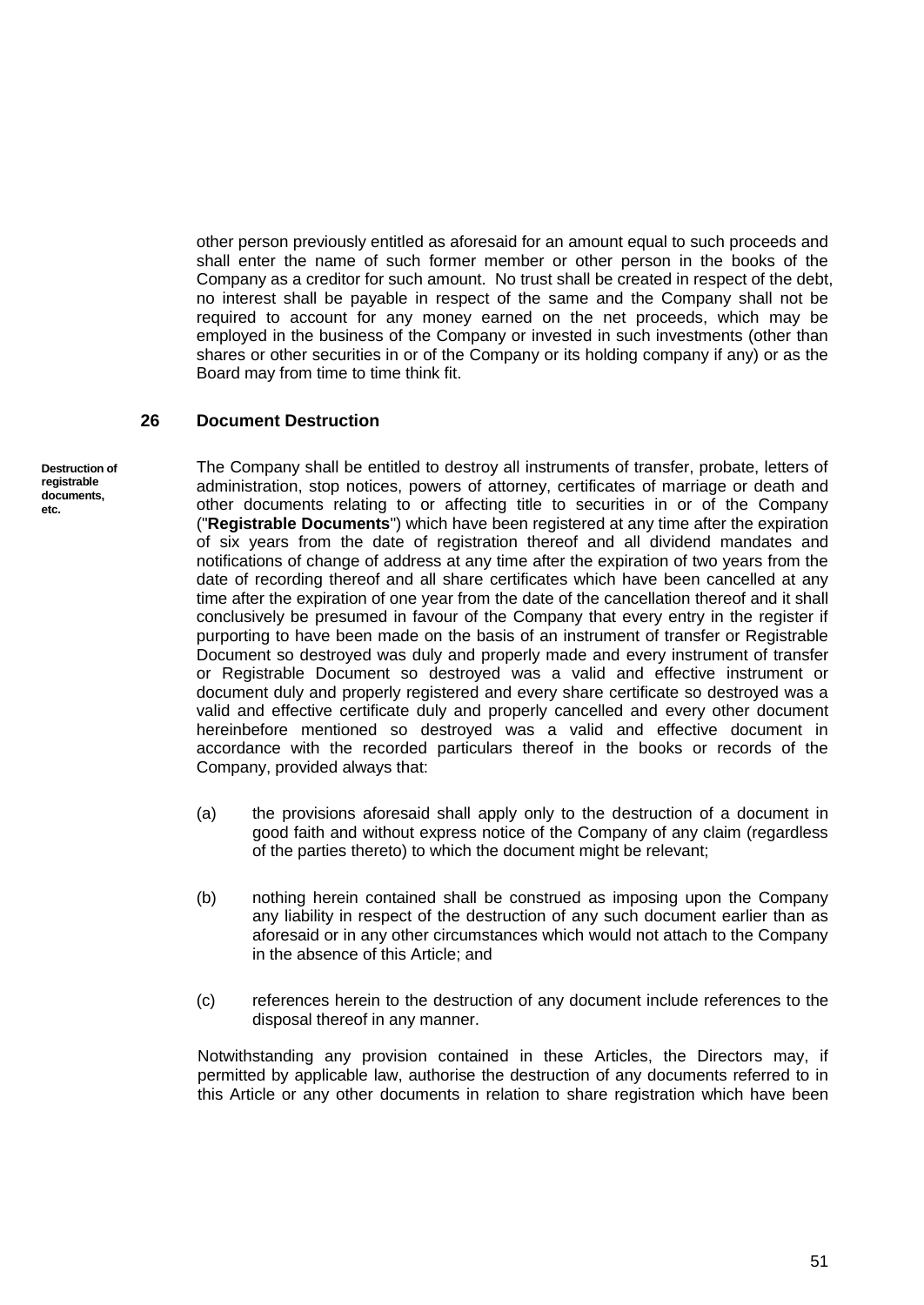microfilmed or electronically stored by the Company or by the share registrar on its behalf provided always that this Article shall apply only to the destruction of a document in good faith and without express notice to the Company that the preservation of such document might be relevant to a claim.

## <span id="page-58-0"></span>**27 Annual Returns and Filings**

**Annual returns and filings**

The Board shall make the requisite annual returns and any other requisite filings in accordance with the Companies Law.

#### <span id="page-58-1"></span>**28 Accounts**

- **Accounts to be kept** App 13 Part B r.4(1) 28.1 The Board shall cause to be kept such books of account as are necessary to give a true and fair view of the state of the Company's affairs and to show and explain its transactions and otherwise in accordance with the Companies Law.
- **Where accounts are to be kept** 28.2 The books of account shall be kept at the Company's principal place of business in Hong Kong or, subject to the provisions of the Companies Law, at such other place or places as the Board thinks fit and shall always be open to the inspection of the Directors.

**Inspection by** 

- **members** 28.3 The Board shall from time to time determine whether, to what extent, at what times and places and under what conditions or regulations, the accounts and books of the Company, or any of them, shall be open to the inspection of the members (other than officers of the Company) and no member shall have any right of inspecting any accounts or books or documents of the Company except as conferred by the Companies Law or any other relevant law or regulation or as authorised by the Board or by the Company in general meeting.
- **Annual profit and loss account and balance sheet** App 13 Part B r.4(2) 28.4 The Board shall cause to be prepared and to be laid before the members at every annual general meeting a profit and loss account for the period, in the case of the first account, since the incorporation of the Company and, in any other case, since the preceding account, together with a balance sheet as at the date to which the profit and loss account is made up and a Directors' report with respect to the profit or loss of the Company for the period covered by the profit and loss account and the state of the Company's affairs as at the end of such period, an Auditors' report on such accounts prepared pursuant to Article [29.1](#page-59-1) and such other reports and accounts as may be required by law.
- <span id="page-58-2"></span>**Annual report of Directors**  28.5 Copies of those documents to be laid before the members at an annual general meeting shall not less than 21 days before the date of the meeting be sent in the manner in which notices may be served by the Company as provided herein to every member and every holder of debentures of the Company, provided that the Company

**and balance sheet to be sent to members etc.** App 13 Part B r.3(3) App 3 r.5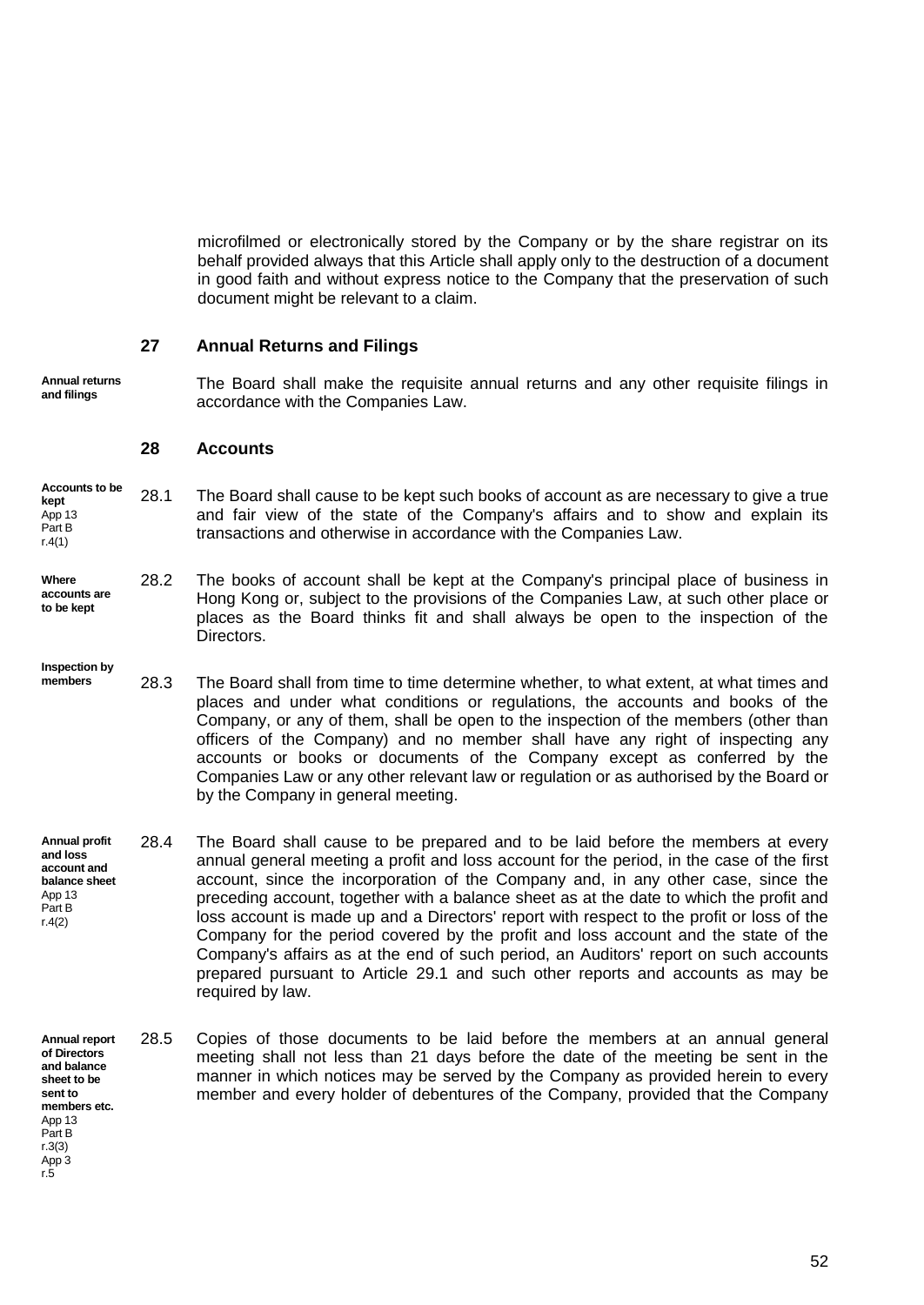shall not be required to send copies of those documents to any person of whose address the Company is not aware or to more than one of the joint holders of any shares or debentures.

28.6 To the extent permitted by and subject to due compliance with these Articles, the Companies Law and all applicable rules and regulations, including, without limitation, the rules of the Exchange, and to obtaining all necessary consents, if any, required thereunder, the requirements of Article [28.5](#page-58-2) shall be deemed satisfied in relation to any member or any holder of debentures of the Company by sending to such person instead of such copies, not less than 21 days before the date of the annual general meeting, in any manner not prohibited by these Articles and the Companies Law, a summary financial statement derived from the Company's annual accounts, together with the Directors' report and the Auditors' report on such accounts, which shall be in the form and containing the information required by these Articles, the Companies Law and all applicable laws and regulations, provided that any person who is otherwise entitled to the annual accounts of the Company, together with the Director's report and the Auditor's report thereon may, if he so requires, by notice in writing served on the Company, demand that the Company sends to him, in addition to the summary financial statement, a complete printed copy of the Company's annual accounts, together with the Directors' report and the Auditor's report thereon.

<span id="page-59-1"></span>29.1 The Auditors shall audit the profit and loss account and balance sheet of the Company

in each year and shall prepare a report thereon to be annexed thereto. Such report shall be laid before the Company at its annual general meeting in each year and shall

### <span id="page-59-0"></span>**29 Audit**

**Auditors** App 13 Part B r.4(2)

**and** 

**Appointment**  be open to inspection by any member. The Auditors shall at the next annual general meeting following their appointment and at any other time during their term of office, upon request of the Board or any general meeting of the members, make a report on the accounts of the Company in general meeting during their tenure of office.

**remuneration of Auditors** 29.2 The Company shall at every annual general meeting appoint an auditor or auditors of the Company who shall hold office until the next annual general meeting. The removal of an Auditor before the expiration of his period of office shall require the approval of an ordinary resolution of the members in general meeting. The remuneration of the Auditors shall be fixed by the Company at the annual general meeting at which they are appointed provided that in respect of any particular year the Company in general meeting may delegate the fixing of such remuneration to the Board. No person may be appointed as the, or an, Auditor, unless he is independent of the Company. The Board may before the first annual general meeting appoint an auditor or auditors of the Company who shall hold office until the first annual general meeting unless previously removed by an ordinary resolution of the members in general meeting in which case the members at that meeting may appoint Auditors. The Board may fill any casual vacancy in the office of Auditor but while any such vacancy continues the surviving or continuing

53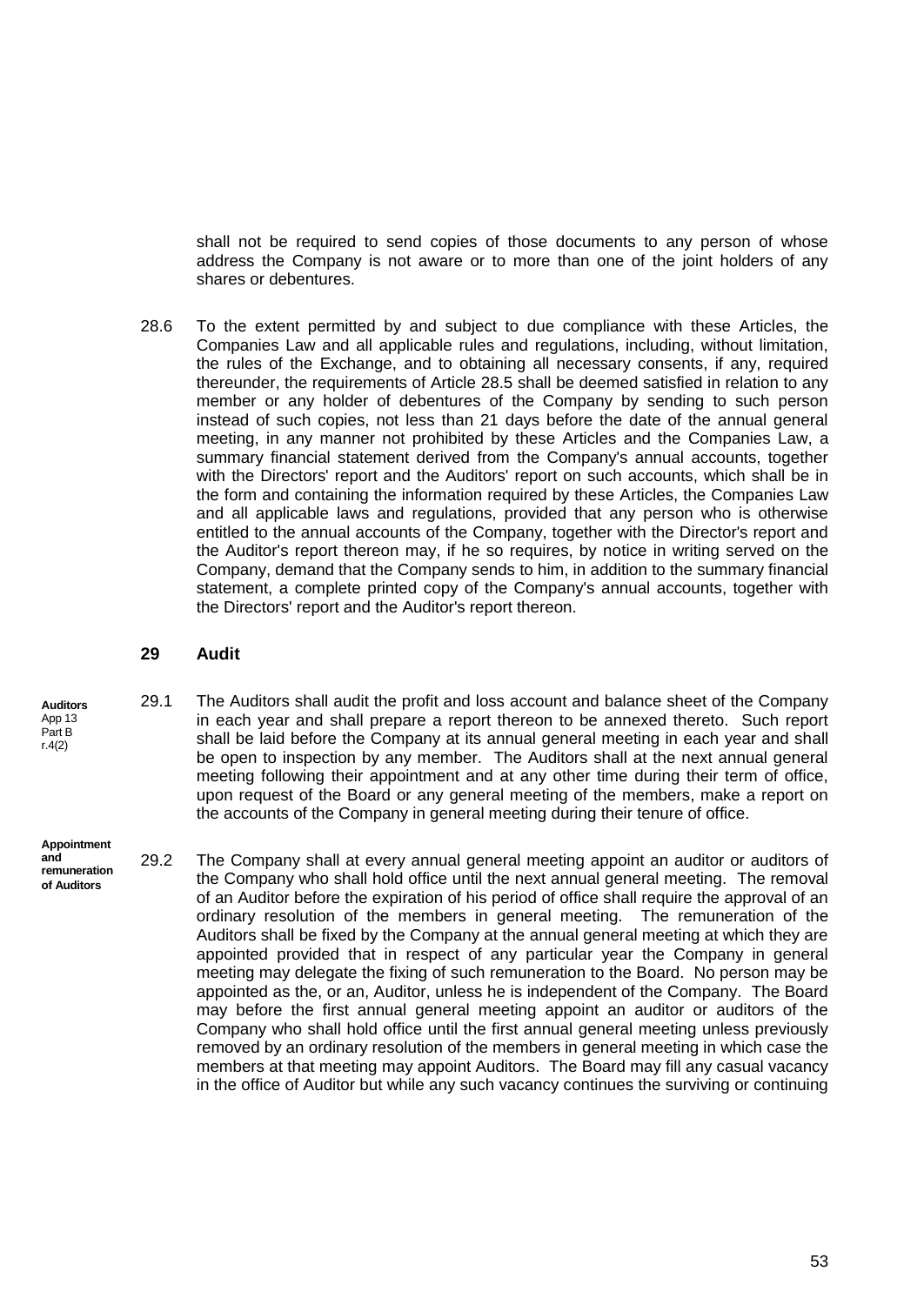Auditor or Auditors, if any, may act. The remuneration of any Auditor appointed by the Board under this Article may be fixed by the Board.

**When accounts to be deemed** 

**settled**

29.3 Every statement of accounts audited by the Auditors and presented by the Board at an annual general meeting shall after approval at such meeting be conclusive except as regards any error discovered therein within three months of the approval thereof. Whenever any such error is discovered within that period, it shall forthwith be corrected, and the statement of account amended in respect of the error shall be conclusive.

#### <span id="page-60-0"></span>**30 Notices**

- **Service of notices** App 3  $r.7(1)$ 30.1 Except as otherwise provided in these Articles, any notice or document may be served by the Company and any notices may be served by the Board on any member either personally or by sending it through the post in a prepaid letter addressed to such member at his registered address as appearing in the register or, to the extent permitted by the Listing Rules and all applicable laws and regulations, by electronic means by transmitting it to any electronic number or address or website supplied by the member to the Company or by placing it on the Company's Website provided that the Company has obtained either (a) the member's prior express positive confirmation in writing or (b) the member's deemed consent, in the manner specified in the Listing Rules to receive or otherwise have made available to him notices and documents to be given or issued to him by the Company by such electronic means, or (in the case of notice) by advertisement published in the manner prescribed under the Listing Rules. In the case of joint holders of a share, all notices shall be given to that holder for the time being whose name stands first in the register and notice so given shall be sufficient notice to all the joint holders.
	- 30.2 Notice of every general meeting shall be given in any manner hereinbefore authorised to:
		- (a) every person shown as a member in the register of members as of the record date for such meeting except that in the case of joint holders the notice shall be sufficient if given to the joint holder first named in the register of members;
		- (b) every person upon whom the ownership of a share devolves by reason of his being a legal personal representative or a trustee in bankruptcy of a member of record where the member of record but for his death or bankruptcy would be entitled to receive notice of the meeting;
		- (c) the Auditors;
		- (d) each Director and alternate Director;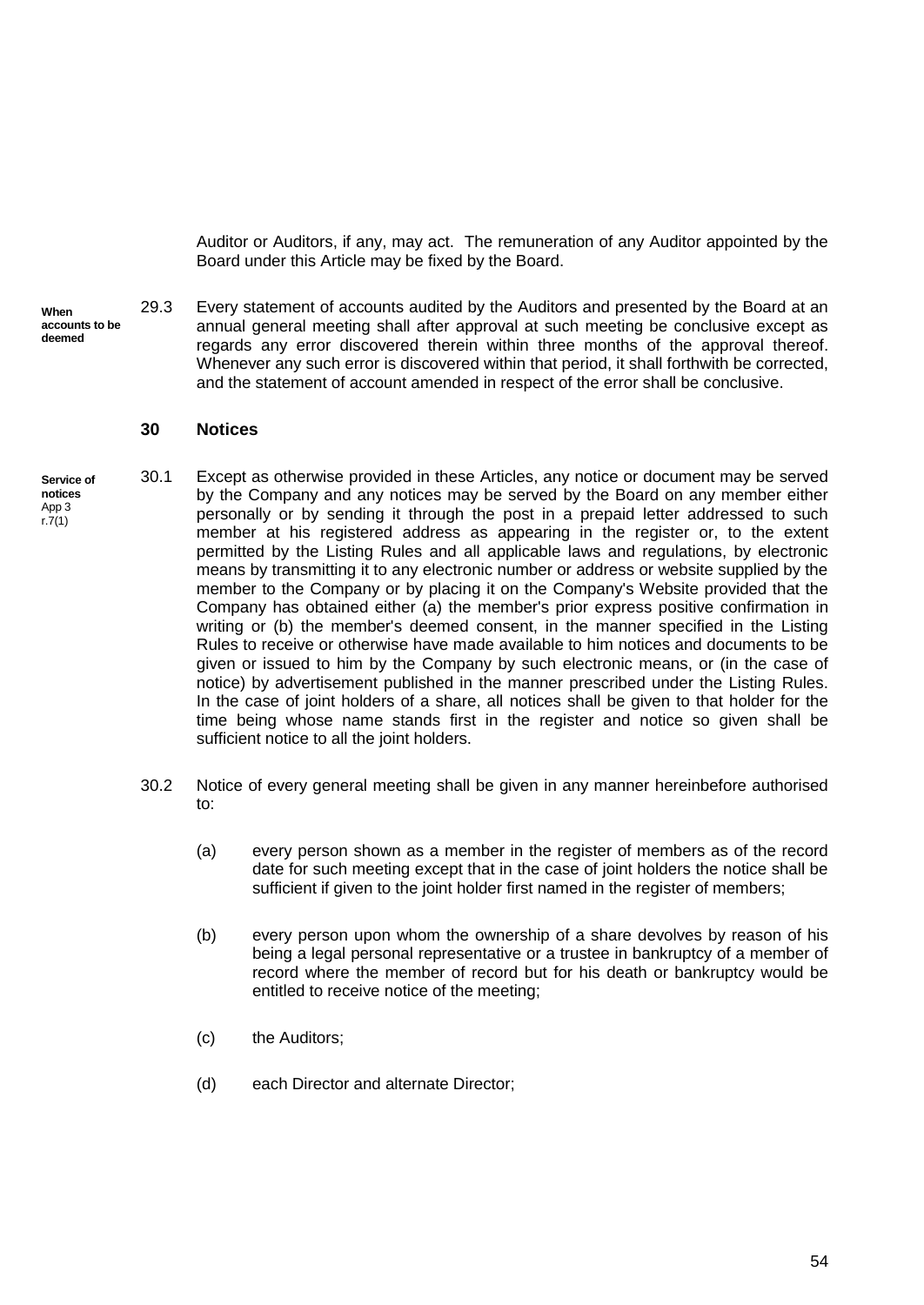- (e) the Exchange; and
- (f) such other person to whom such notice is required to be given in accordance with the Listing Rules.
- 30.3 No other person shall be entitled to receive notices of general meetings.
- **Members out of Hong Kong** App.3 r.7(2) App 3  $r.7(3)$ 30.4 A member shall be entitled to have notice served on him at any address within Hong Kong. Any member who has not given an express positive confirmation in writing to the Company in the manner specified in the Listing Rules to receive or otherwise have made available to him notices and documents to be given or issued to him by the Company by electronic means and whose registered address is outside Hong Kong may notify the Company in writing of an address in Hong Kong which for the purpose of service of notice shall be deemed to be his registered address. A member who has no registered address in Hong Kong shall be deemed to have received any notice which shall have been displayed at the transfer office and shall have remained there for a period of 24 hours and such notice shall be deemed to have been received by such member on the day following that on which it shall have been first so displayed, provided that, without prejudice to the other provisions of these Articles, nothing in this Article shall be construed as prohibiting the Company from sending, or entitling the Company not to send, notices or other documents of the Company to any member whose registered address is outside Hong Kong.
- **When notice deemed to be served** 30.5 Any notice or document sent by post shall be deemed to have been served on the day following that on which it is put into a post office situated within Hong Kong and in proving such service it shall be sufficient to prove that the envelope or wrapper containing the notice or document was properly prepaid, addressed and put into such post office and a certificate in writing signed by the Secretary or other person appointed by the Board that the envelope or wrapper containing the notice or document was so addressed and put into such post office shall be conclusive evidence thereof.
	- 30.6 Any notice or other document delivered or left at a registered address otherwise than by post shall be deemed to have been served or delivered on the day it was so delivered or left.
	- 30.7 Any notice served by advertisement shall be deemed to have been served on the day of issue of the official publication and/or newspaper(s) in which the advertisement is published (or on the last day of issue if the publication and/or newspaper(s) are published on different dates).
	- 30.8 Any notice given by electronic means as provided herein shall be deemed to have been served and delivered on the day following that on which it is successfully transmitted or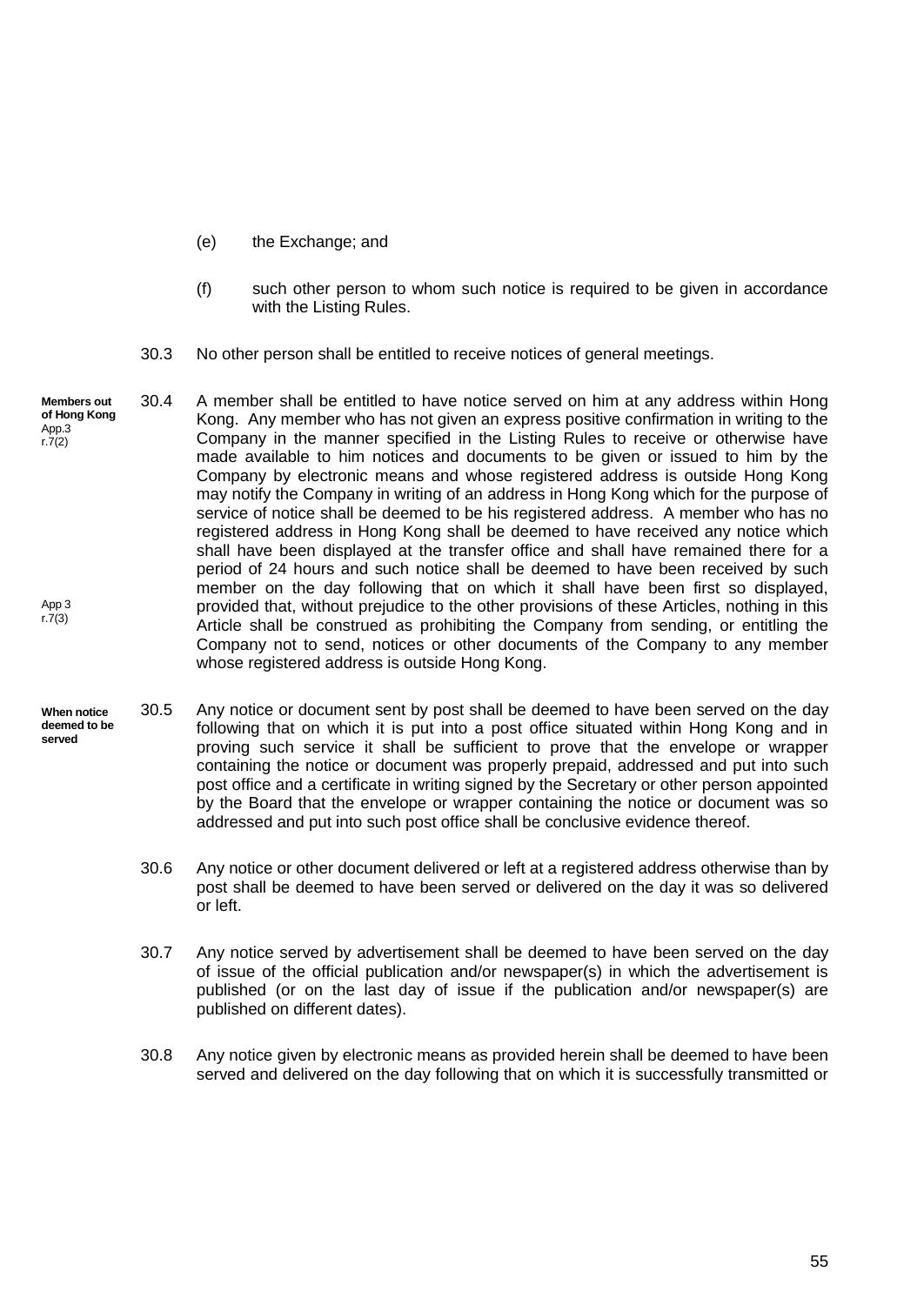at such later time as may be prescribed by the Listing Rules or any applicable laws or regulations.

**Service of notice to persons entitled on death, mental disorder or bankruptcy of a member** 30.9 A notice may be given by the Company to the person or persons entitled to a share in consequence of the death, mental disorder or bankruptcy of a member by sending it through the post in a prepaid letter addressed to him or them by name, or by the title of representative of the deceased, or trustee of the bankrupt, or by any like description, at the address, if any, within Hong Kong supplied for the purpose by the person claiming to be so entitled, or (until such an address has been so supplied) by giving the notice in any manner in which the same might have been given if the death, mental disorder or bankruptcy had not occurred.

#### **Transferee bound by prior notices** 30.10 Any person who by operation of law, transfer or other means whatsoever shall become entitled to any share shall be bound by every notice in respect of such share which prior to his name and address being entered on the register shall have been duly given to the person from whom he derives his title to such share.

**Notice valid though member deceased** 30.11 Any notice or document delivered or sent to any member in pursuance of these Articles, shall notwithstanding that such member be then deceased and whether or not the Company has notice of his death be deemed to have been duly served in respect of any registered shares whether held solely or jointly with other persons by such member until some other person be registered in his stead as the holder or joint holder thereof, and such service shall for all purposes of these Articles be deemed a sufficient service of such notice or document on his personal representatives and all persons (if any) jointly interested with him in any such shares.

**How notice to be signed**

30.12 The signature to any notice to be given by the Company may be written or printed by means of facsimile or, where relevant, by Electronic Signature.

#### <span id="page-62-0"></span>**31 Information**

**Member not entitled to information** 31.1 No member shall be entitled to require discovery of or any information in respect of any detail of the Company's trading or any matter which is or may be in the nature of a trade secret or secret process which may relate to the conduct of the business of the Company and which in the opinion of the Board would not be in the interests of the members or the Company to communicate to the public.

**Directors entitled to disclose information** 31.2 The Board shall be entitled to release or disclose any information in its possession, custody or control regarding the Company or its affairs to any of its members including, without limitation, information contained in the register of members and transfer books of the Company.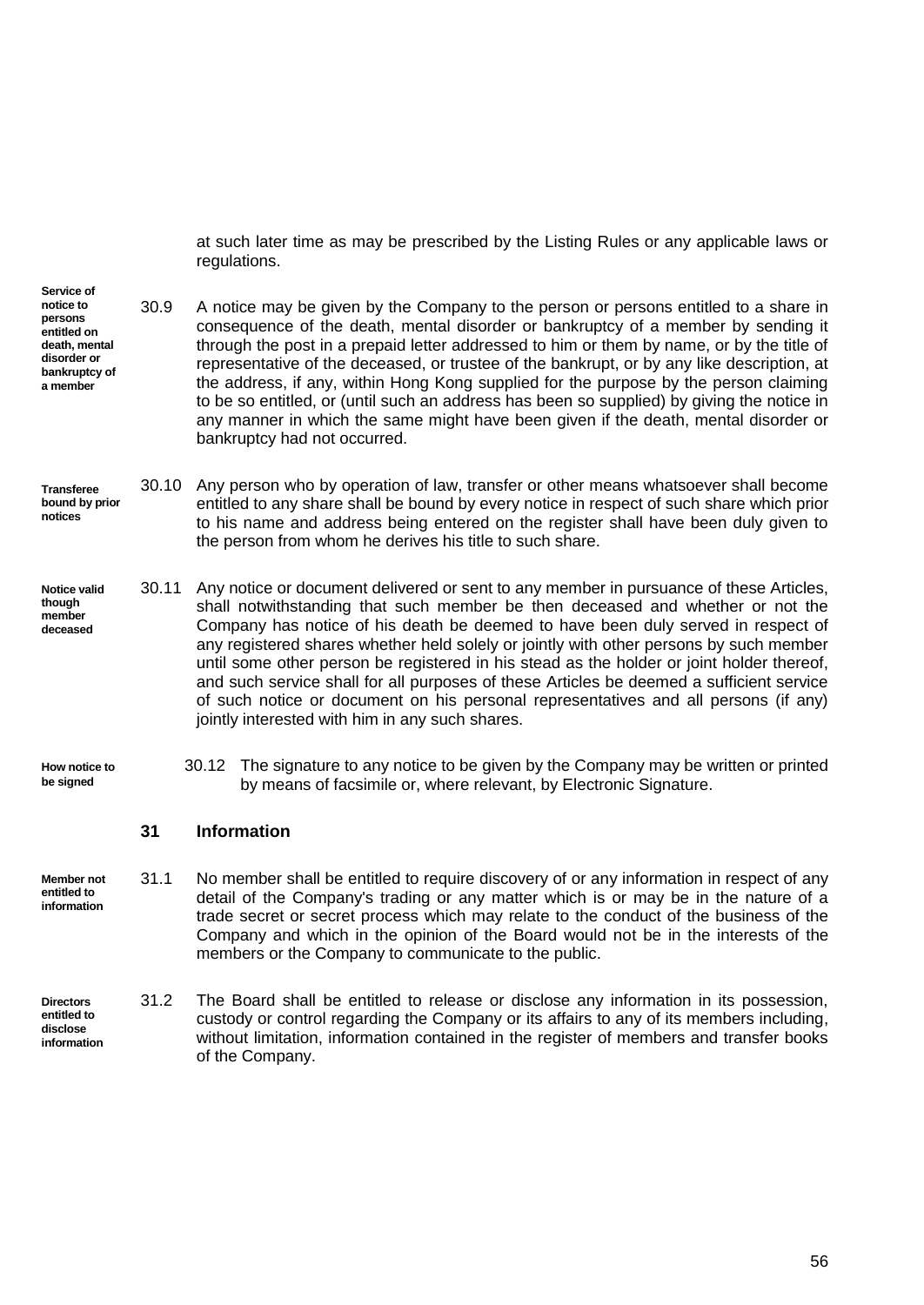#### <span id="page-63-0"></span>**32 Winding Up**

liability.

- 32.1 If the Company shall be wound up (whether the liquidation is voluntary, under supervision or by the court) the liquidator may, with the authority of a special resolution of the Company and any other sanction required by the Companies Law divide among the members *in specie* or kind the whole or any part of the assets of the Company (whether the assets shall consist of property of one kind or shall consist of properties of different kinds) and may for such purpose set such value as he deems fair upon any property to be divided and may determine how such division shall be carried out as between the members or different classes of members. The liquidator may, with the like authority or sanction vest the whole or any part of such assets in trustees upon such trusts for the benefit of the members as the liquidator, with the like authority or sanction and subject to the Companies Law, shall think fit, and the liquidation of the Company may be closed and the Company dissolved, but so that no member shall be
- **Distribution of assets in liquidation** 32.2 If the Company shall be wound up, and the assets available for distribution amongst the members as such shall be insufficient to repay the whole of the paid-up capital, such assets shall be distributed so that, as nearly as may be, the losses shall be borne by the members in proportion to the capital paid up, or which ought to have been paid up, at the commencement of the winding up on the shares held by them respectively. If in a winding up the assets available for distribution amongst the members shall be more than sufficient to repay the whole of the capital paid up at the commencement of the winding up, the excess shall be distributed amongst the members in proportion to the capital paid up at the commencement of the winding up on the shares held by them respectively. This Article is to be without prejudice to the rights of the holders of shares issued upon special terms and conditions.

compelled to accept any assets, shares or other securities in respect of which there is a

**Service of process** 32.3 In the event of a winding-up of the Company in Hong Kong, every member who is not for the time being in Hong Kong shall be bound, within 14 days after the passing of an effective resolution to wind up the Company voluntarily, or the making of an order for the winding-up of the Company, to serve notice in writing on the Company appointing some person resident in Hong Kong and stating that person's full name, address and occupation upon whom all summonses, notices, process, orders and judgments in relation to or under the winding-up of the Company may be served, and in default of such nomination the liquidator of the Company shall be at liberty on behalf of such member to appoint some such person, and service upon any such appointee, whether appointed by the member or the liquidator, shall be deemed to be good personal service on such member for all purposes, and, where the liquidator makes any such appointment, he shall with all convenient speed give notice thereof to such member by advertisement as he shall deem appropriate or by a registered letter sent through the post and addressed to such member at his address as appearing in the register, and such notice shall be deemed to be service on the day following that on which the advertisement first appears or the letter is posted.